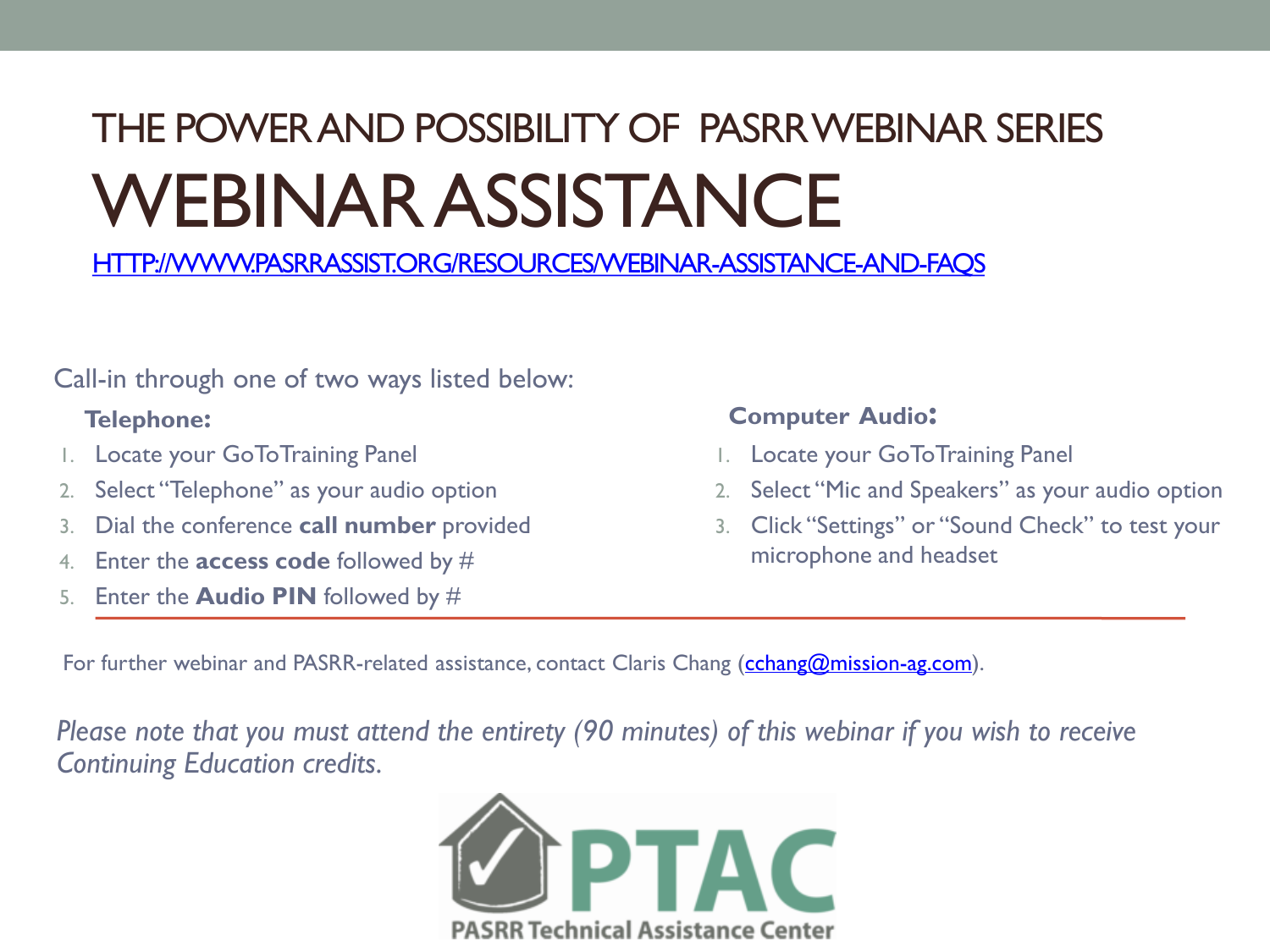# Recent Findings from the Minimum Data Set (MDS) and PASRR Level I Screens

Ed Kako, PASRR Technical Assistance Center (PTAC)

October 14, 2014

Power and Possibility of PASRR Webinar Series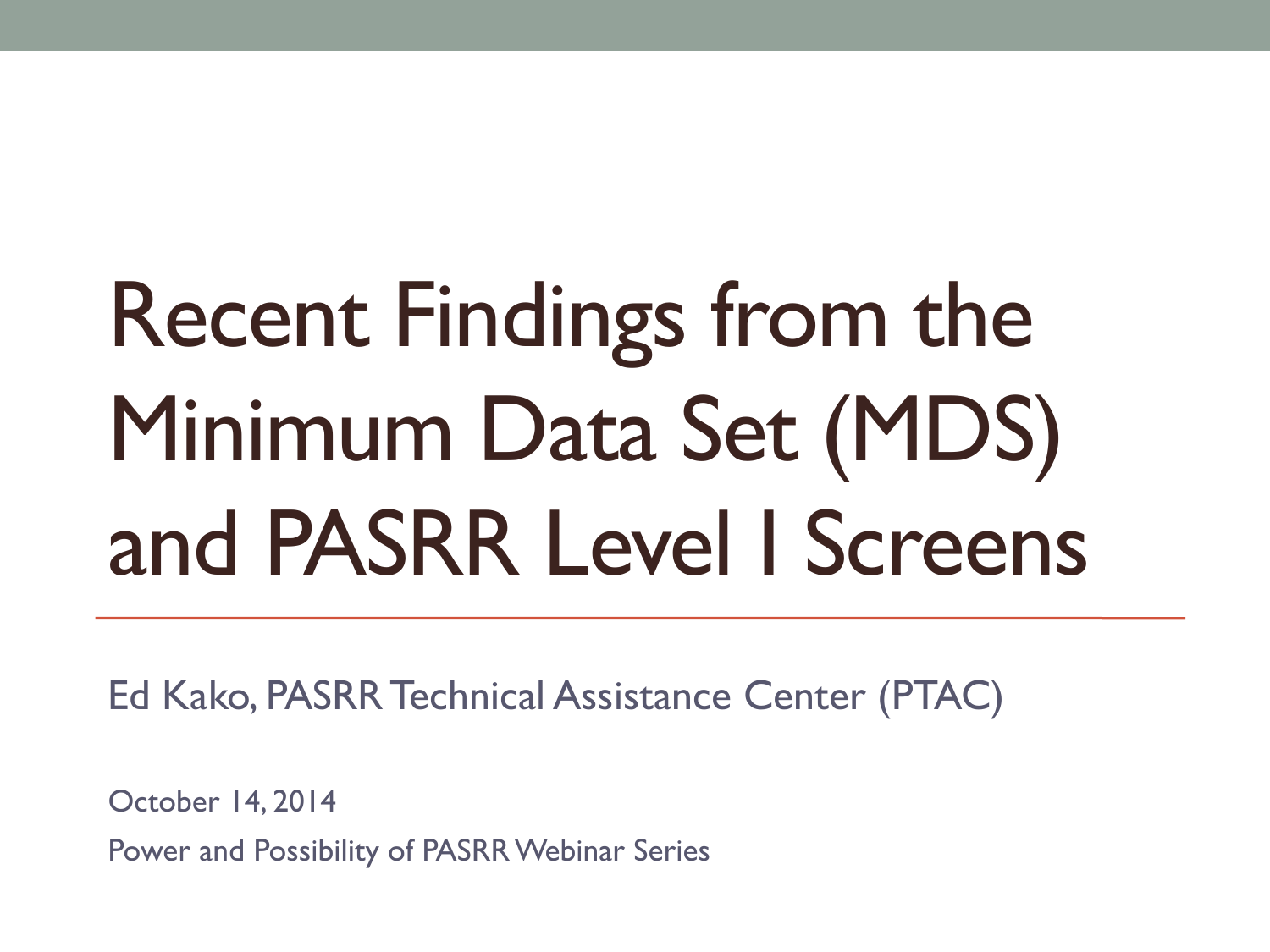# Two Arms of PTAC: TA & Research

- TA
	- Direct TA to States (phone, email, site visits)
	- Support to CMS (e.g., Regional Office calls)
	- Monthly webinars
	- Website with FAQs, articles, etc. www.PASRRassist.org
- Research
	- Screening and Evaluation Tools (Level I and Level II)
	- MDS
	- Links between MDS and other administrative datasets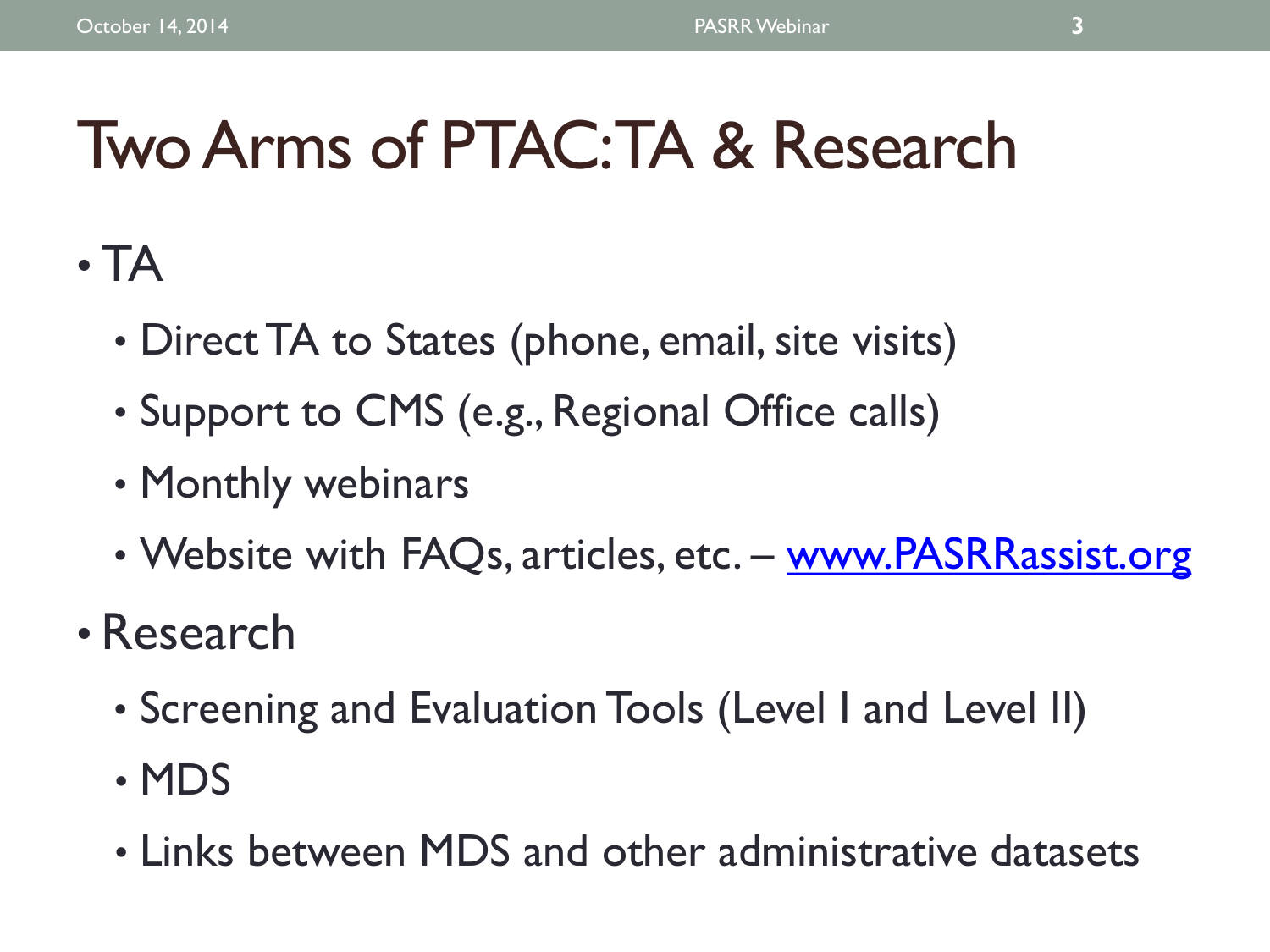# Overview of Talk

- Brief review of PASRR
- MDS
	- History and purpose
	- Relevant sections and items
	- Key findings: PASRR identifies most individuals with ID/RC but *misses* many individuals with MI
- Level I
	- Design principles
	- Scoring of Level I screens
	- Key finding: Most Level I screens do not reflect good design principles
- **Questions**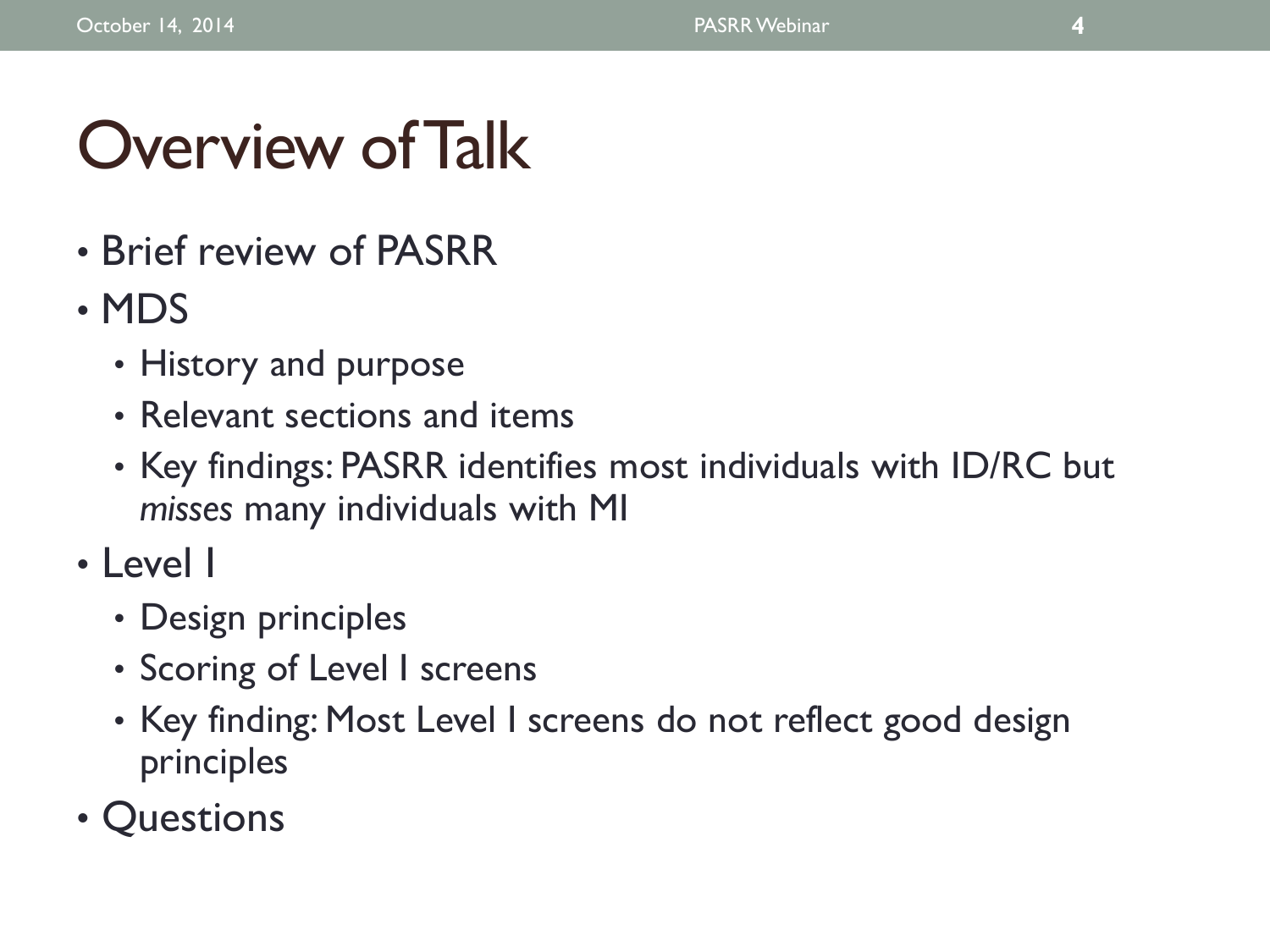# Brief Review Of PASRR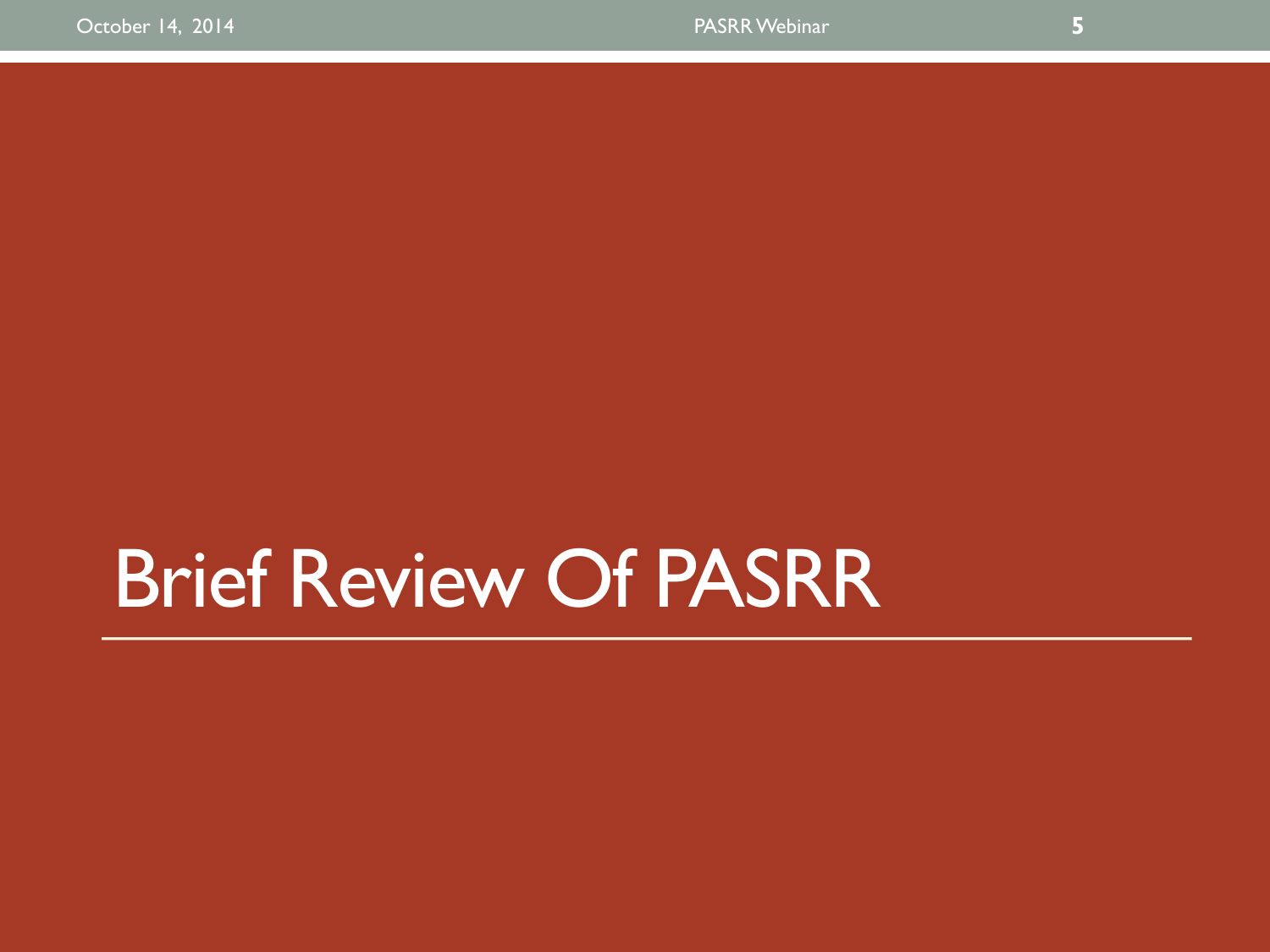# Three Purposes of PASRR

- 1. To ensure that individuals are evaluated for evidence of possible mental illness (MI), intellectual disability (ID), or related condition (RC).
- 2. To see that community is considered as a placement option.
- 3. To identify the services individuals need, wherever they are placed.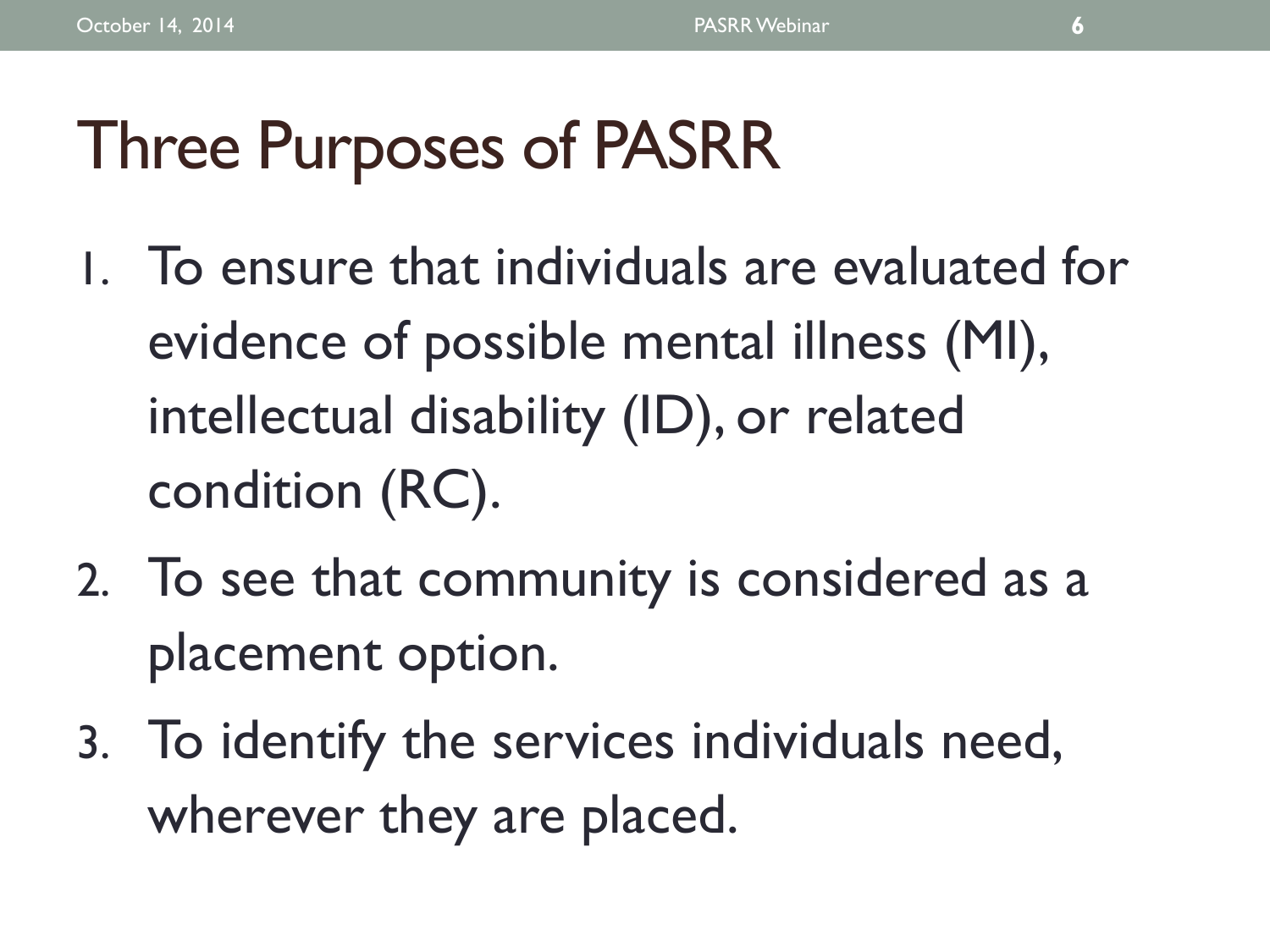# Design and Implications of PASRR

- Required before admission to a Medicaid-certified nursing facility (NF), regardless of insurance.
- Level  $I = R$ ough screen for possible serious MI, ID, or RC.
- $\cdot$  Level II = Comprehensive evaluation, and determination of need and appropriate placement.
- Administrative activity at enhanced 75% match.
- Tool for diversion, transition, rebalancing.
- Implications for HCBS, esp. §1915(c) waivers.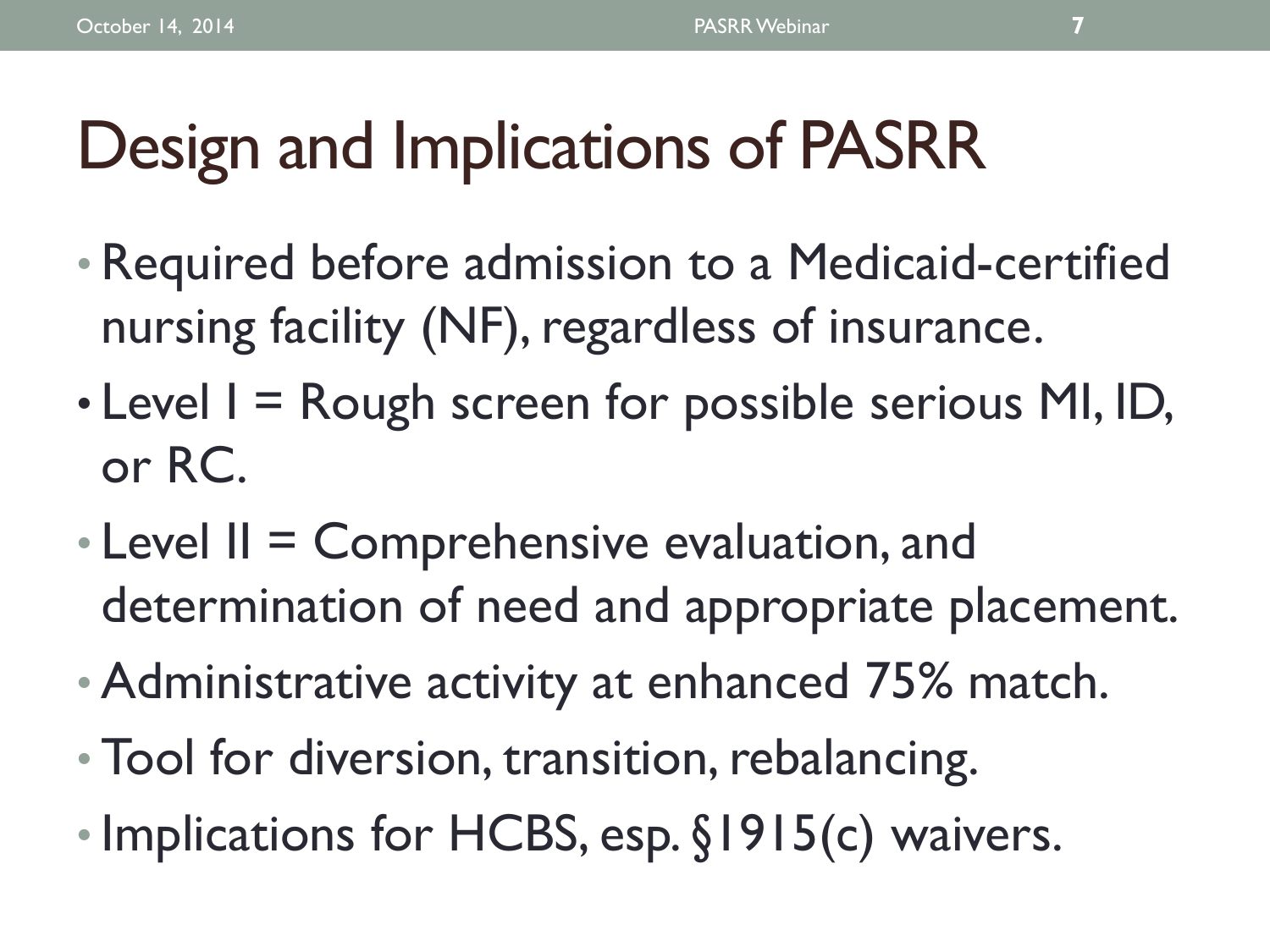## The PASRR Process: A Basic Sketch  $\mathbb{Z}$ **IL** Communicy **Preliminary** In-Depth Legal Evaluation Screen Document Level I Level II Determination & Notification  $1/2$ Resident Review upon *relevant* Status Change

Level I initiated if new MI or ID/RC detected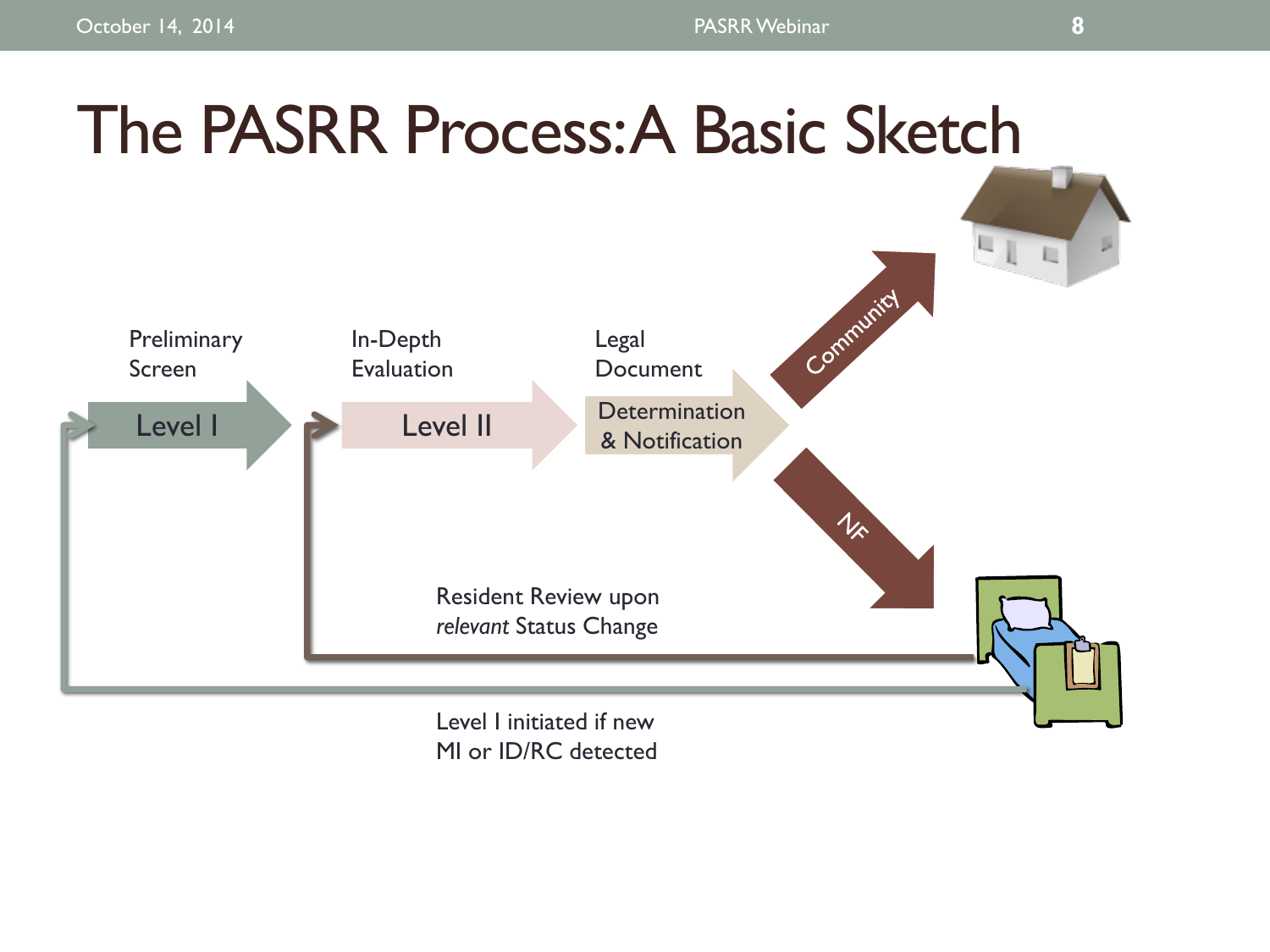

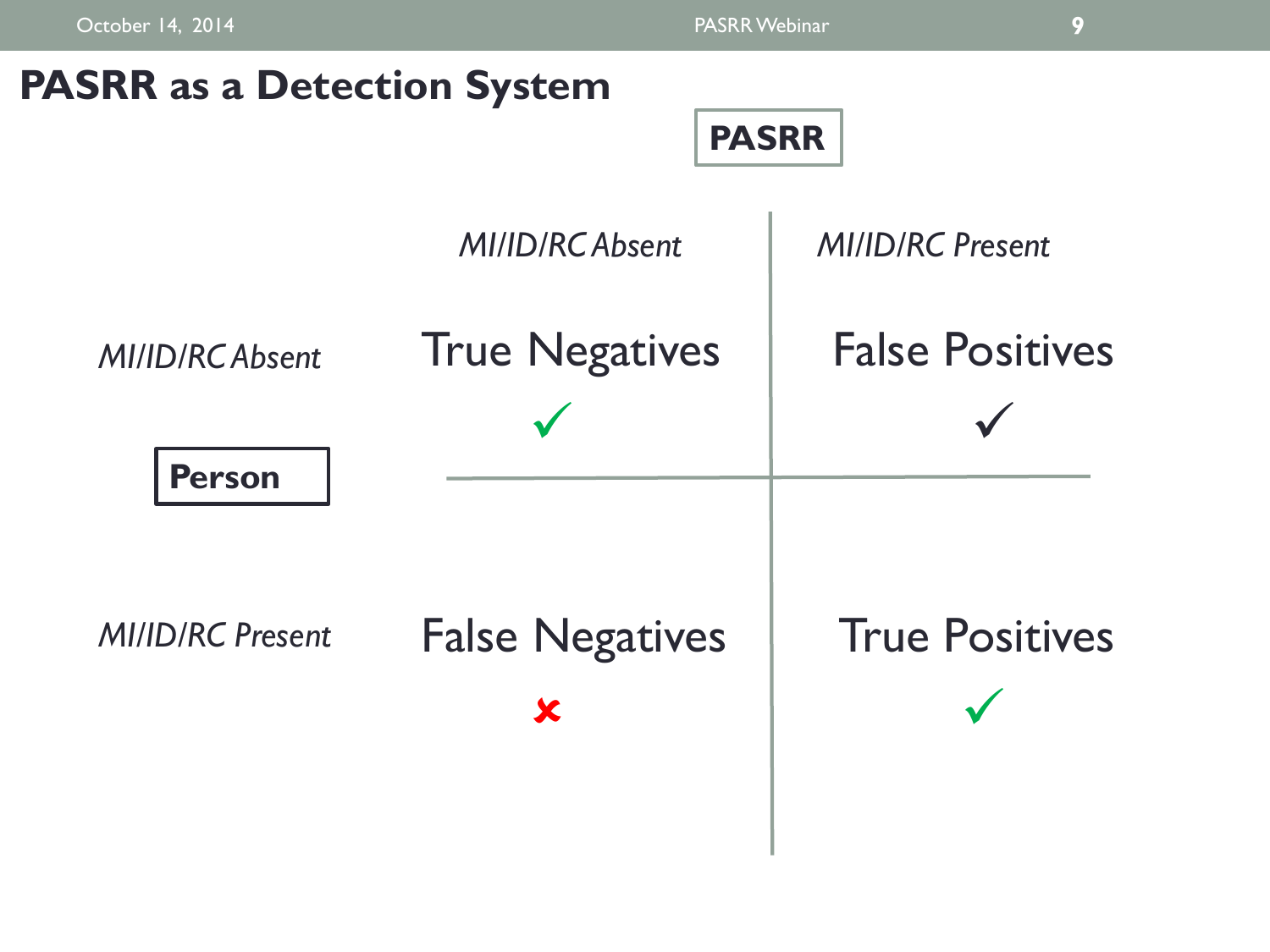Review Of MDS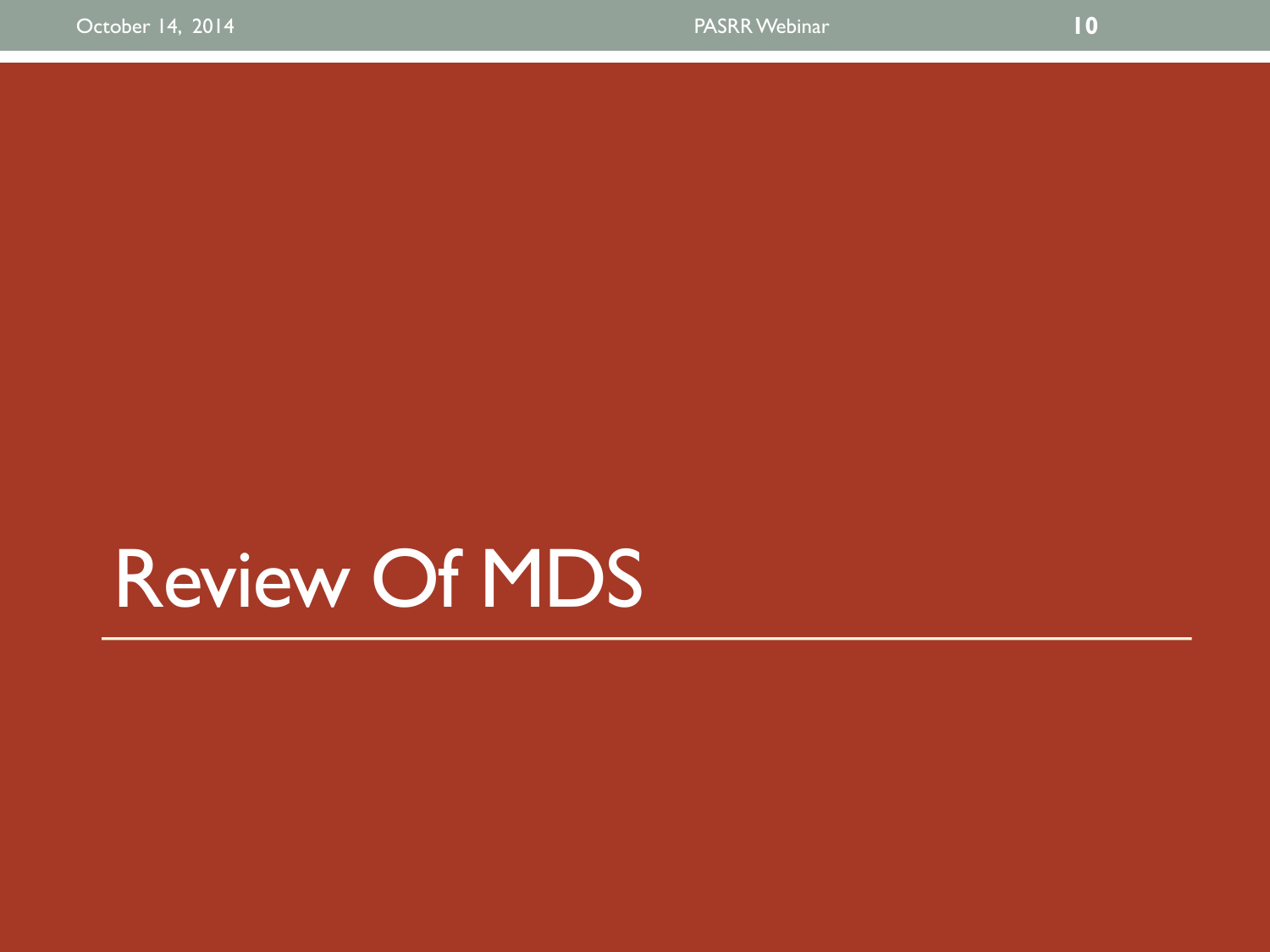# History of MDS

- Before MDS, the only quality-of-care data on nursing homes were aggregate in nature.
- •Advance of MDS was to make available a nationally standardized, person-level database.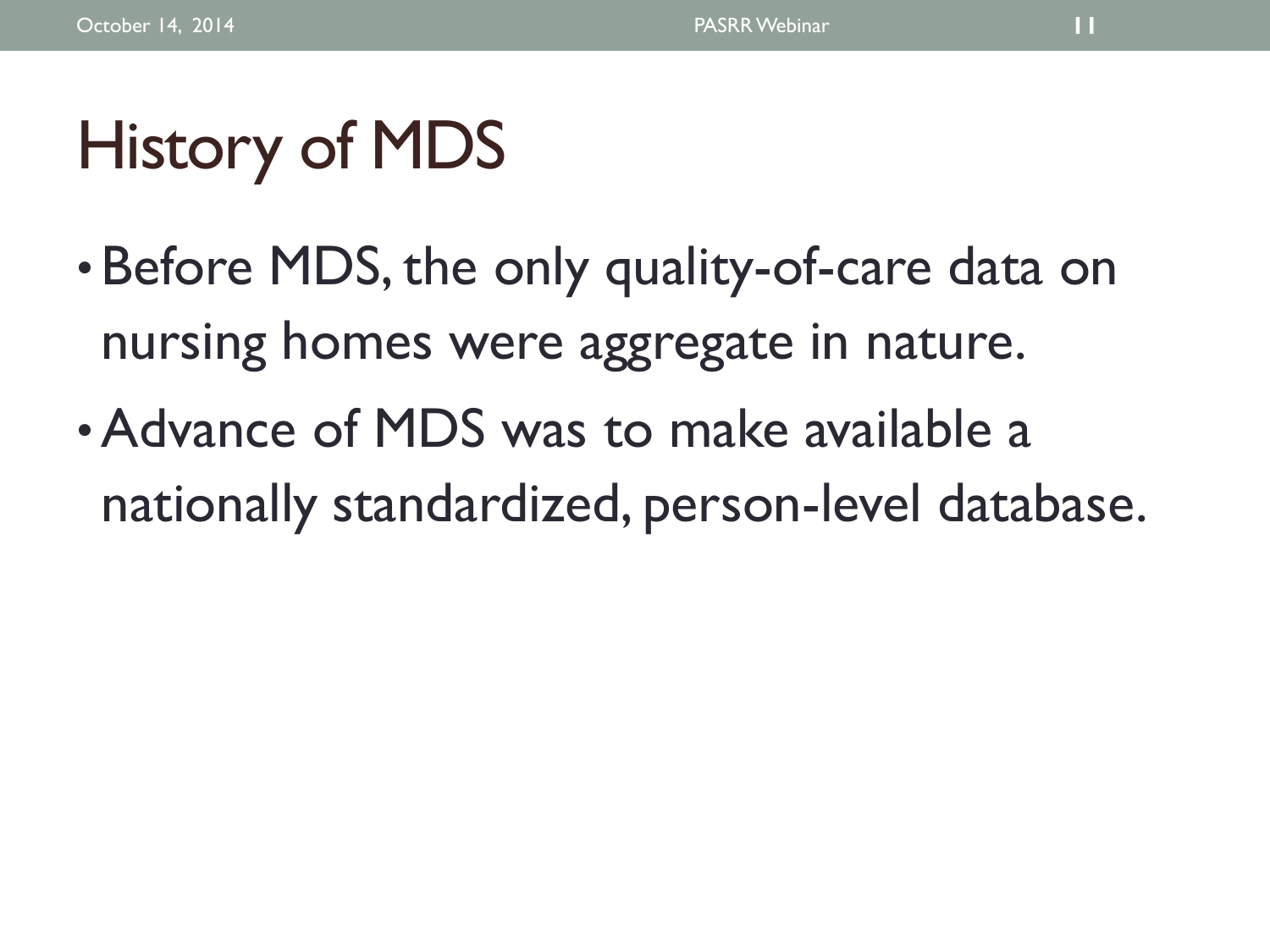# Key Dates

- 1987: MDS created as part of Nursing Home Reform Act:
	- Social Security Act: 1819(f)(6)(A-B) for Medicare; 1919(f)(6)(A-B) for Medicaid
	- 42 CFR 483.20 and 42 CFR 483.315
- Early 1990s v1.0 tested in 10 states.
- January 1996: v2.0 goes live nationally.
- •October 2010: v3.0 goes live nationally.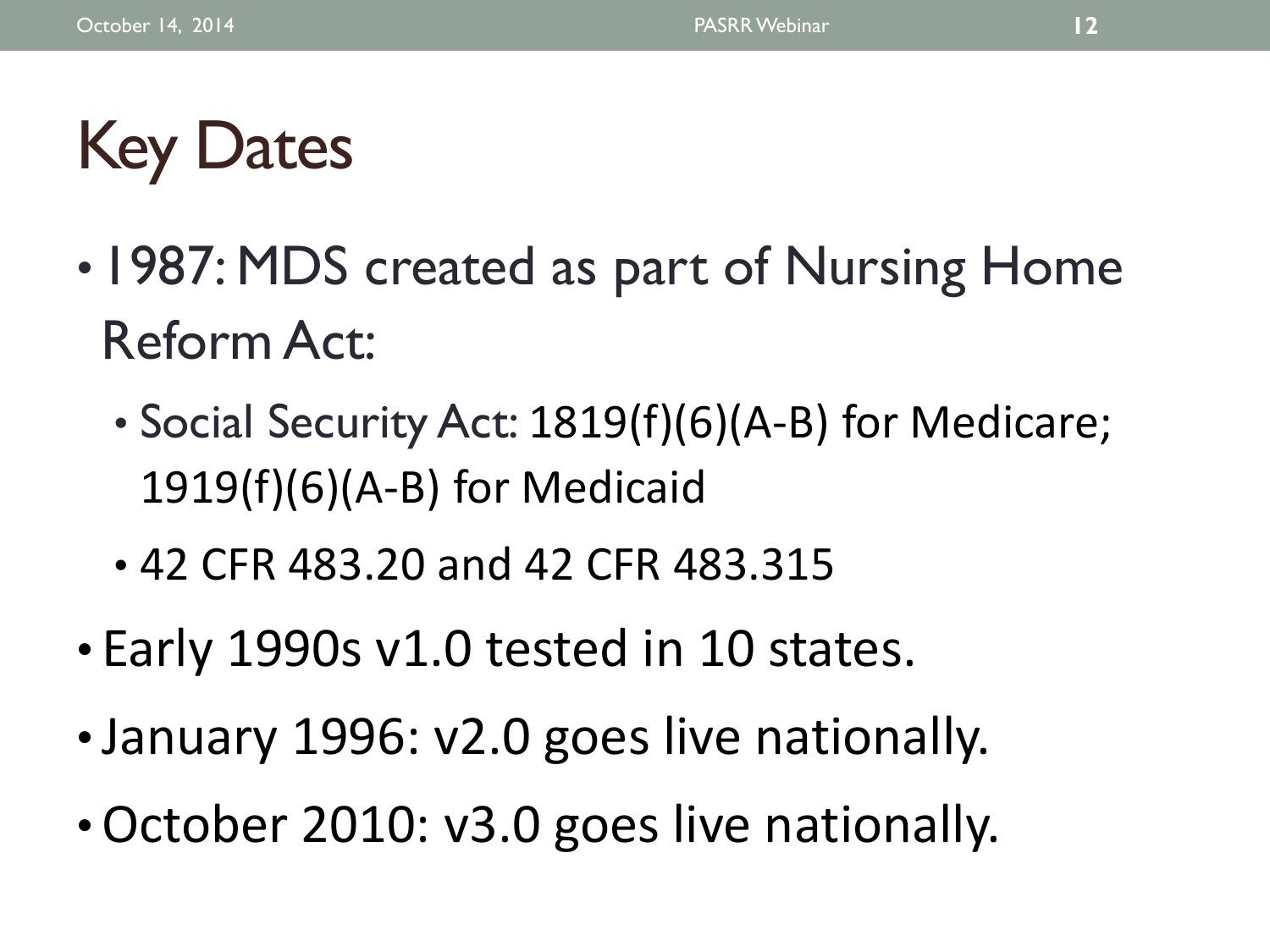# Purposes of MDS

- 1. Assess nursing home quality and help monitor the health and welfare of nursing facility (NF) residents.
- 2. Generate quality improvement measurements that nursing homes use internally and that state surveyors use in the survey and certification process.
- 3. Help states assess the cost effectiveness of care protocols.
- 4. Set long-term nursing home reimbursement rates.
- 5. Allow prospective residents and families to compare nursing home quality measures ([Nursing Home Compare\)](http://www.medicare.gov/nursinghomecompare/search.html?AspxAutoDetectCookieSupport=1).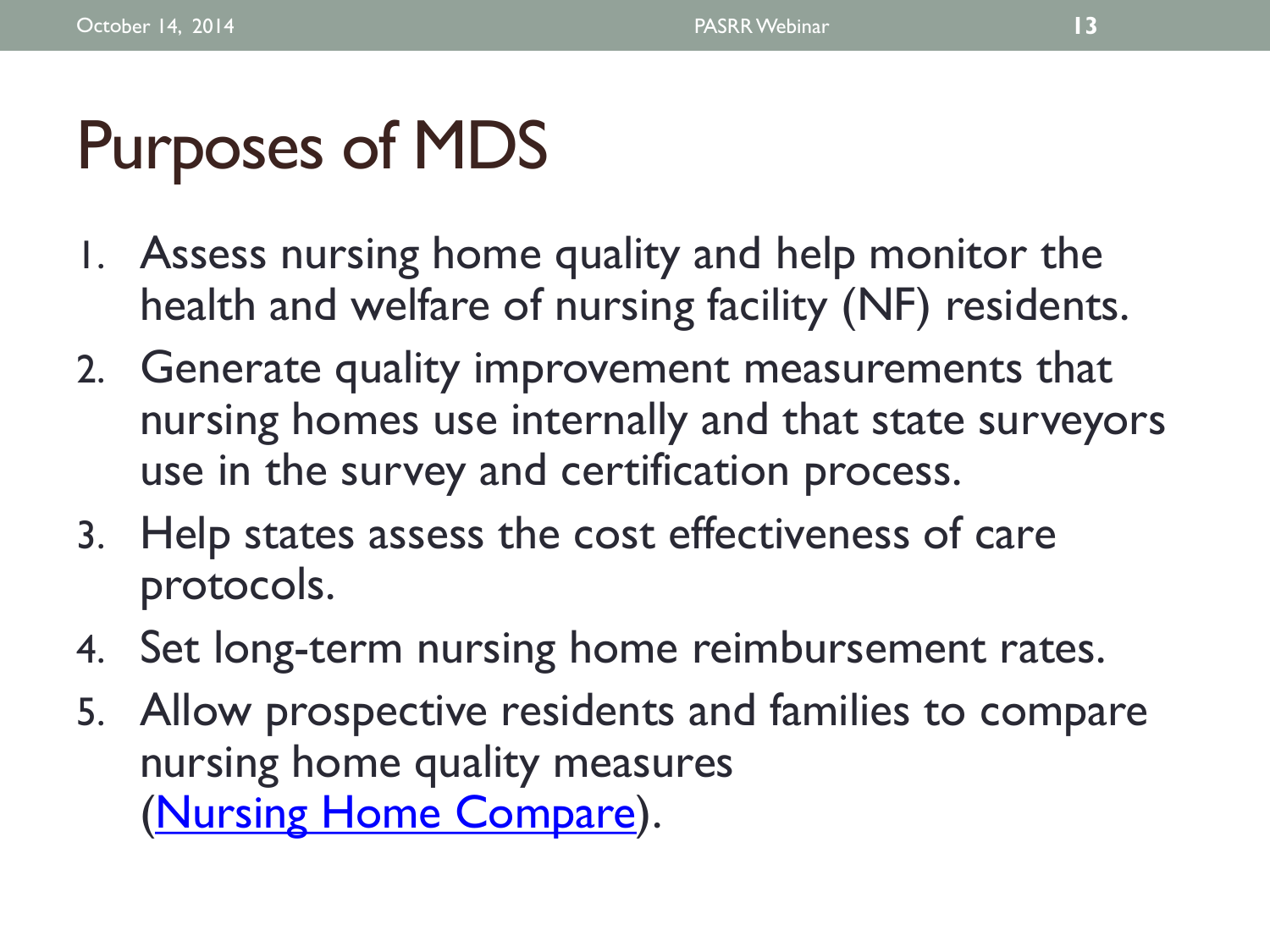# Timing of MDS

- •MDS assessment forms are completed for all residents in certified nursing homes, regardless of payment type.
- Timing:
	- Within 14 days of admission
	- At quarterly and yearly intervals; annual surveys more detailed
	- Upon significant change in condition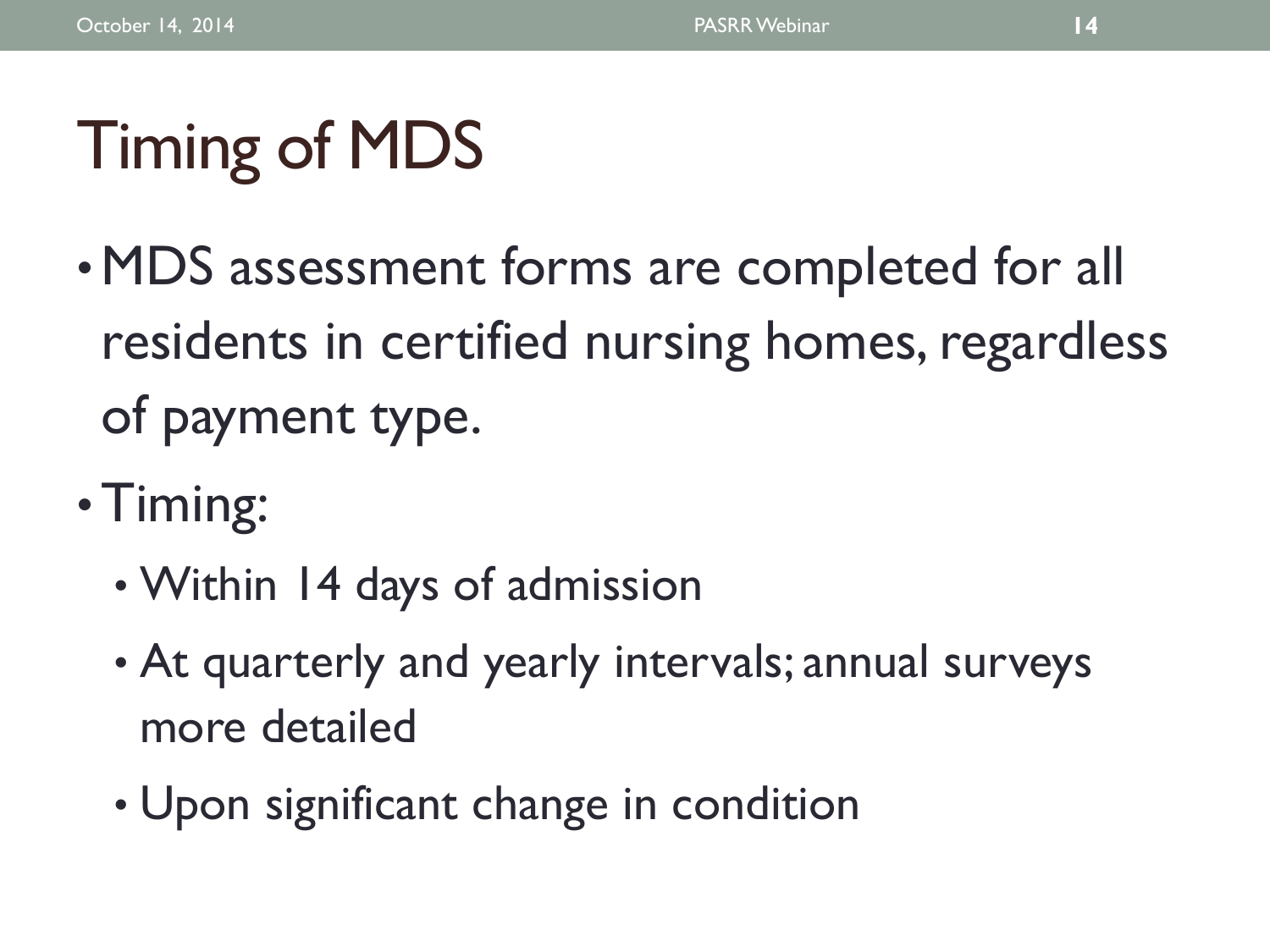# Topics & Sections of MDS

- A: Identification Information
- B: Hearing, Speech, and Vision
- C: Cognitive Patterns
- D: Mood
- E: Behavior
- G: Functional Status
- H: Bladder and Bowel
- I: Active Diagnoses
- J: Health Conditions
- K: Swallowing/Nutritional **Status**
- L: Oral/Dental Status
- M: Skin Conditions
- N: Medications
- O: Special Treatments, Procedures, and Programs
- P: Restraints
- Q: Participation in Assessment and Goal Setting
- S: Optional State Items
- X/Z: Correction/Admin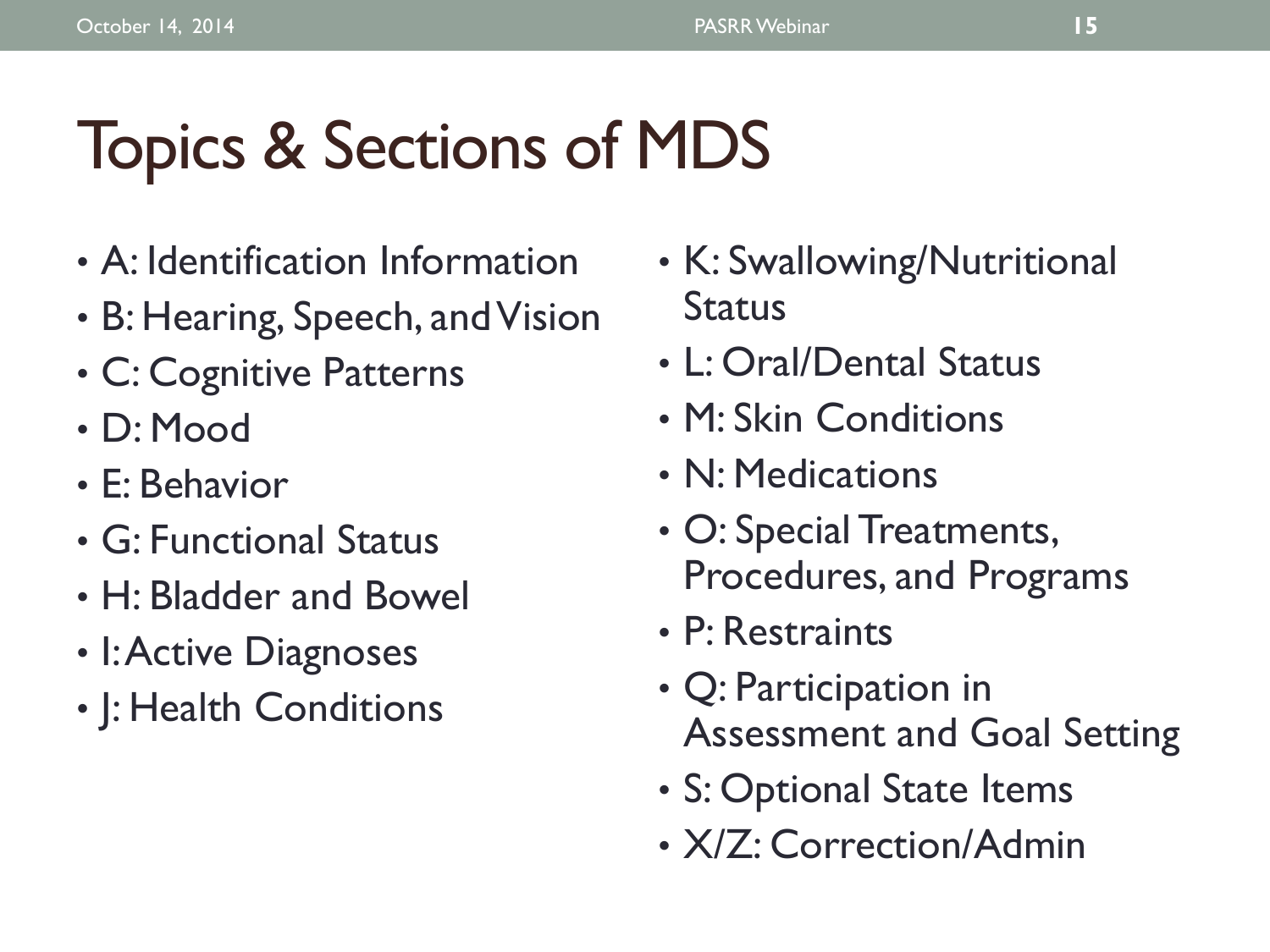# Unique Properties of MDS

- Provides snapshot of nursing home residents at point of time.
- Includes characteristics of residents not available from other sources, including persistent conditions and medication types.
- Can be used to understand dynamics/flow of nursing home populations.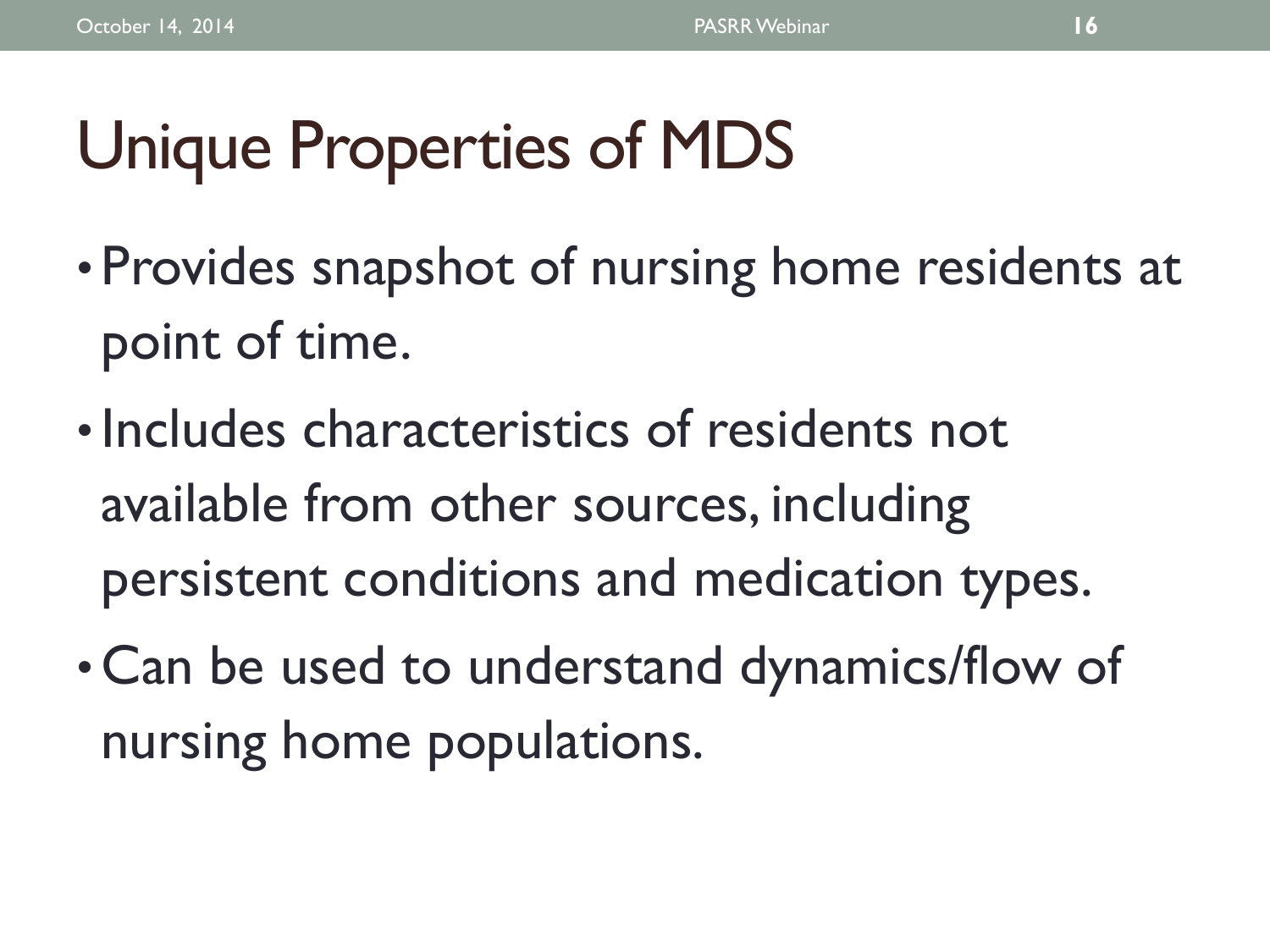# First Two Pages of MDS

### **MINIMUM DATA SET (MDS) - Version 3.0. RESIDENT ASSESSMENT AND CARE SCREENING. Nursing Home Quarterly (NQ) Item Set.**

| <b>Section A</b><br><b>Identification Information</b>                                                                                                                                                                                                        |  |  |  |  |  |  |  |
|--------------------------------------------------------------------------------------------------------------------------------------------------------------------------------------------------------------------------------------------------------------|--|--|--|--|--|--|--|
| A0050. Type of Record                                                                                                                                                                                                                                        |  |  |  |  |  |  |  |
| <b>Enter Code</b><br>1. Add new record $\rightarrow$ Continue to A0100, Facility Provider Numbers<br>2. Modify existing record $\rightarrow$ Continue to A0100, Facility Provider Numbers<br>3. Inactivate existing record → Skip to X0150, Type of Provider |  |  |  |  |  |  |  |
| <b>A0100. Facility Provider Numbers</b>                                                                                                                                                                                                                      |  |  |  |  |  |  |  |
| A. National Provider Identifier (NPI):                                                                                                                                                                                                                       |  |  |  |  |  |  |  |
|                                                                                                                                                                                                                                                              |  |  |  |  |  |  |  |
| <b>B. CMS Certification Number (CCN):</b>                                                                                                                                                                                                                    |  |  |  |  |  |  |  |
|                                                                                                                                                                                                                                                              |  |  |  |  |  |  |  |
| <b>C.</b> State Provider Number:                                                                                                                                                                                                                             |  |  |  |  |  |  |  |
|                                                                                                                                                                                                                                                              |  |  |  |  |  |  |  |
| A0200. Type of Provider                                                                                                                                                                                                                                      |  |  |  |  |  |  |  |
| <b>Type of provider</b><br><b>Enter Code</b>                                                                                                                                                                                                                 |  |  |  |  |  |  |  |
| 1. Nursing home (SNF/NF)<br>2. Swing Bed                                                                                                                                                                                                                     |  |  |  |  |  |  |  |
| <b>A0310. Type of Assessment</b>                                                                                                                                                                                                                             |  |  |  |  |  |  |  |
| A. Federal OBRA Reason for Assessment<br><b>Enter Code</b>                                                                                                                                                                                                   |  |  |  |  |  |  |  |
| 01. Admission assessment (required by day 14)<br>02. Quarterly review assessment                                                                                                                                                                             |  |  |  |  |  |  |  |
| 03. Annual assessment                                                                                                                                                                                                                                        |  |  |  |  |  |  |  |
| 04. Significant change in status assessment                                                                                                                                                                                                                  |  |  |  |  |  |  |  |
| 05. Significant correction to prior comprehensive assessment<br>06. Significant correction to prior quarterly assessment                                                                                                                                     |  |  |  |  |  |  |  |
| 99. None of the above                                                                                                                                                                                                                                        |  |  |  |  |  |  |  |
| <b>B. PPS Assessment</b><br><b>Enter Code</b><br>PPS Scheduled Assessments for a Medicare Part A Stay                                                                                                                                                        |  |  |  |  |  |  |  |
| 01. 5-day scheduled assessment                                                                                                                                                                                                                               |  |  |  |  |  |  |  |
| 02. 14-day scheduled assessment                                                                                                                                                                                                                              |  |  |  |  |  |  |  |
| 03. 30-day scheduled assessment<br>04. 60-day scheduled assessment                                                                                                                                                                                           |  |  |  |  |  |  |  |
| 05. 90-day scheduled assessment                                                                                                                                                                                                                              |  |  |  |  |  |  |  |
| 06. Readmission/return assessment                                                                                                                                                                                                                            |  |  |  |  |  |  |  |
| PPS Unscheduled Assessments for a Medicare Part A Stay<br>07. Unscheduled assessment used for PPS (OMRA, significant or clinical change, or significant correction assessment)                                                                               |  |  |  |  |  |  |  |
| <b>Not PPS Assessment</b>                                                                                                                                                                                                                                    |  |  |  |  |  |  |  |
| 99. None of the above                                                                                                                                                                                                                                        |  |  |  |  |  |  |  |
| C. PPS Other Medicare Required Assessment - OMRA<br><b>Enter Code</b><br>0. No                                                                                                                                                                               |  |  |  |  |  |  |  |
| 1. Start of therapy assessment                                                                                                                                                                                                                               |  |  |  |  |  |  |  |
| 2. End of therapy assessment                                                                                                                                                                                                                                 |  |  |  |  |  |  |  |
| 3. Both Start and End of therapy assessment<br>4. Change of therapy assessment                                                                                                                                                                               |  |  |  |  |  |  |  |
| D. Is this a Swing Bed clinical change assessment? Complete only if $A0200 = 2$<br><b>Enter Code</b>                                                                                                                                                         |  |  |  |  |  |  |  |
| 0. No.                                                                                                                                                                                                                                                       |  |  |  |  |  |  |  |
| 1. Yes                                                                                                                                                                                                                                                       |  |  |  |  |  |  |  |
| A0310 continued on next page                                                                                                                                                                                                                                 |  |  |  |  |  |  |  |
|                                                                                                                                                                                                                                                              |  |  |  |  |  |  |  |

| Section A<br><b>Identification Information</b>                                                                                                                                                                                                     |  |
|----------------------------------------------------------------------------------------------------------------------------------------------------------------------------------------------------------------------------------------------------|--|
| A0310. Type of Assessment - Continued                                                                                                                                                                                                              |  |
| E. Is this assessment the first assessment (OBRA, Scheduled PPS, or Discharge) since the most recent admission/entry or reentry?<br><b>Enter Code</b><br>0. No.<br>1. Yes                                                                          |  |
| F. Entry/discharge reporting<br><b>Enter Code</b><br>01. Entry tracking record<br>10. Discharge assessment-return not anticipated<br>11. Discharge assessment-return anticipated<br>12. Death in facility tracking record<br>99. None of the above |  |
| G. Type of discharge - Complete only if A0310F = 10 or 11<br><b>Enter Code</b><br>1. Planned<br>2. Unplanned                                                                                                                                       |  |
| <b>A0410. Submission Requirement</b>                                                                                                                                                                                                               |  |
| 1. Neither federal nor state required submission<br><b>Enter Code</b><br>2. State but not federal required submission (FOR NURSING HOMES ONLY)<br>3. Federal required submission                                                                   |  |
| A0500. Legal Name of Resident                                                                                                                                                                                                                      |  |
| A. First name:<br><b>B.</b> Middle initial:                                                                                                                                                                                                        |  |
| C. Last name:<br>D. Suffix:                                                                                                                                                                                                                        |  |
| A0600. Social Security and Medicare Numbers                                                                                                                                                                                                        |  |
| A. Social Security Number:                                                                                                                                                                                                                         |  |
|                                                                                                                                                                                                                                                    |  |
| B. Medicare number (or comparable railroad insurance number):                                                                                                                                                                                      |  |
|                                                                                                                                                                                                                                                    |  |
|                                                                                                                                                                                                                                                    |  |
| A0700. Medicaid Number - Enter "+" if pending, "N" if not a Medicaid recipient                                                                                                                                                                     |  |
|                                                                                                                                                                                                                                                    |  |
| A0800. Gender                                                                                                                                                                                                                                      |  |
| <b>Enter Code</b><br>1. Male<br>2. Female                                                                                                                                                                                                          |  |
| A0900. Birth Date                                                                                                                                                                                                                                  |  |
| Month<br>Day<br>Year                                                                                                                                                                                                                               |  |
| A1000. Race/Ethnicity                                                                                                                                                                                                                              |  |
| <b>Check all that apply</b>                                                                                                                                                                                                                        |  |
| A. American Indian or Alaska Native                                                                                                                                                                                                                |  |
| <b>B.</b> Asian                                                                                                                                                                                                                                    |  |
| <b>C. Black or African American</b>                                                                                                                                                                                                                |  |
| <b>D. Hispanic or Latino</b>                                                                                                                                                                                                                       |  |
| E. Native Hawaiian or Other Pacific Islander                                                                                                                                                                                                       |  |
| F. White                                                                                                                                                                                                                                           |  |
|                                                                                                                                                                                                                                                    |  |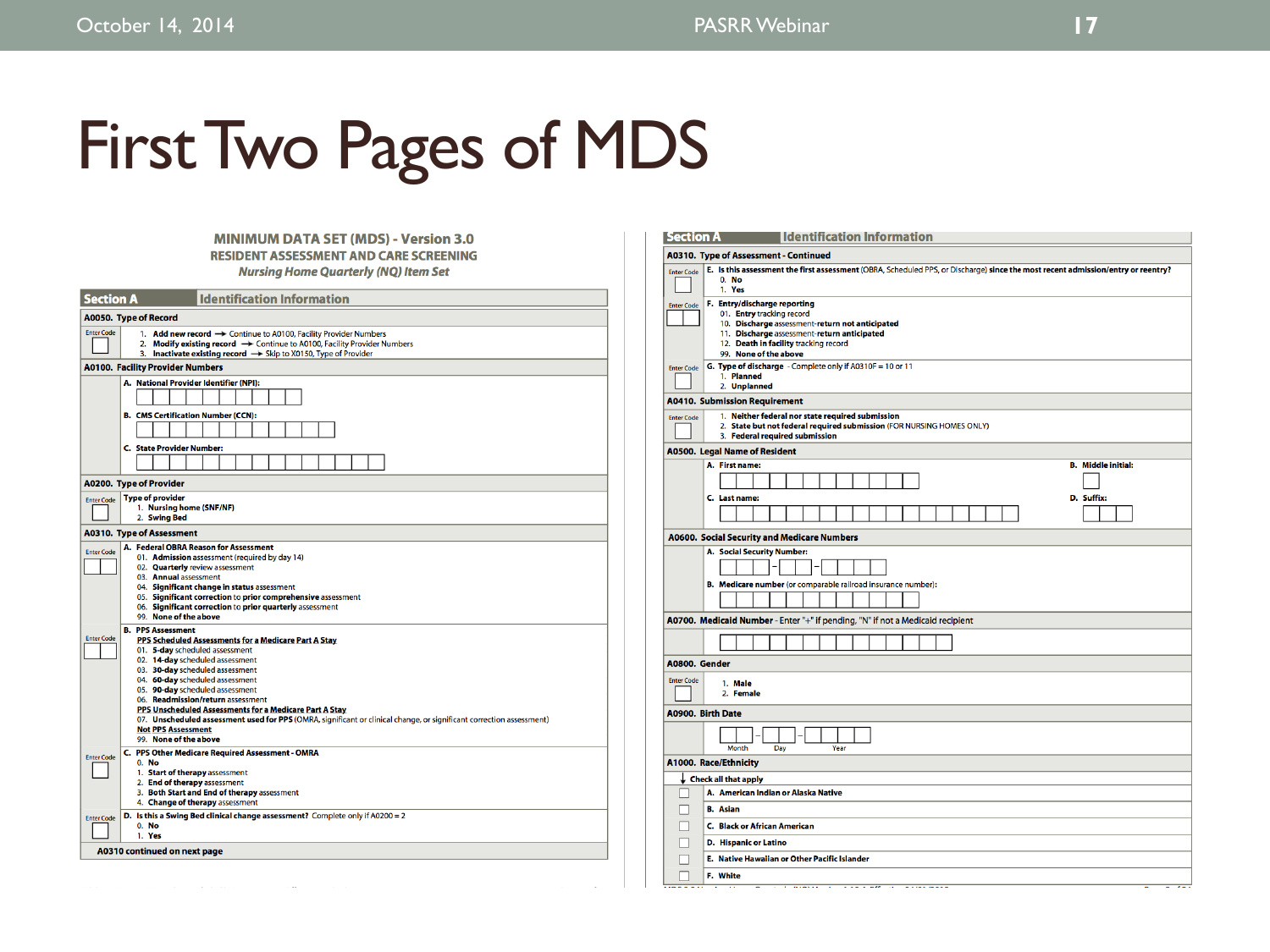# Population in Nursing Homes

- At any given time, there are  $\sim$  1.3 million individuals in nursing homes nationwide.
	- Medicare, Medicaid, and private pay
- Existing literature suggests ~250,000 individuals with mental illness (MI), intellectual disability (ID), or related condition (RC).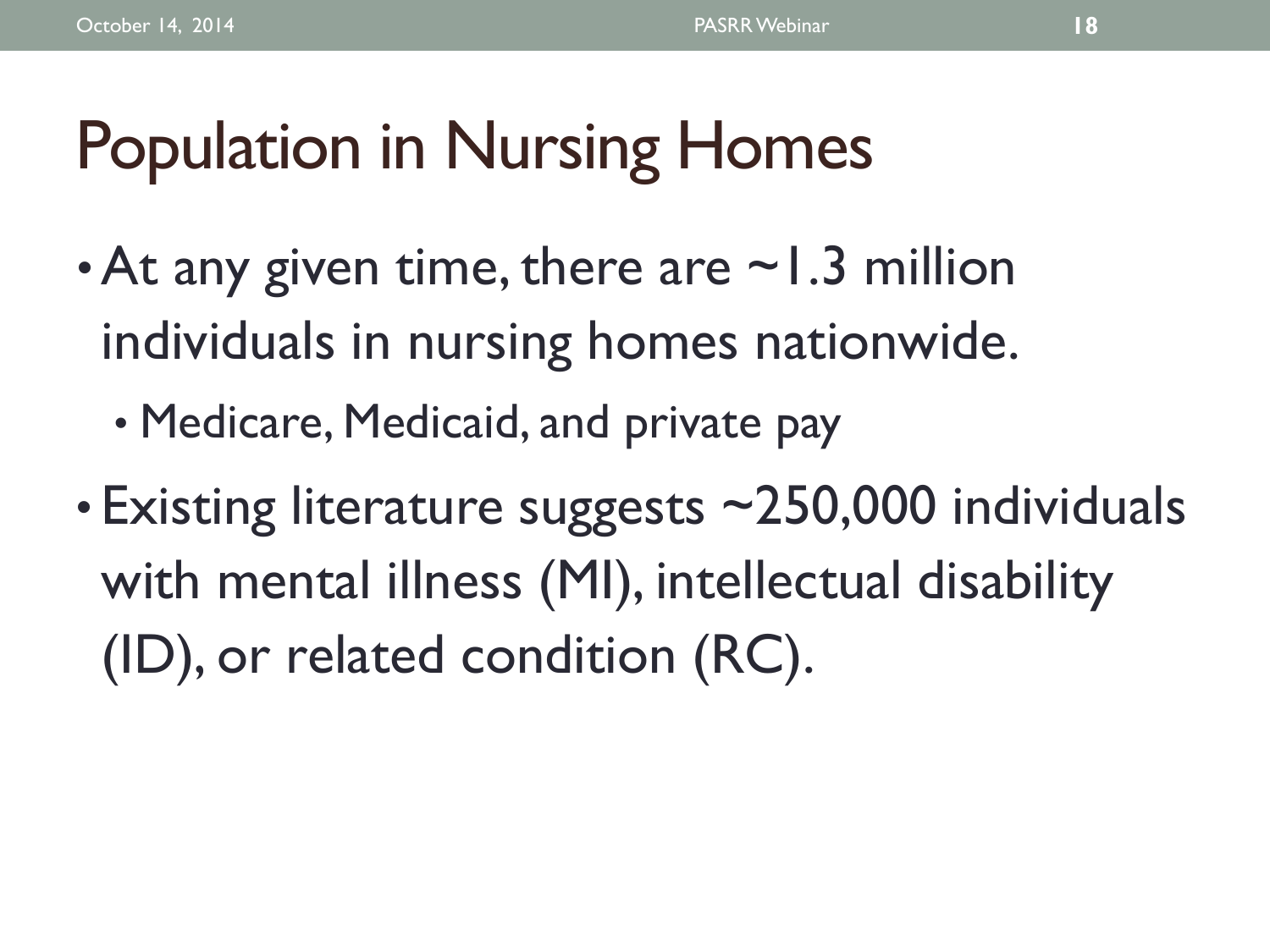# PASRR Related Questions in MDS

- MDS 3.0 (October 2010) added A1500: Asks whether the individual has been identified by PASRR as having MI, ID, or RC.
- Subsequent update (April 2012) added A1510: Requires respondents to indicate the Dx of any individual for whom A1500 is "yes" (MI, ID, or RC).
- Use of A1500 was poor in 2010 and 2011 (many missing responses); improved dramatically in 2012.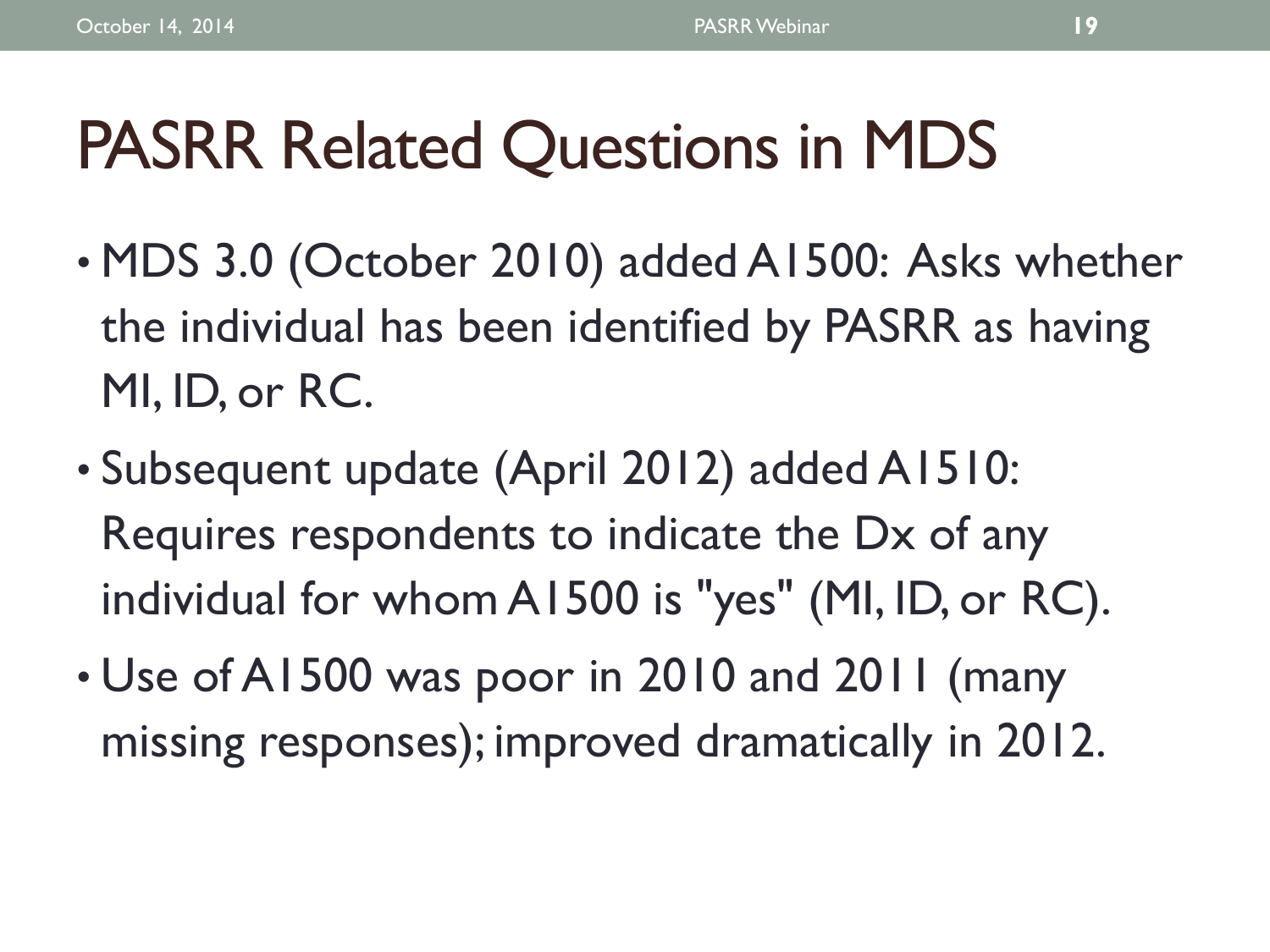# MDS PASRR Questions

|                   | A1500. Preadmission Screening and Resident Review (PASRR)                                                                              |
|-------------------|----------------------------------------------------------------------------------------------------------------------------------------|
|                   | Complete only if $A0310A = 01$ , 03, 04, or 05                                                                                         |
| <b>Enter Code</b> | Is the resident currently considered by the state level II PASRR process to have serious mental illness and/or intellectual disability |
|                   | ("mental retardation" in federal regulation) or a related condition?                                                                   |
|                   | 0. <b>No</b> $\rightarrow$ Skip to A1550, Conditions Related to ID/DD Status                                                           |
|                   | 1. Yes → Continue to A1510, Level II Preadmission Screening and Resident Review (PASRR) Conditions                                     |
|                   | 9. Not a Medicaid-certified unit $\rightarrow$ Skip to A1550, Conditions Related to ID/DD Status                                       |
|                   | A1510. Level II Preadmission Screening and Resident Review (PASRR) Conditions                                                          |
|                   | Complete only if $A0310A = 01$ , 03, 04, or 05                                                                                         |
|                   | <b>Check all that apply</b>                                                                                                            |
|                   | A. Serious mental illness                                                                                                              |
|                   | B. Intellectual Disability ("mental retardation" in federal regulation)                                                                |
|                   | C. Other related conditions                                                                                                            |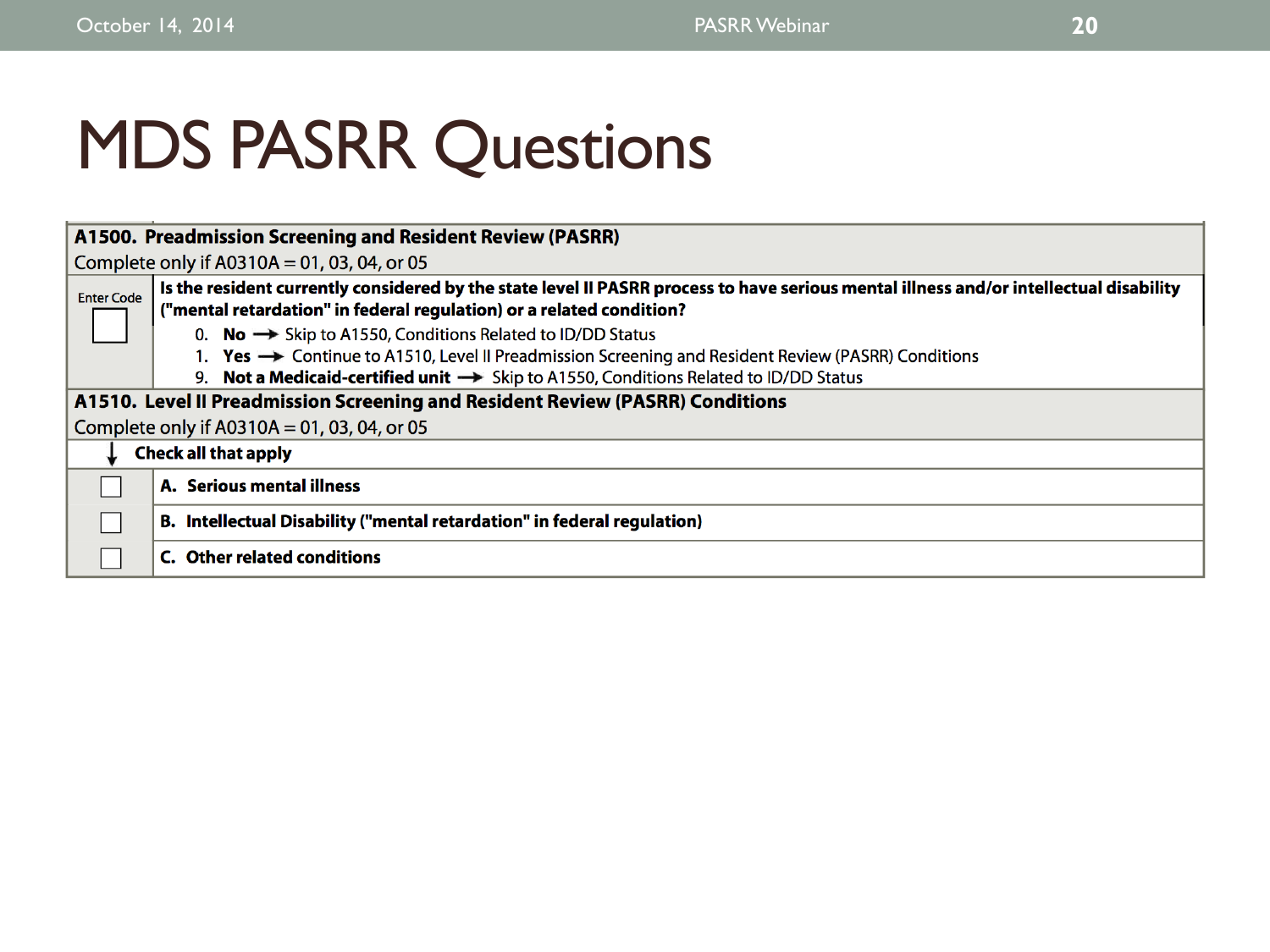# Dataset for Current Analysis

- •MDS 3.0: October 1, 2010-December 31, 2013
- Focused on 2012 and 2013 first years with A1510.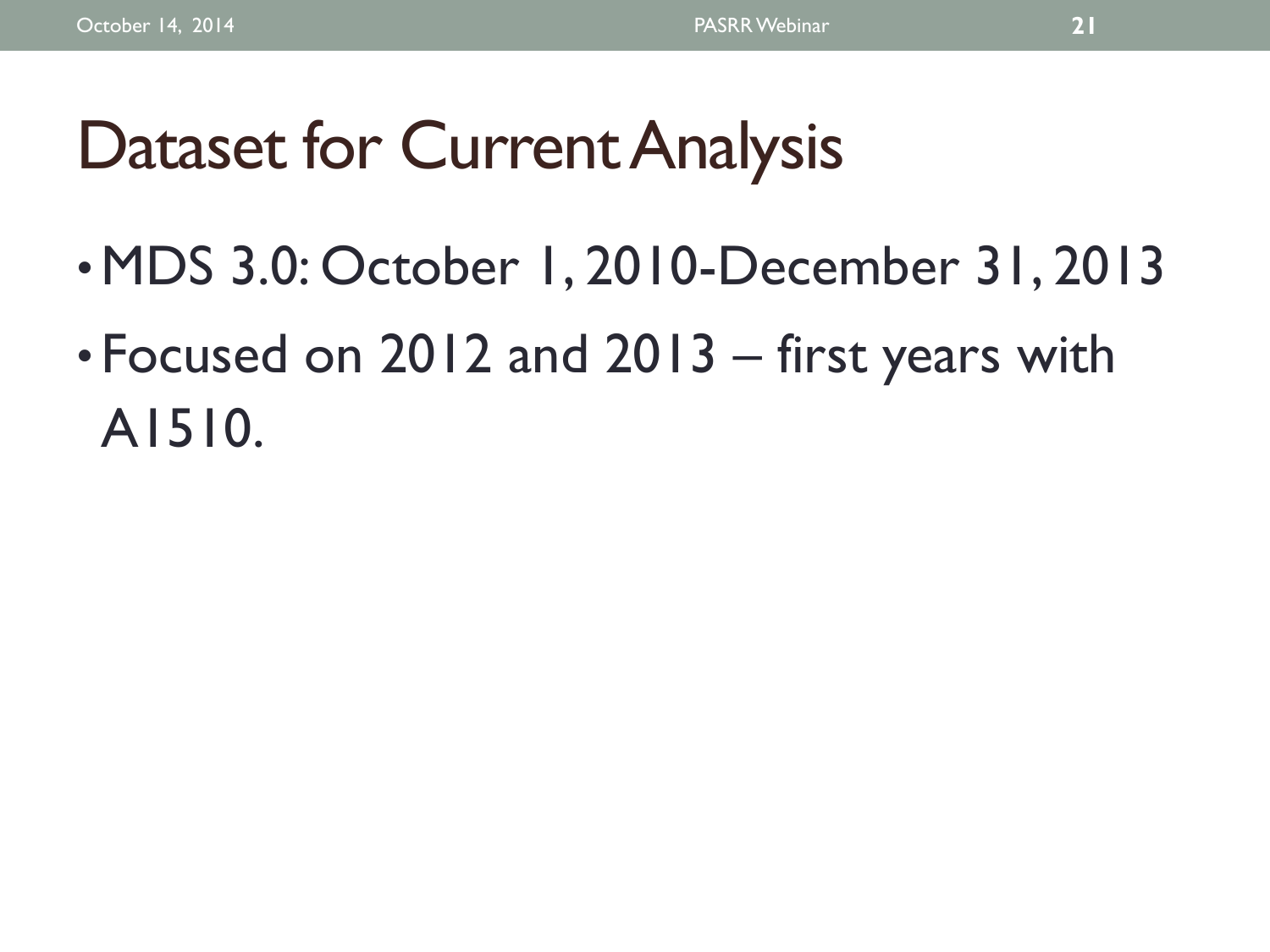# Ways Of Counting NF Residents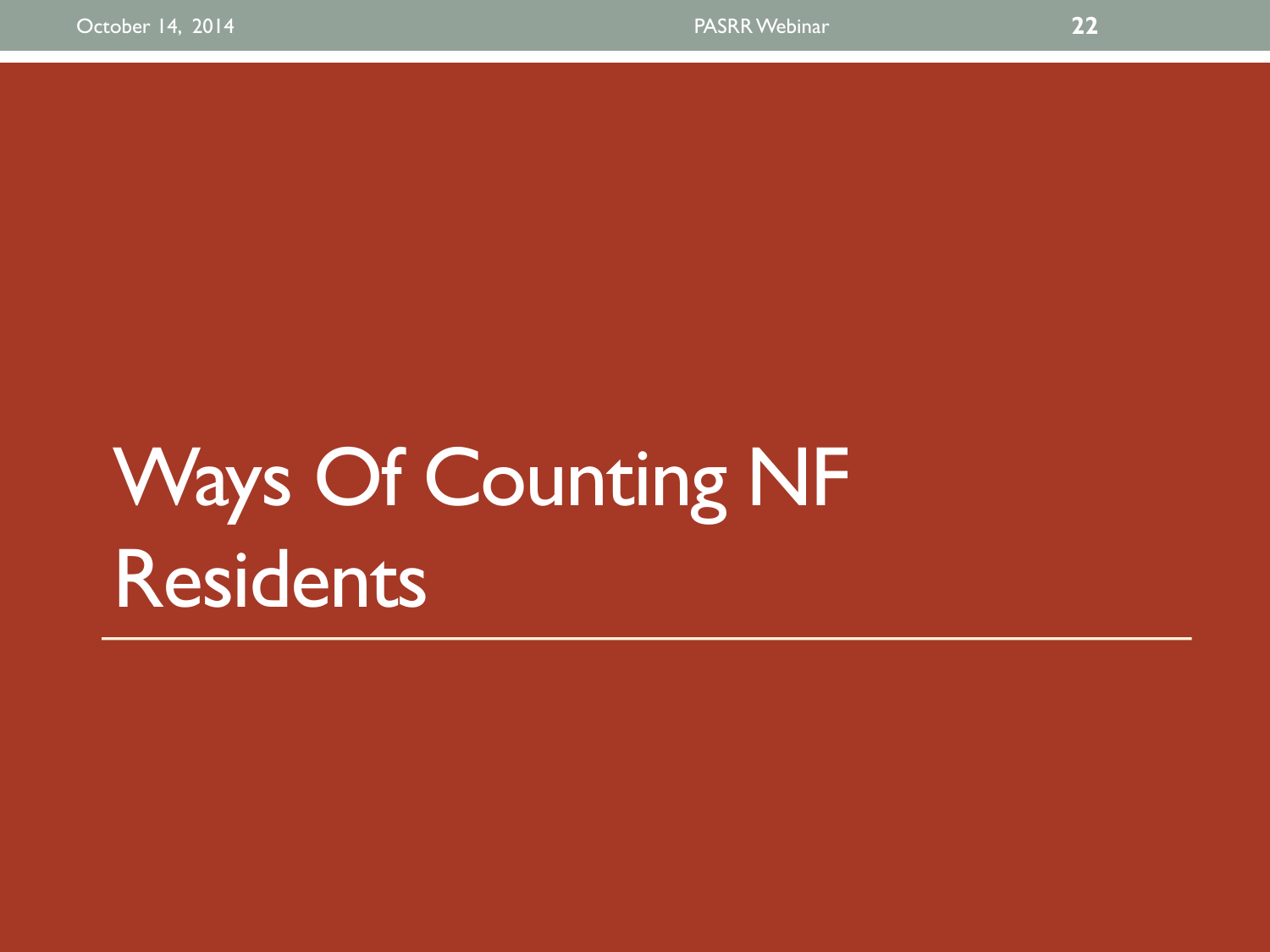# "Census" Method

- Everyone in a Medicaid-certified NF as of December 31...
- •Who has been observed at least once in past 150 days.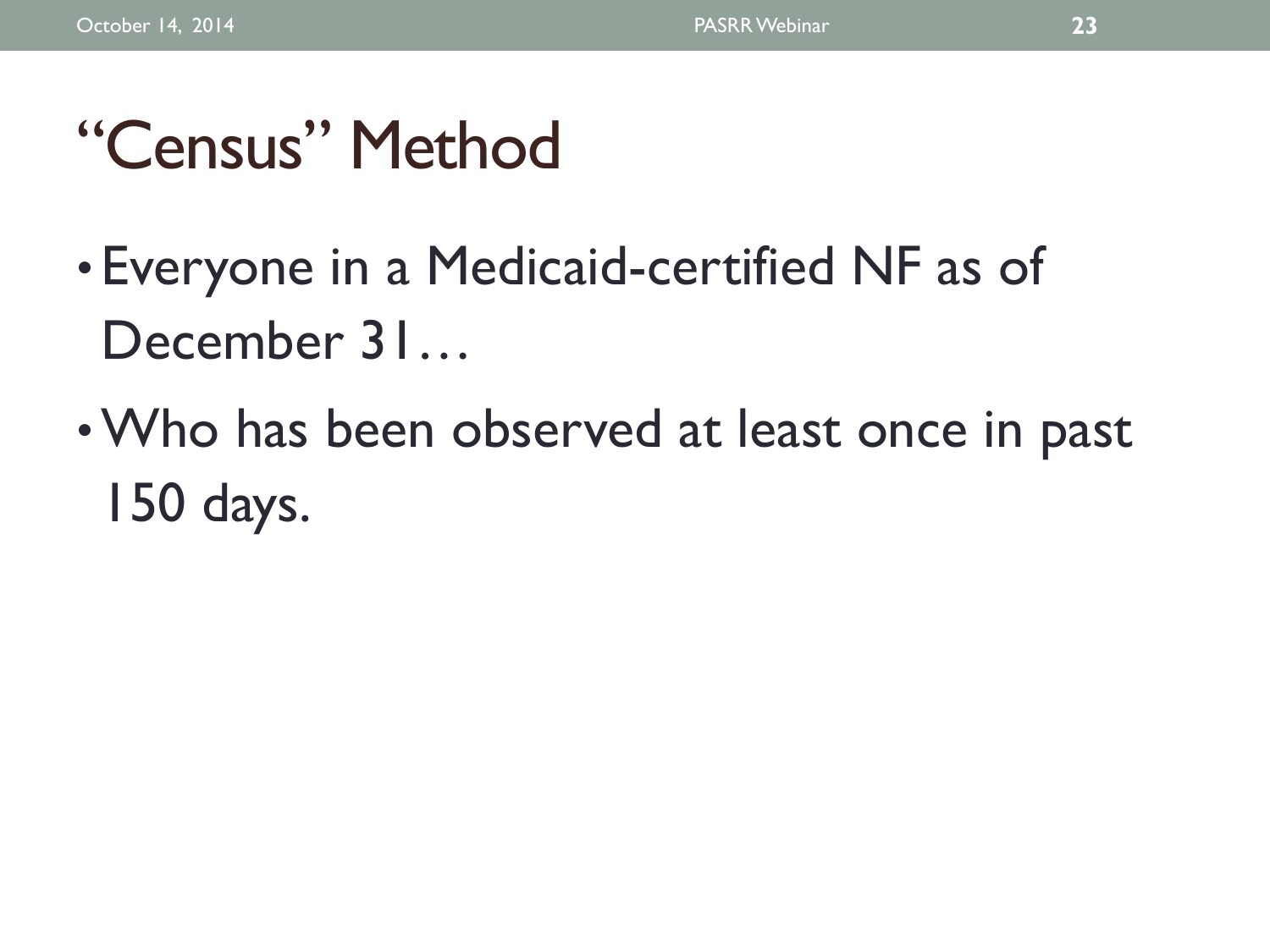# "New Admission" Method

- •All admissions records for a given year.
- For individuals who have no admissions records in prior years.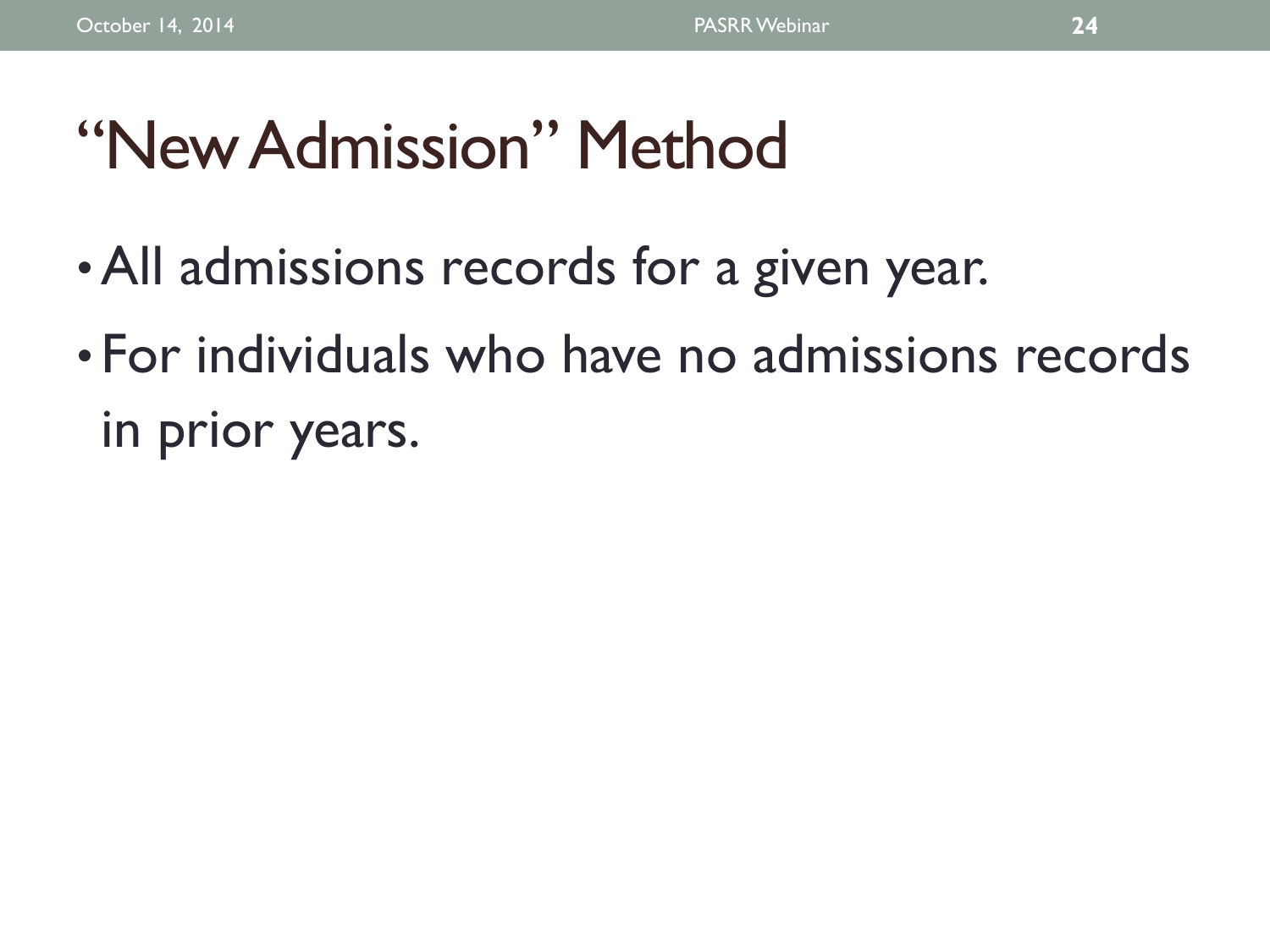# Uses of These Methods

- Census method used by CMS and other contractors.
- New admissions method used in academic literature.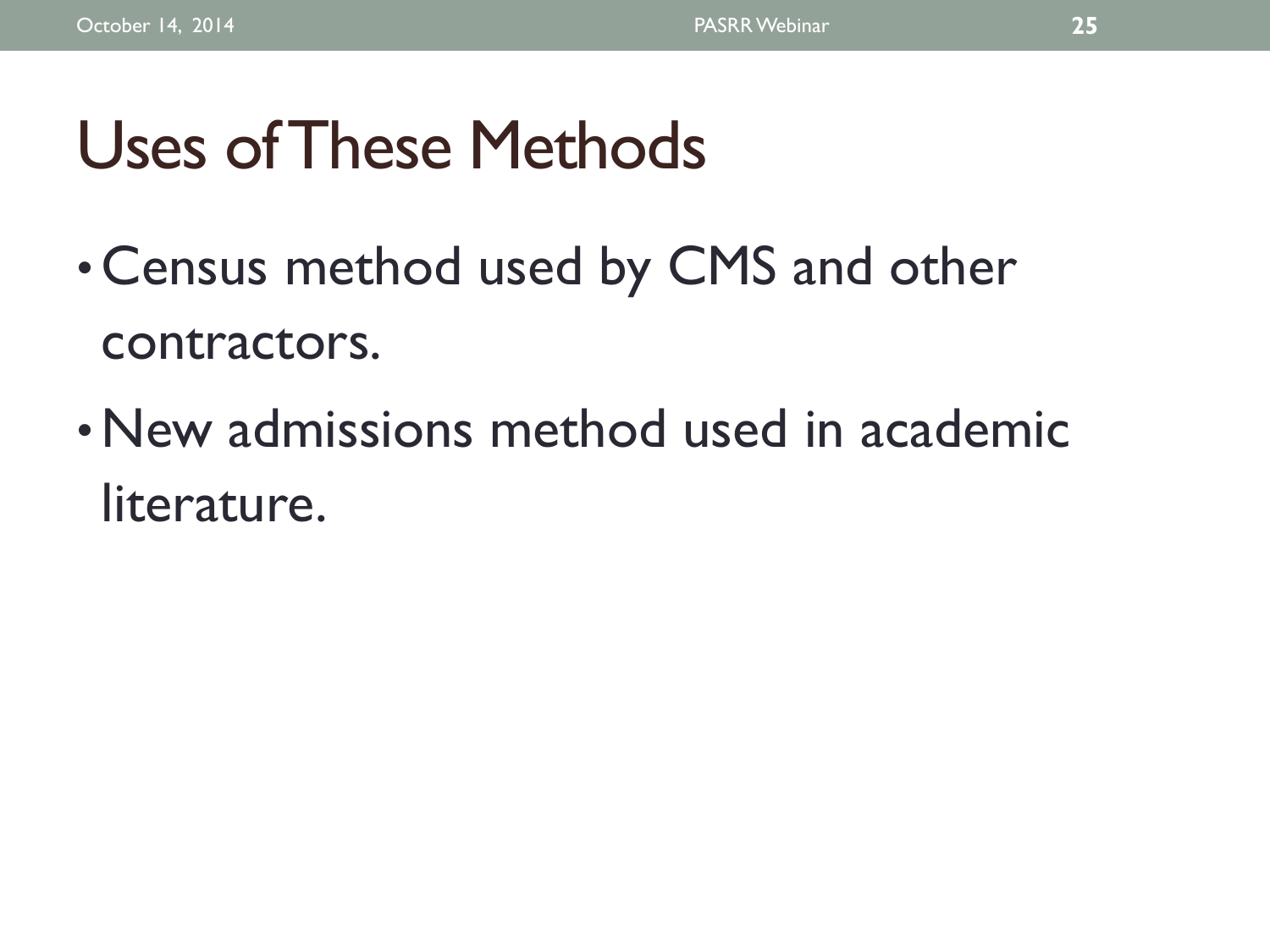# Prevalence of Intellectual Disabilities (ID) and Related Conditions (RC)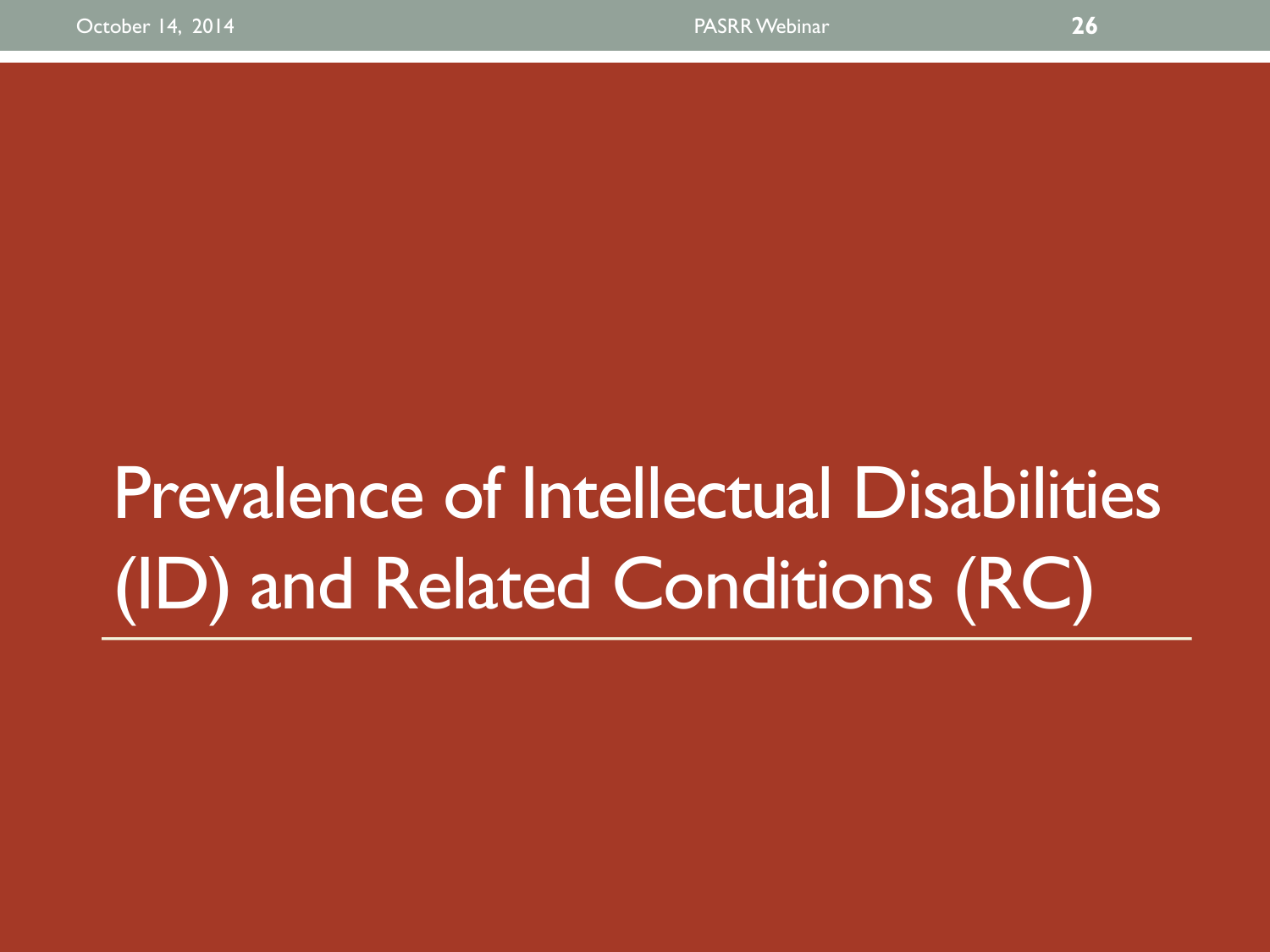# Section A: Identification Information

| <b>Section A</b> | <b>Identification Information</b>                                                                                                 |  |  |  |  |  |  |
|------------------|-----------------------------------------------------------------------------------------------------------------------------------|--|--|--|--|--|--|
|                  | A1550. Conditions Related to ID/DD Status                                                                                         |  |  |  |  |  |  |
|                  | If the resident is 22 years of age or older, complete only if $A0310A = 01$                                                       |  |  |  |  |  |  |
|                  | If the resident is 21 years of age or younger, complete only if A0310A = 01, 03, 04, or 05                                        |  |  |  |  |  |  |
|                  | Check all conditions that are related to ID/DD status that were manifested before age 22, and are likely to continue indefinitely |  |  |  |  |  |  |
|                  | <b>ID/DD With Organic Condition</b>                                                                                               |  |  |  |  |  |  |
|                  | A. Down syndrome                                                                                                                  |  |  |  |  |  |  |
|                  | <b>B.</b> Autism                                                                                                                  |  |  |  |  |  |  |
|                  | C. Epilepsy                                                                                                                       |  |  |  |  |  |  |
|                  | D. Other organic condition related to ID/DD                                                                                       |  |  |  |  |  |  |
|                  | <b>ID/DD Without Organic Condition</b>                                                                                            |  |  |  |  |  |  |
|                  | E. ID/DD with no organic condition                                                                                                |  |  |  |  |  |  |
|                  | No ID/DD                                                                                                                          |  |  |  |  |  |  |
|                  | Z. None of the above                                                                                                              |  |  |  |  |  |  |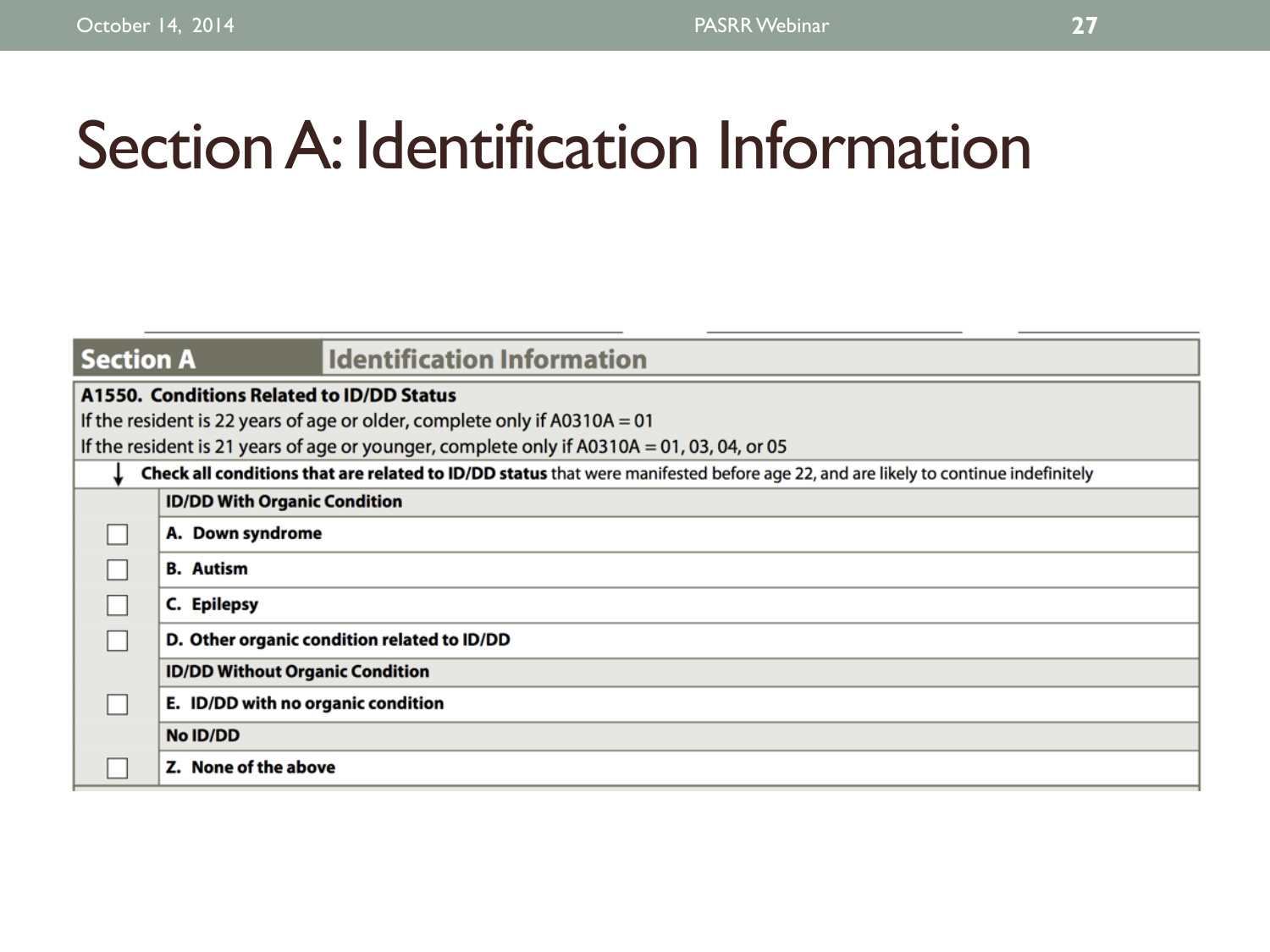# Section I: Other Active Dx

### **Section I**

### **Active Diagnoses**

### Active Diagnoses in the last 7 days - Check all that apply

Diagnoses listed in parentheses are provided as examples and should not be considered as all-inclusive lists

| <b>Other</b>                                                                                                          |  |  |  |  |  |  |  |
|-----------------------------------------------------------------------------------------------------------------------|--|--|--|--|--|--|--|
| 18000. Additional active diagnoses                                                                                    |  |  |  |  |  |  |  |
| Enter diagnosis on line and ICD code in boxes. Include the decimal for the code in the appropriate box.               |  |  |  |  |  |  |  |
|                                                                                                                       |  |  |  |  |  |  |  |
| А.                                                                                                                    |  |  |  |  |  |  |  |
|                                                                                                                       |  |  |  |  |  |  |  |
| В.                                                                                                                    |  |  |  |  |  |  |  |
| <u> 1980 - Andrea Andrew Maria (h. 1980).</u>                                                                         |  |  |  |  |  |  |  |
|                                                                                                                       |  |  |  |  |  |  |  |
|                                                                                                                       |  |  |  |  |  |  |  |
|                                                                                                                       |  |  |  |  |  |  |  |
| D.                                                                                                                    |  |  |  |  |  |  |  |
|                                                                                                                       |  |  |  |  |  |  |  |
| Е.                                                                                                                    |  |  |  |  |  |  |  |
|                                                                                                                       |  |  |  |  |  |  |  |
| F.                                                                                                                    |  |  |  |  |  |  |  |
| <u> 1989 - John Harry Harry Harry Harry Harry Harry Harry Harry Harry Harry Harry Harry Harry Harry Harry Harry H</u> |  |  |  |  |  |  |  |
|                                                                                                                       |  |  |  |  |  |  |  |
| G.                                                                                                                    |  |  |  |  |  |  |  |
|                                                                                                                       |  |  |  |  |  |  |  |
| Н.<br><u> 1989 - John Stein, Amerikaansk politiker (* 1918)</u>                                                       |  |  |  |  |  |  |  |
|                                                                                                                       |  |  |  |  |  |  |  |
|                                                                                                                       |  |  |  |  |  |  |  |
|                                                                                                                       |  |  |  |  |  |  |  |
|                                                                                                                       |  |  |  |  |  |  |  |
|                                                                                                                       |  |  |  |  |  |  |  |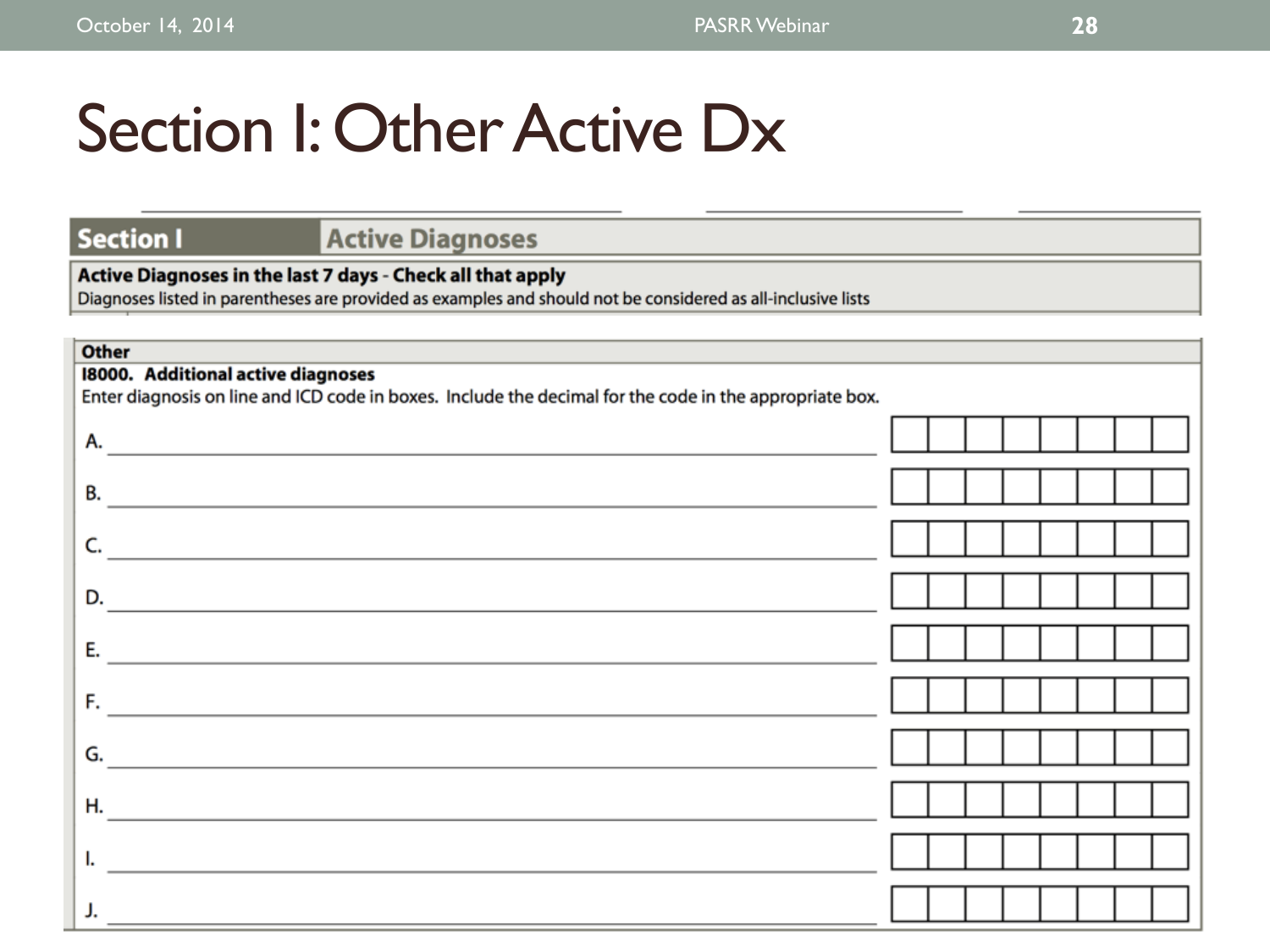# ICD Codes Included for ID/RC

- 317-319: intellectual disabilities
- 758: chromosomal abnormalities associated with ID/RC
- V79: certain special screenings for I/DD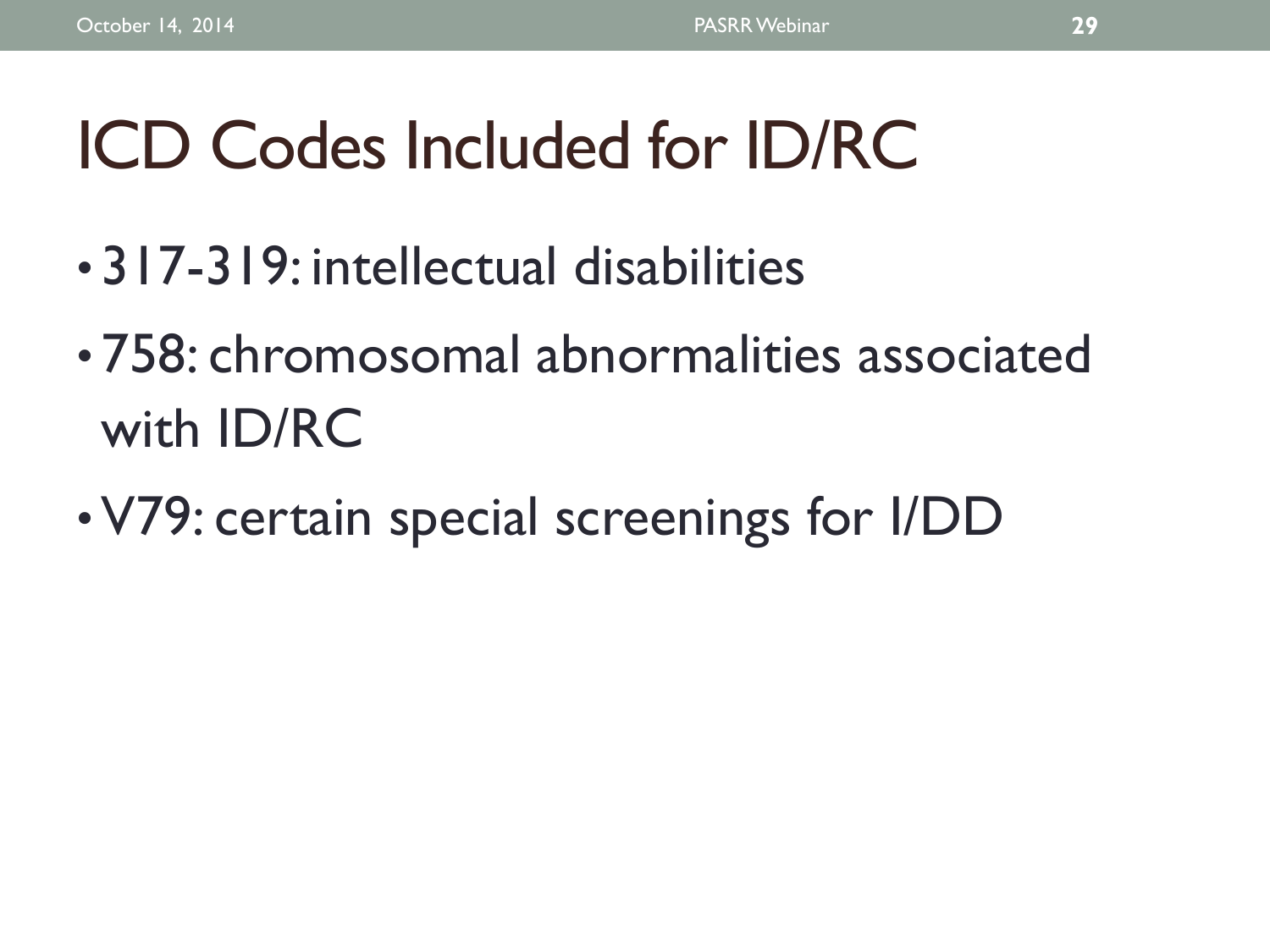## Detection Rates of ID/RC by Different Dx Items

| Year | <b>Census</b> | <b>AI510B/C</b><br>(PASRR) | <b>AI510B/C</b><br>or<br><b>At Least</b><br><b>One A1550</b> | <b>AI510B/C</b><br>or<br><b>At Least</b><br><b>One A1550</b><br>or<br><b>At Least</b><br><b>One 18000</b> |
|------|---------------|----------------------------|--------------------------------------------------------------|-----------------------------------------------------------------------------------------------------------|
| 2012 | 1,112,692     | 2.1%                       | 2.3%                                                         | 3.1%                                                                                                      |
| 2013 | 1,292,583     | 2.2%                       | 2.4%                                                         | 3.2%                                                                                                      |

PASRR identifies about 2/3 of individuals with ID/RC.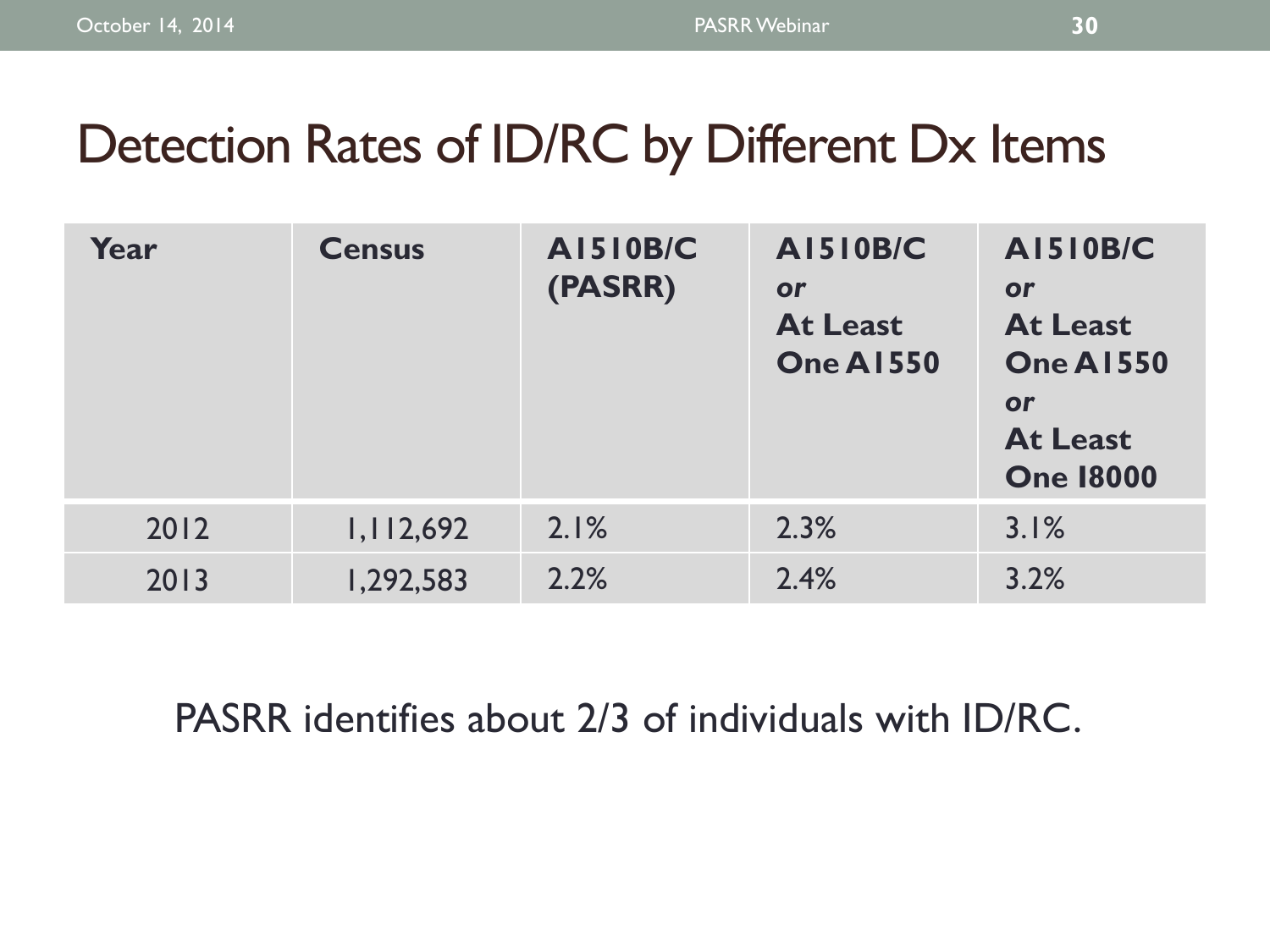# ID/RC (Census)

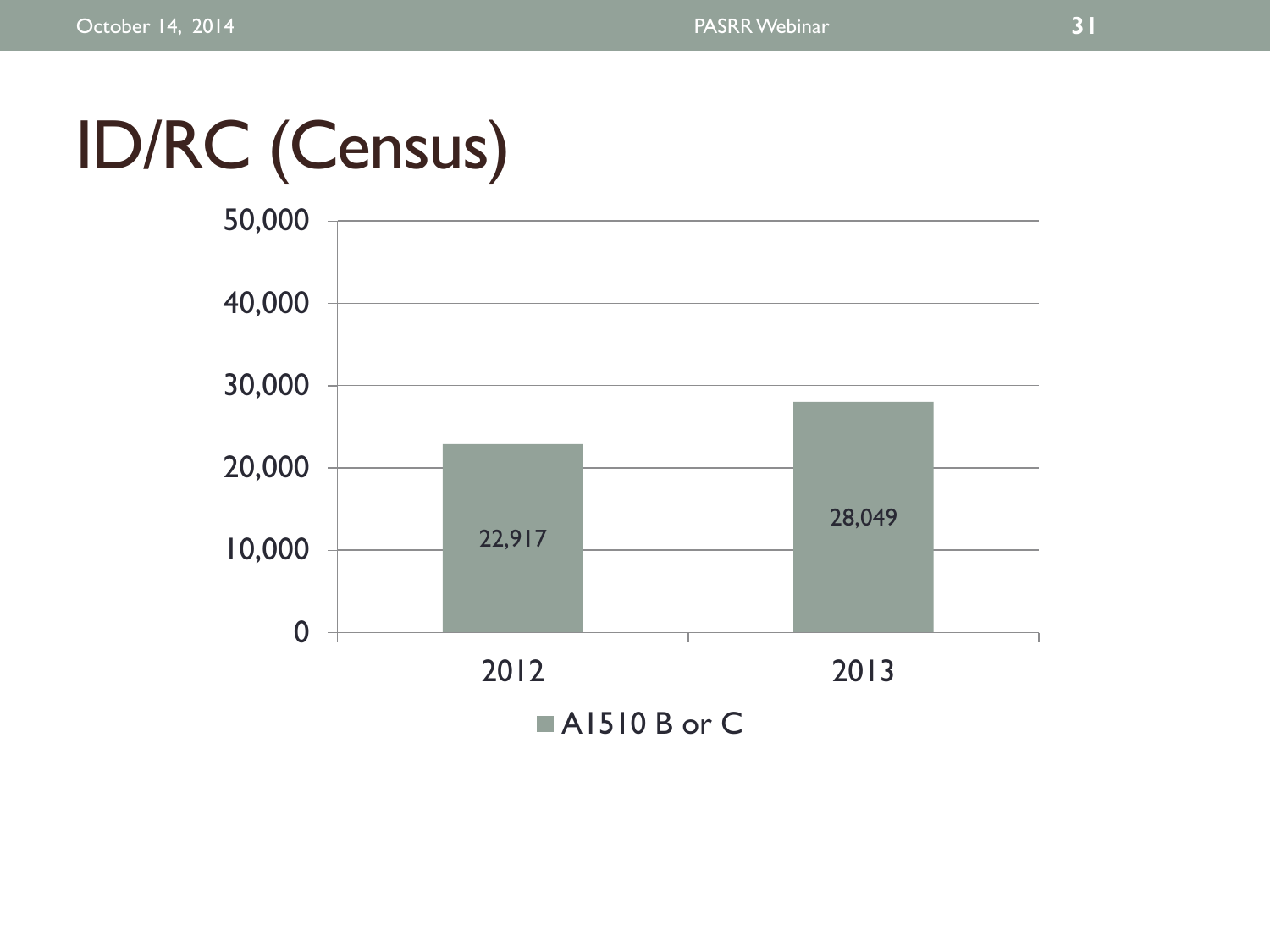# ID/RC (Census)

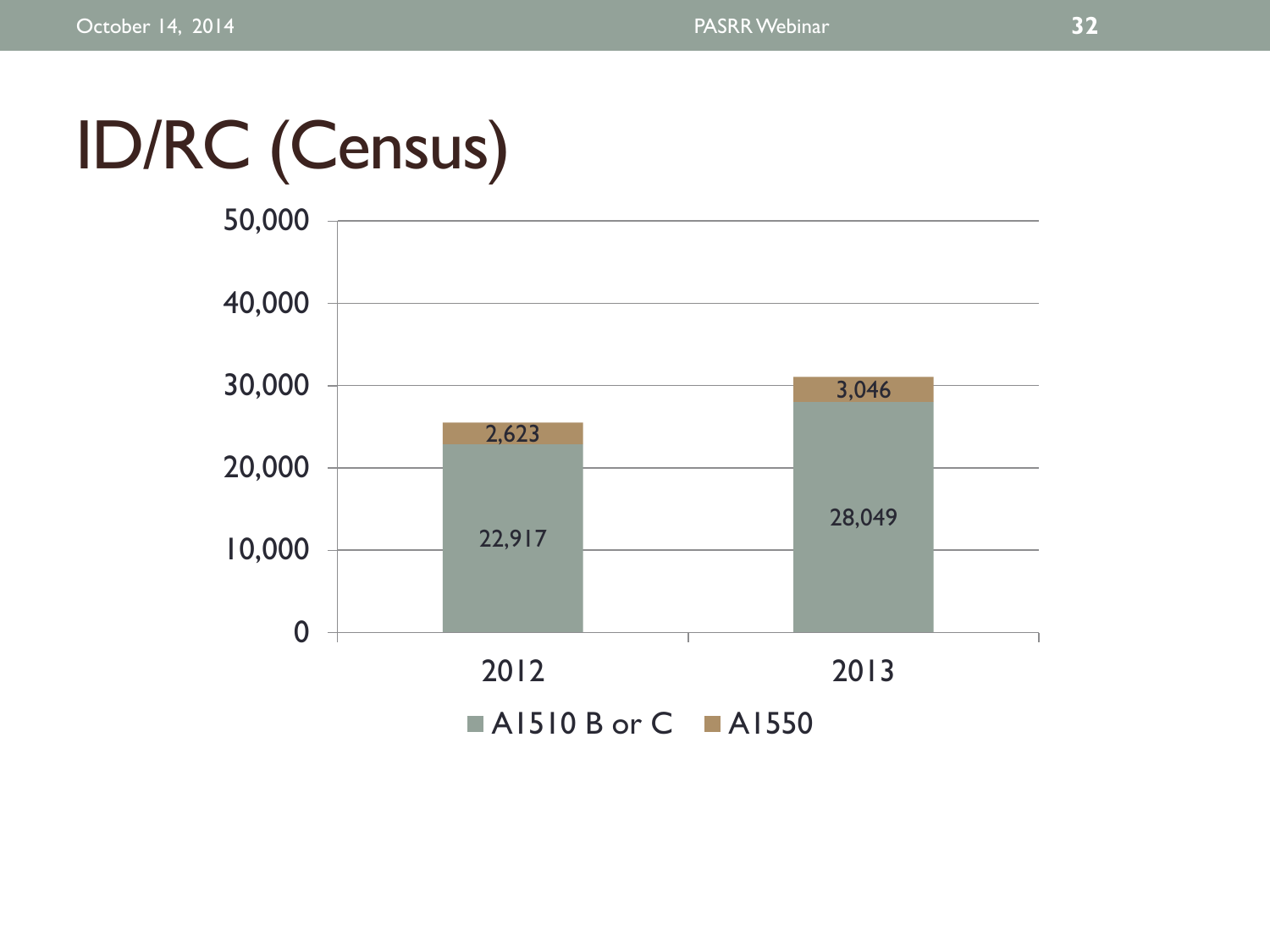# ID/RC (Census)

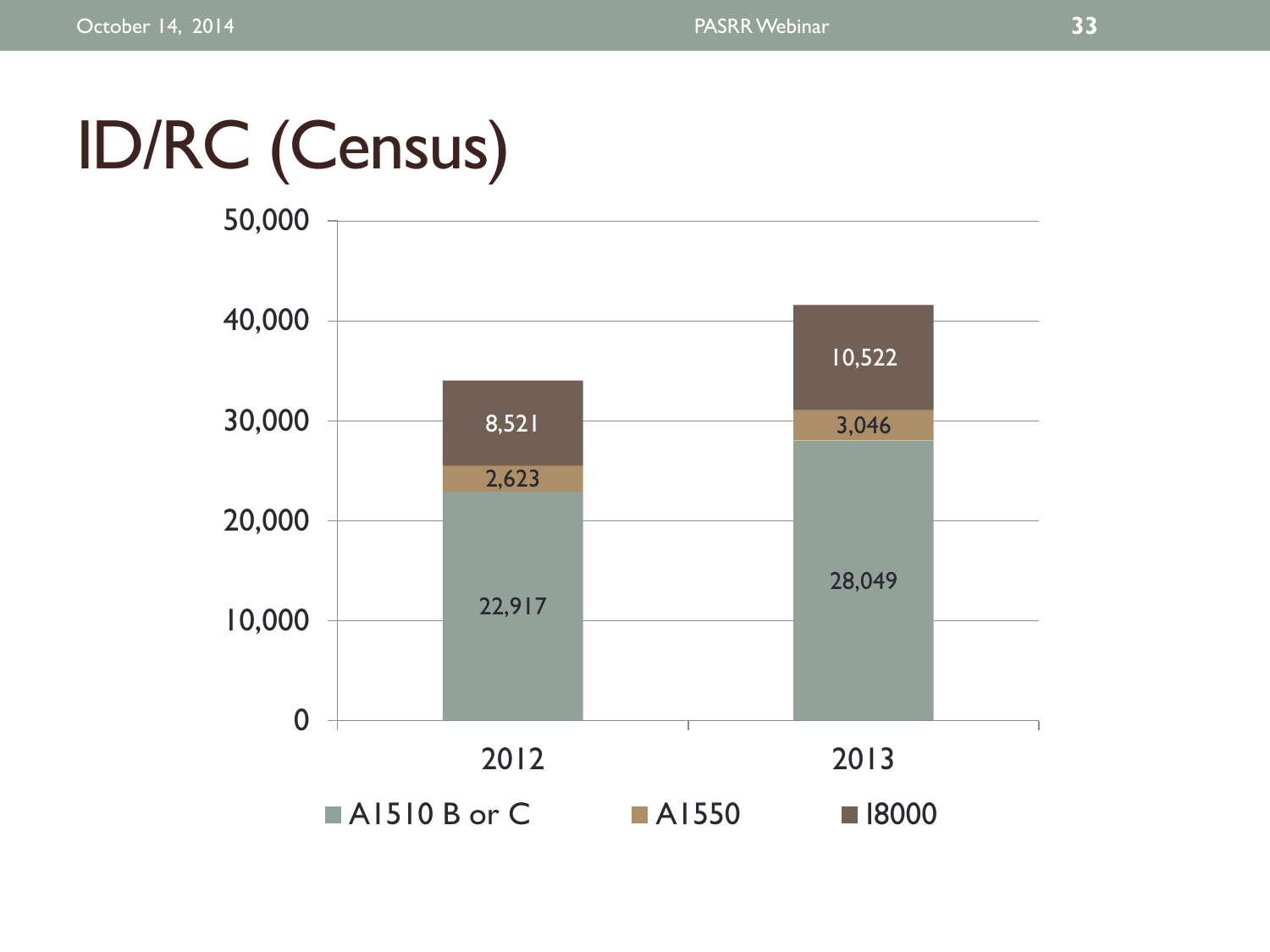# Prevalence of Mental Illness (MI)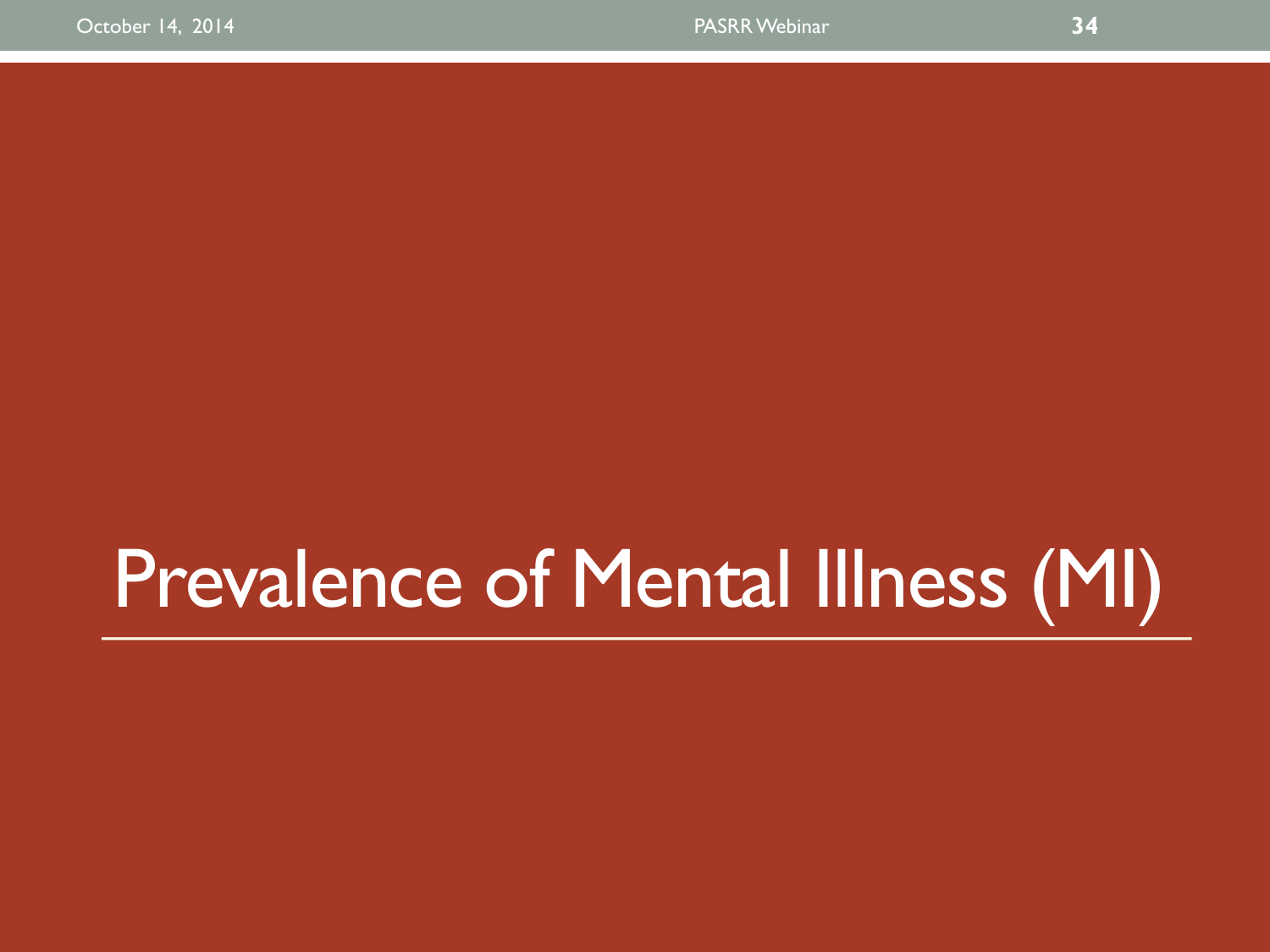# Section I: Other MI Dx

## **Section I. Active Diagnoses**

**Active Diagnoses in the last 7 days - Check all that apply** Diagnoses listed in parentheses are provided as examples and should not be considered as all-inclusive lists

|  | <b>Psychiatric/Mood Disorder</b>                                                   |
|--|------------------------------------------------------------------------------------|
|  | <b>15700. Anxiety Disorder</b>                                                     |
|  | 15800. Depression (other than bipolar)                                             |
|  | 15900. Manic Depression (bipolar disease)                                          |
|  | 15950. Psychotic Disorder (other than schizophrenia)                               |
|  | <b>16000. Schizophrenia</b> (e.g., schizoaffective and schizophreniform disorders) |
|  | 16100. Post Traumatic Stress Disorder (PTSD)                                       |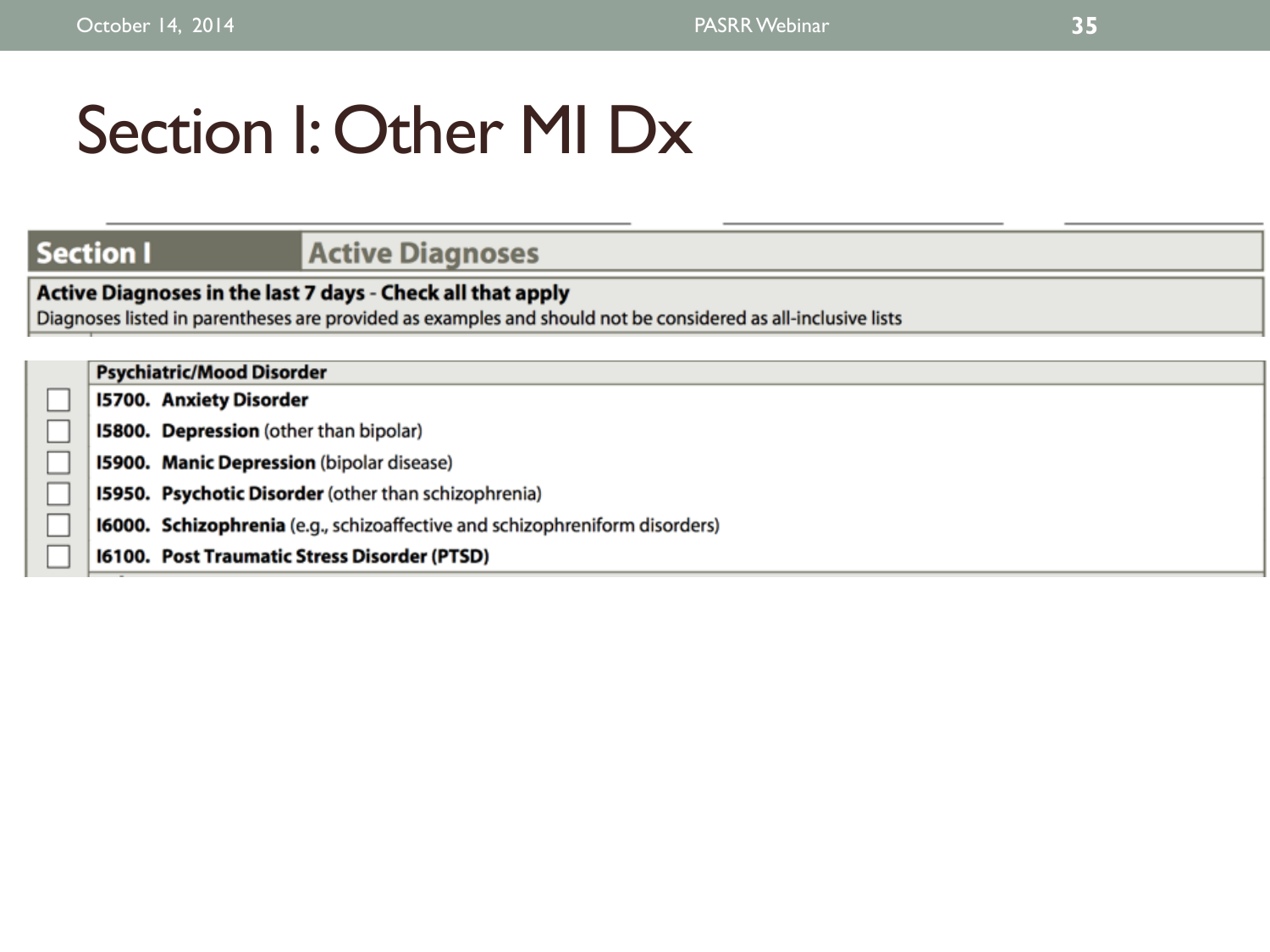# Section I: Other Active Dx

### **Section I**

## **Active Diagnoses**

### Active Diagnoses in the last 7 days - Check all that apply

Diagnoses listed in parentheses are provided as examples and should not be considered as all-inclusive lists

| <b>Other</b>                                                                                                                |  |  |  |  |
|-----------------------------------------------------------------------------------------------------------------------------|--|--|--|--|
| 18000. Additional active diagnoses                                                                                          |  |  |  |  |
| Enter diagnosis on line and ICD code in boxes. Include the decimal for the code in the appropriate box.                     |  |  |  |  |
| А.<br><u> 1989 - Johann John Stein, mars an de British Barbara (b. 1989)</u>                                                |  |  |  |  |
| В.<br><u> 1989 - Johann Barn, mars ann an t-Amhain an t-Amhain an t-Amhain an t-Amhain an t-Amhain an t-Amhain an t-Amh</u> |  |  |  |  |
| C.                                                                                                                          |  |  |  |  |
|                                                                                                                             |  |  |  |  |
| D.                                                                                                                          |  |  |  |  |
| Е.                                                                                                                          |  |  |  |  |
|                                                                                                                             |  |  |  |  |
| F.                                                                                                                          |  |  |  |  |
| G.                                                                                                                          |  |  |  |  |
| Η.                                                                                                                          |  |  |  |  |
|                                                                                                                             |  |  |  |  |
| ı.                                                                                                                          |  |  |  |  |
|                                                                                                                             |  |  |  |  |
|                                                                                                                             |  |  |  |  |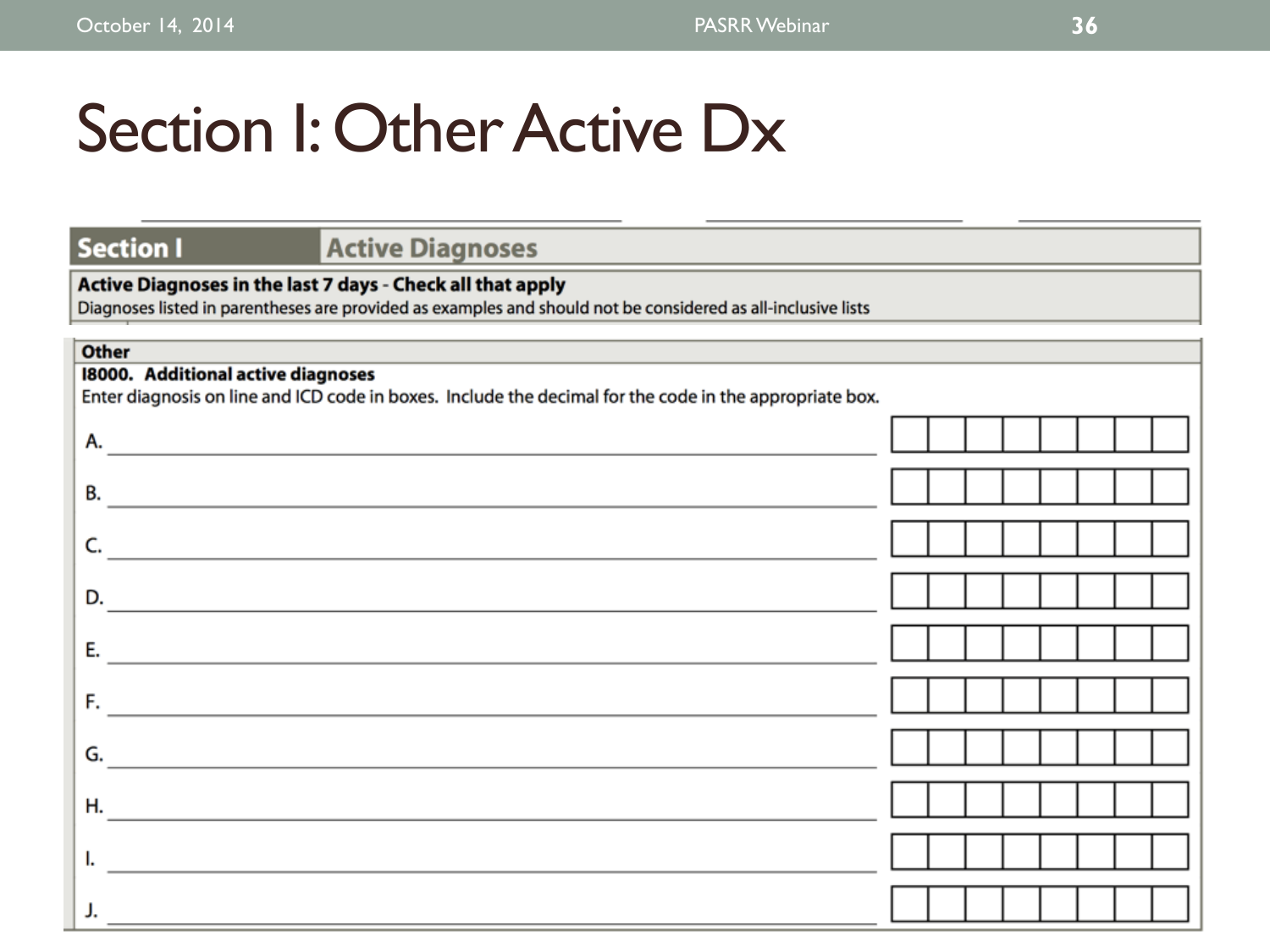# Two Categories of Mental Illness: Narrow and Broad

- •Narrow:
	- Schizophrenia
	- Bipolar Disorder
	- Other psychotic disorder
- Broad
	- Types of MI in Narrow definition
	- *Plus* all other types in Section I and ICD codes:
		- 295-302
		- 306-314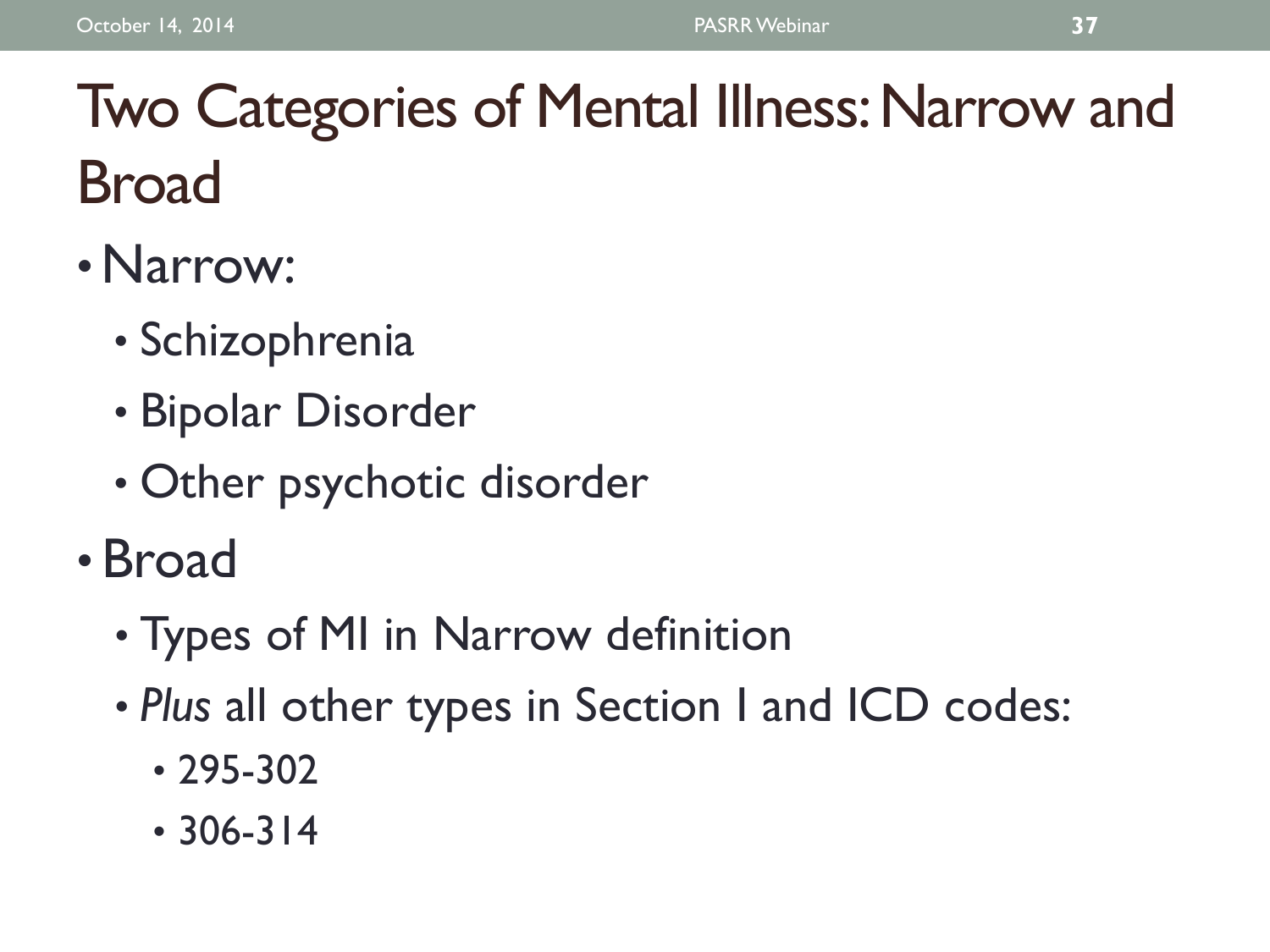## Detection Rates of Narrow MI by Different Dx Items

| Year | <b>Census</b> | <b>AI510A</b><br>(PASRR) | <b>AI510A</b><br>Or<br><b>At Least</b><br><b>One 15700-</b><br>6100 | <b>AI510A</b><br>Or<br><b>At Least</b><br><b>One 15700-</b><br>6100<br>Or<br><b>At Least</b><br><b>One 18000</b> |
|------|---------------|--------------------------|---------------------------------------------------------------------|------------------------------------------------------------------------------------------------------------------|
| 2012 | 1,112,692     | 3.6%                     | 11.0%                                                               | 31.0%                                                                                                            |
| 2013 | 1,292,583     | 4.1%                     | 11.9%                                                               | 29.6%                                                                                                            |

PASRR identifies less than 20% of individuals with narrow MI.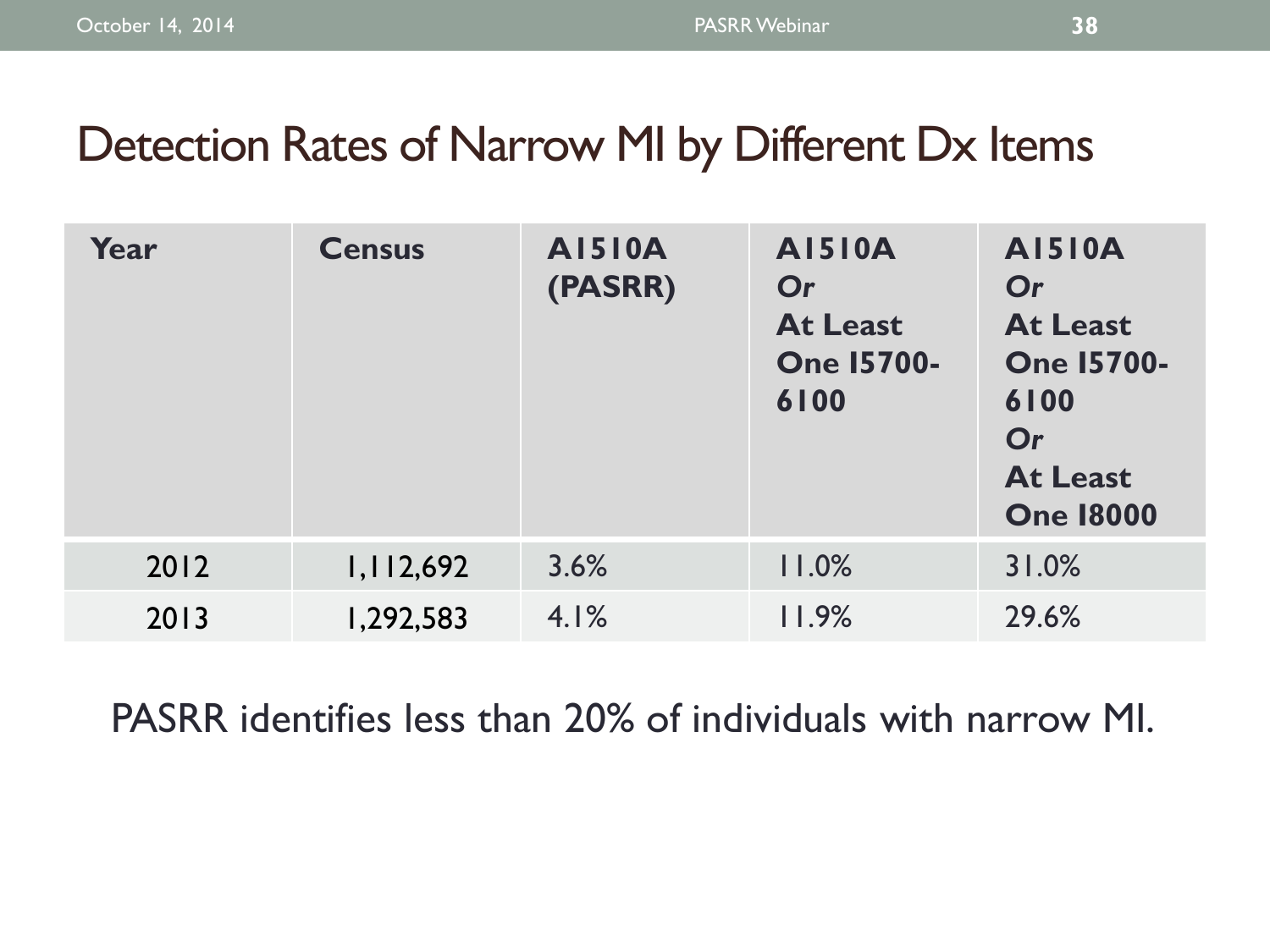## Detection Rates of Broad MI by Different Dx Items

| Year | <b>Census</b> | <b>AI510A</b><br>(PASRR) | <b>AI510A</b><br>Or<br><b>At Least</b><br><b>One 15700-</b><br>6100 | <b>AI510A</b><br>Or<br><b>At Least</b><br><b>One 15700-</b><br>6100<br>Or<br><b>At Least</b><br><b>One 18000</b> |
|------|---------------|--------------------------|---------------------------------------------------------------------|------------------------------------------------------------------------------------------------------------------|
| 2012 | 1,112,692     | 3.6%                     | 59.4%                                                               | 69.4%                                                                                                            |
| 2013 | 1,292,583     | 4.1%                     | 60.2%                                                               | 69.0%                                                                                                            |

PASRR identifies about 5% of individuals with broad MI.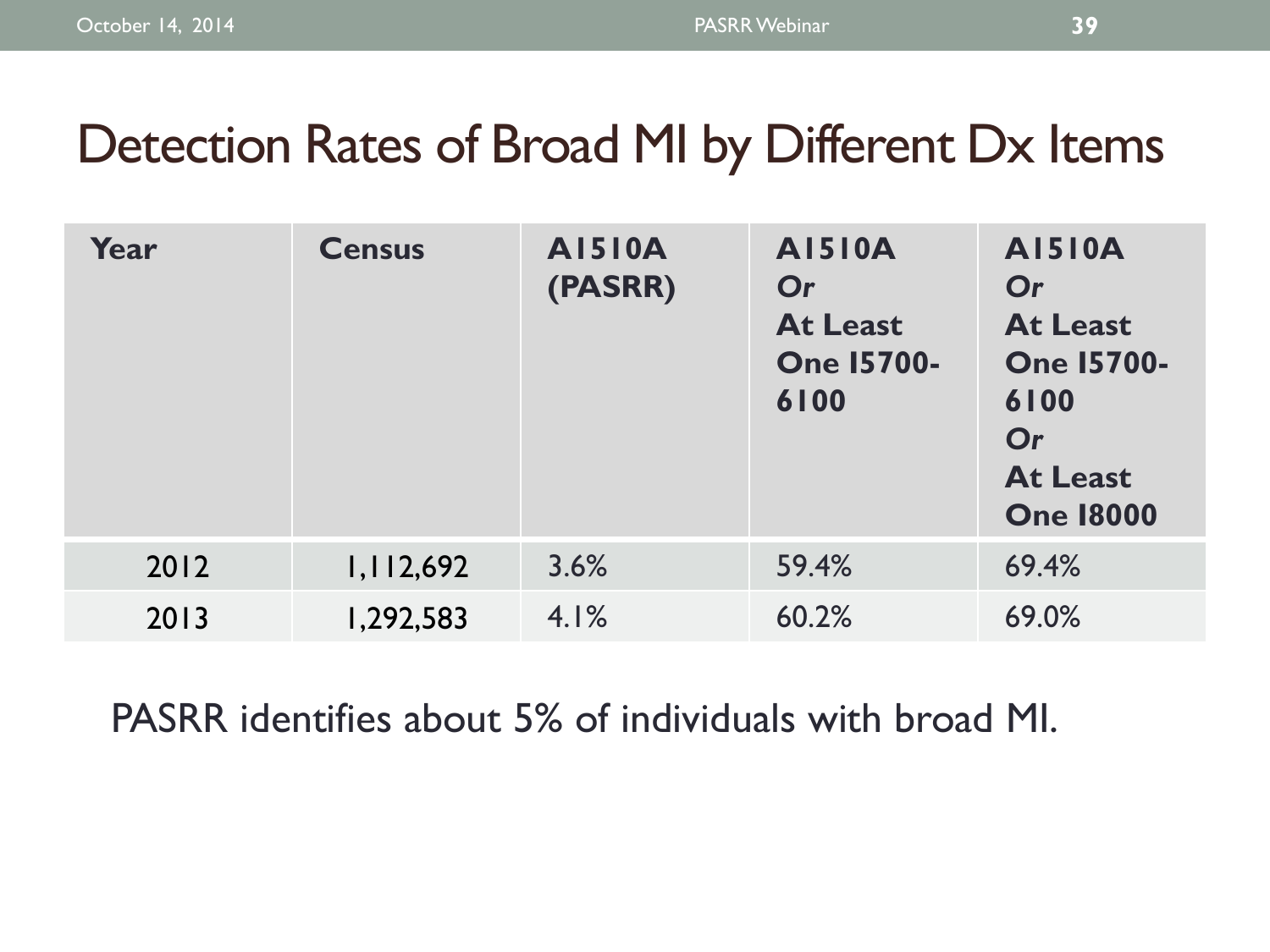# Dx Indicating Narrow MI, Census

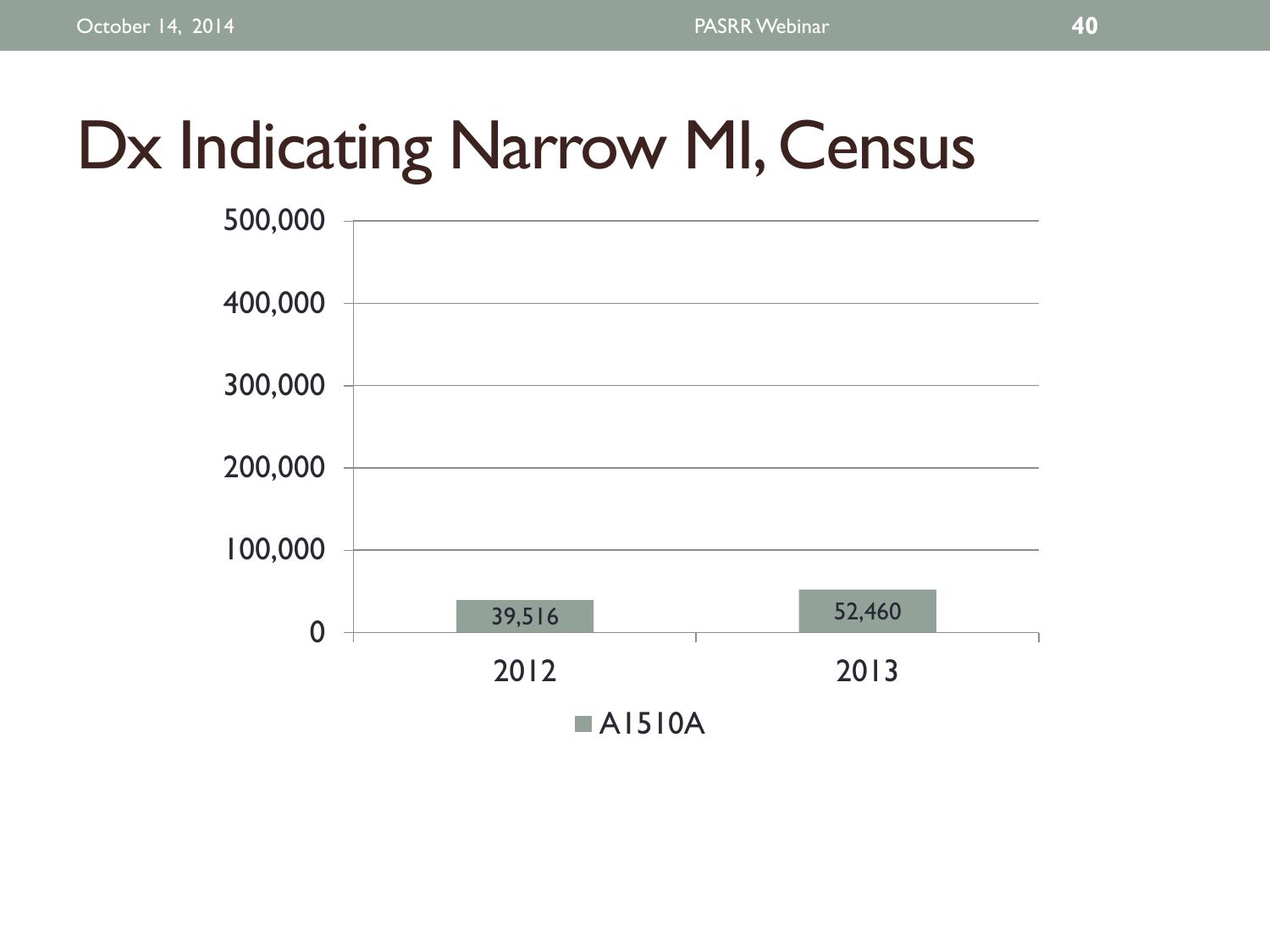# Dx Indicating Narrow MI, Census

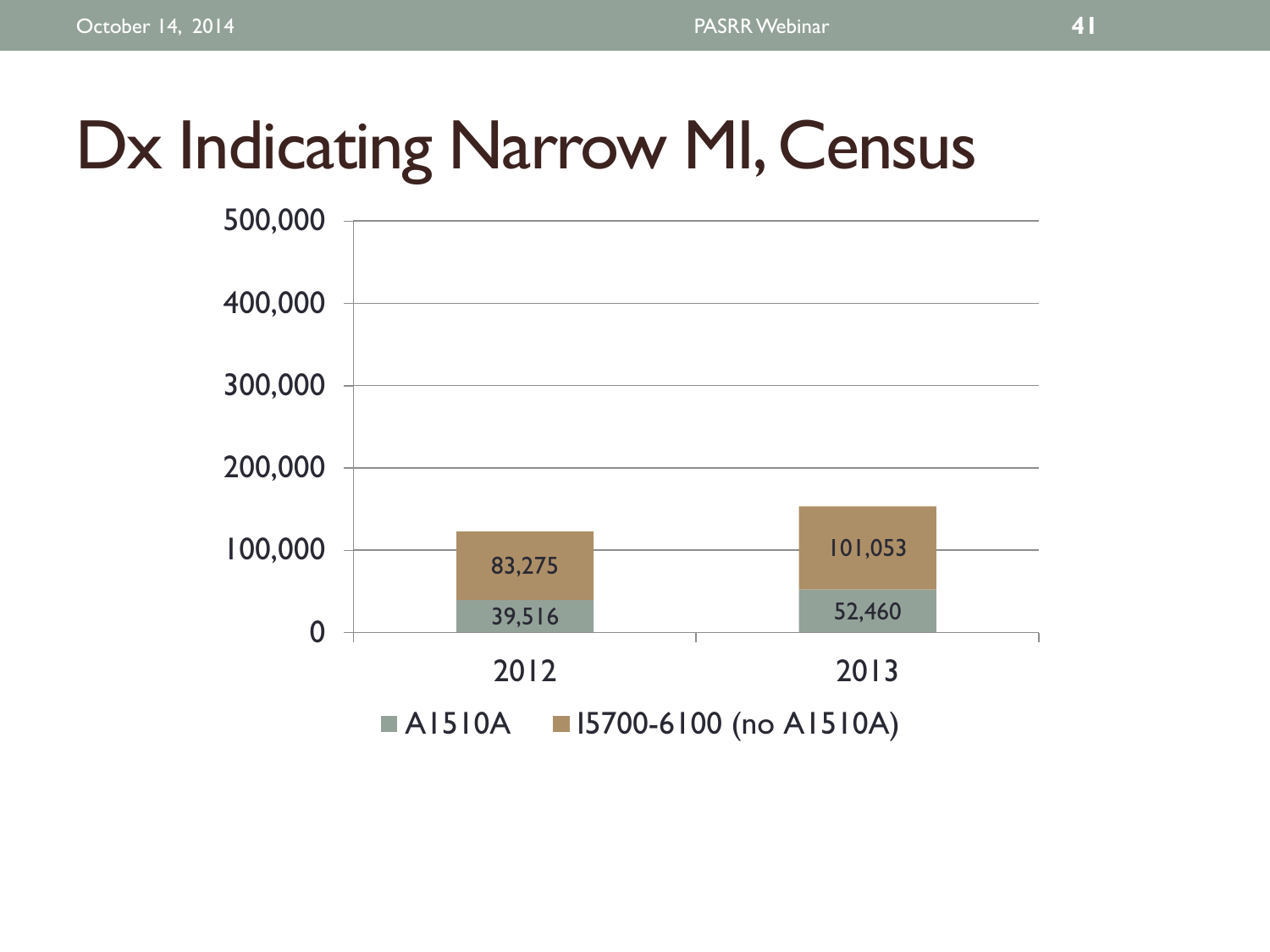# Dx Indicating Narrow MI, Census

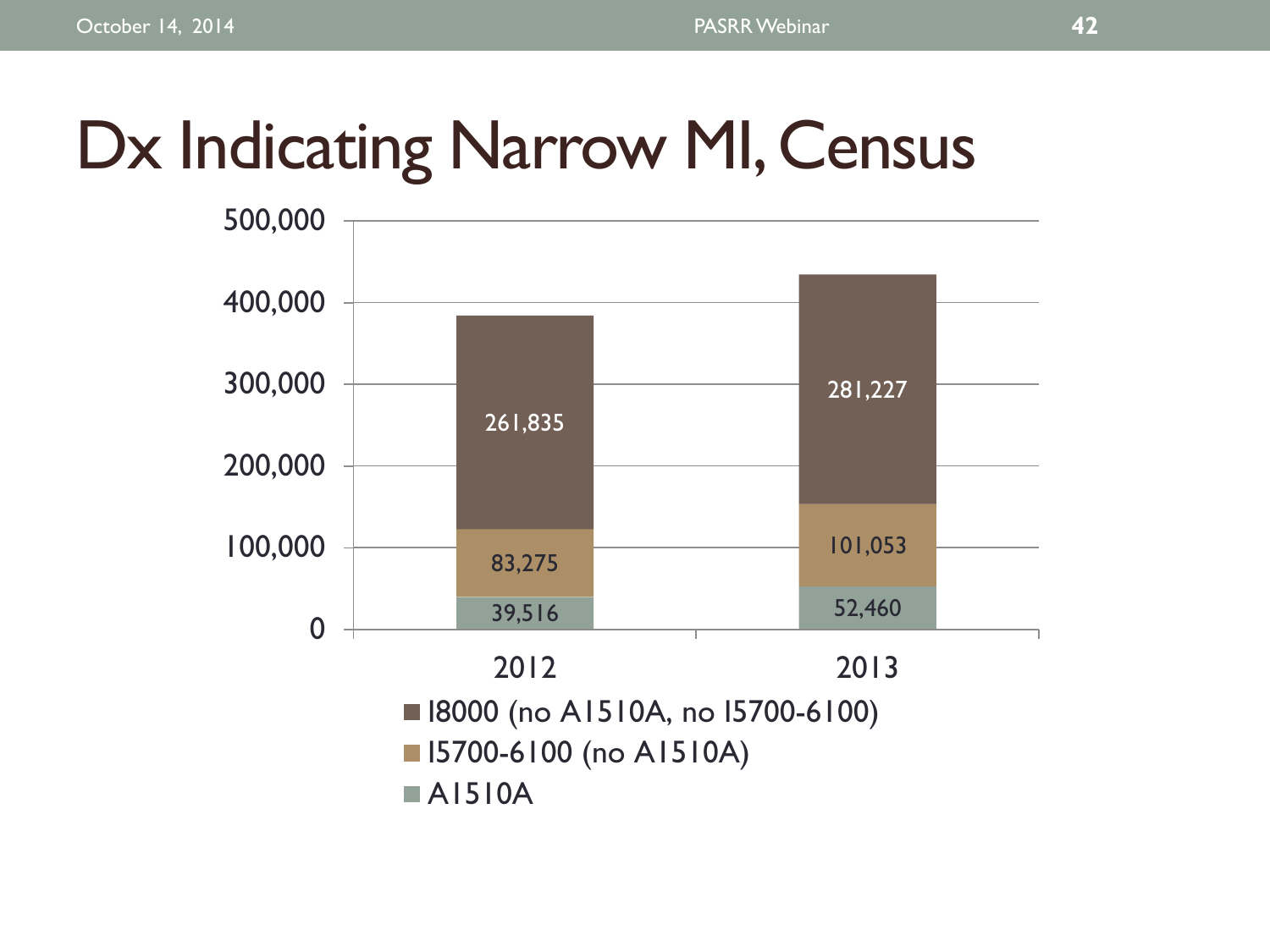# Dx Indicating Broad MI, Census

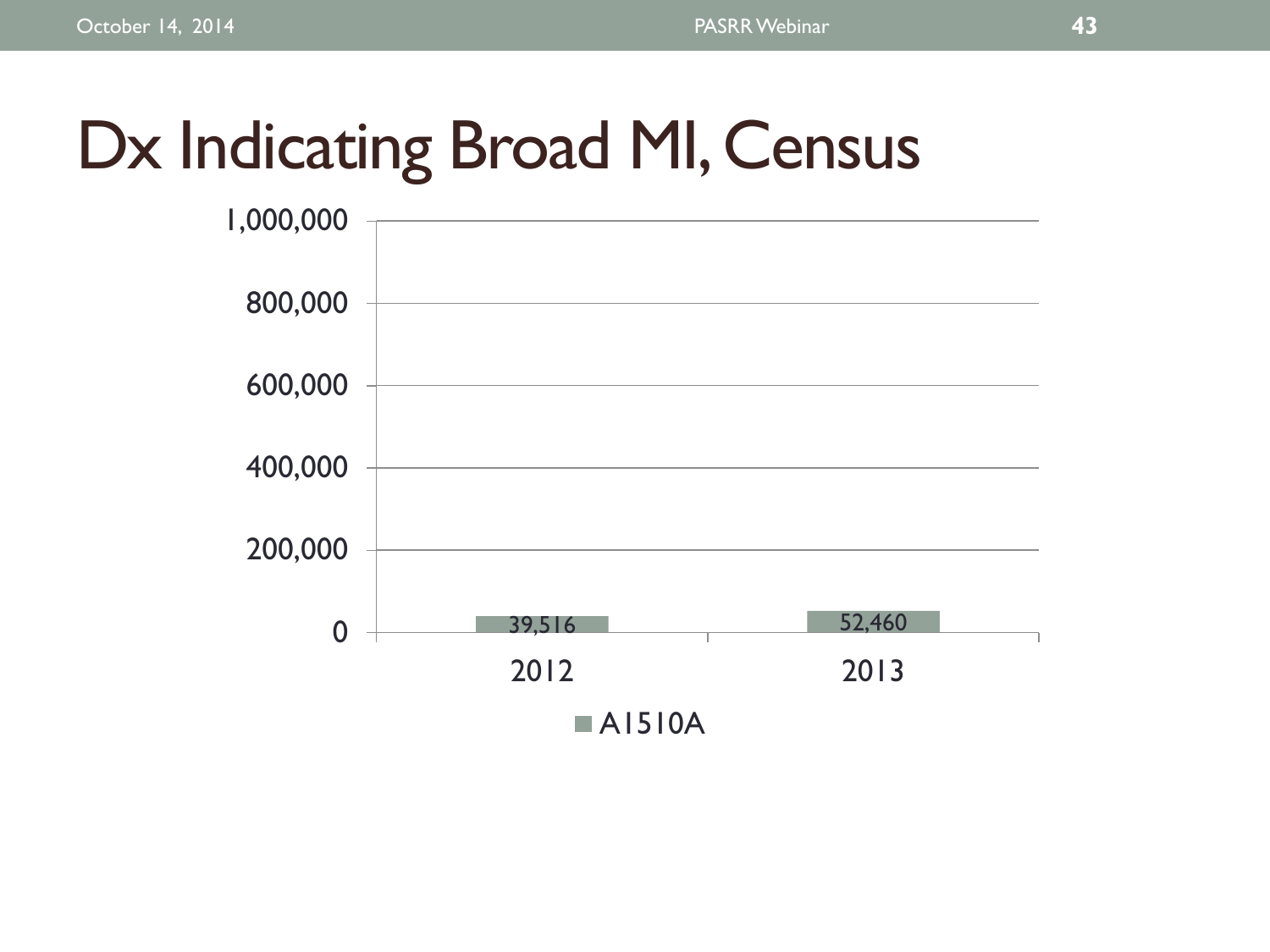# Dx Indicating Broad MI, Census

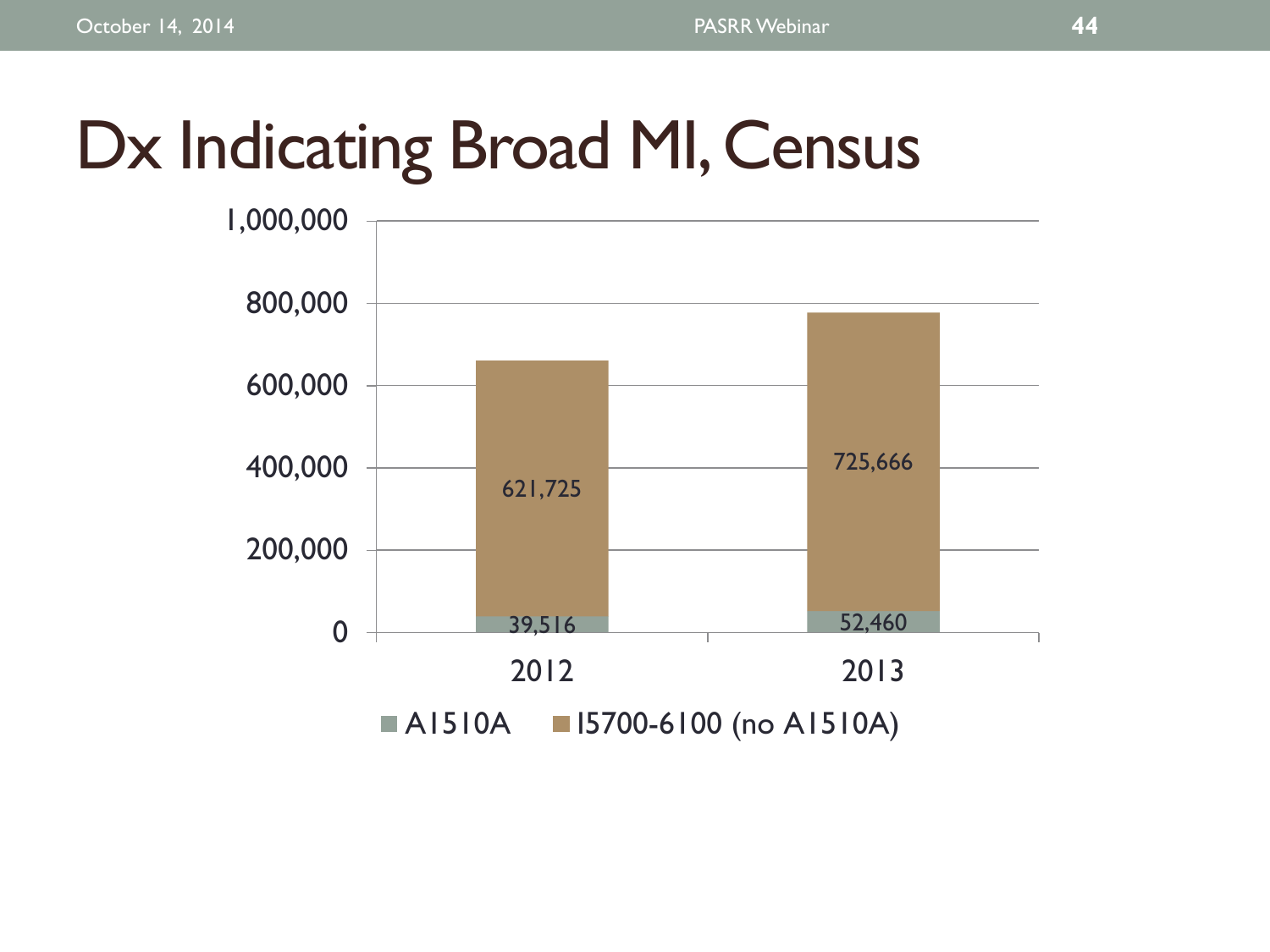# Dx Indicating Broad MI, Census

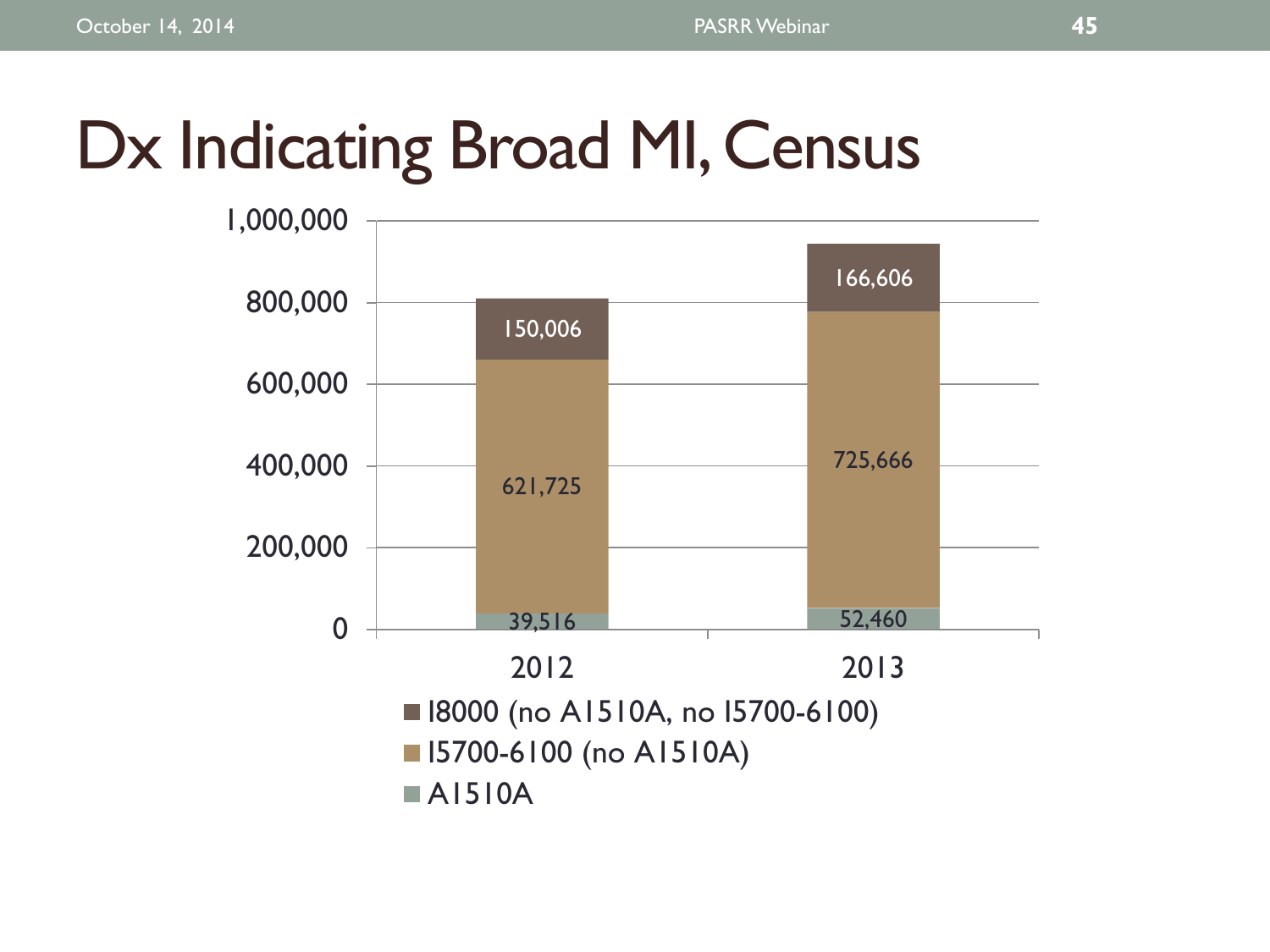# Summary

- PASRR does a decent (if imperfect) job identifying individuals with ID/RC.
- PASRR does a poor job of identifying individuals with serious MI.
- •Also: Among individuals with Dx of MI, detection by PASRR is more likely among among young adults and the middle-aged (data not shown).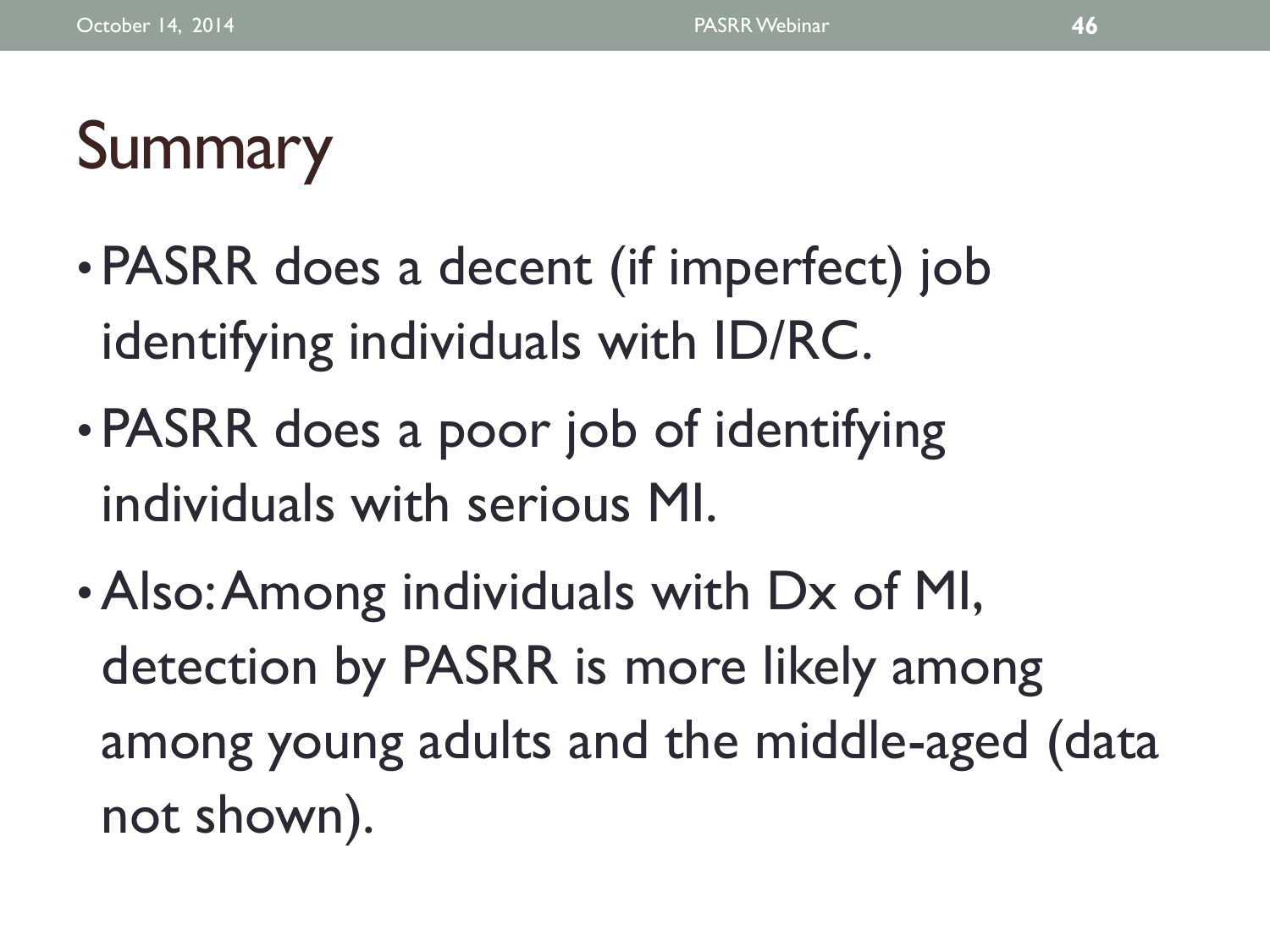# Possible Explanations

- 1. Nursing home residents accurately record PASRR status, but PASRR programs fail to identify individuals with MI, because (e.g.) Level I screens are too restrictive.
- 2. Nursing home assessors are not accurately recording PASRR status.

*Not mutually exclusive.*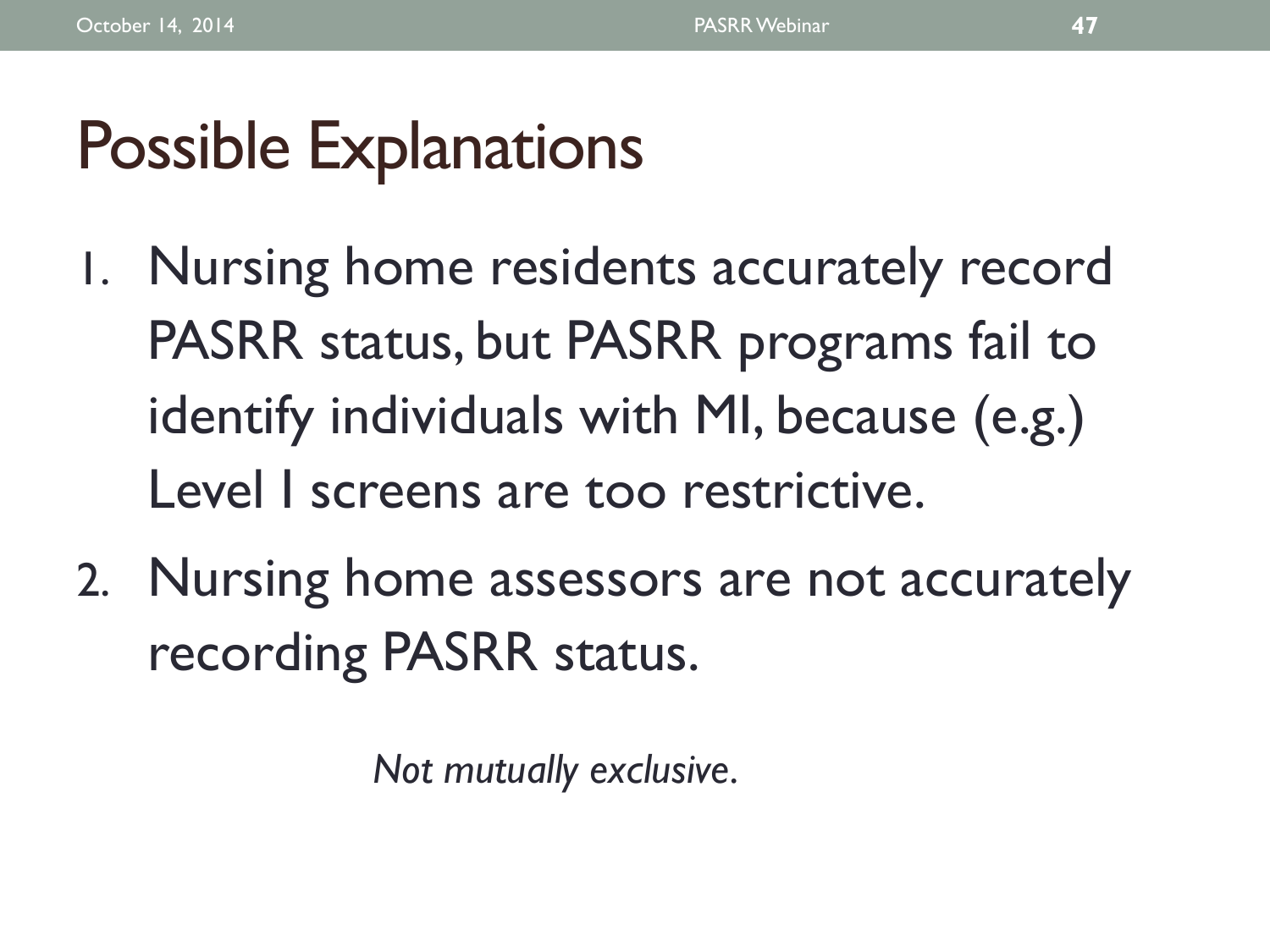# Questions for Future Research

- How do outcomes for people with MI compare for when detected by PASRR vs. not detected by PASRR?
- Do claims data show any evidence of individuals receiving services we might classify as Specialized Services?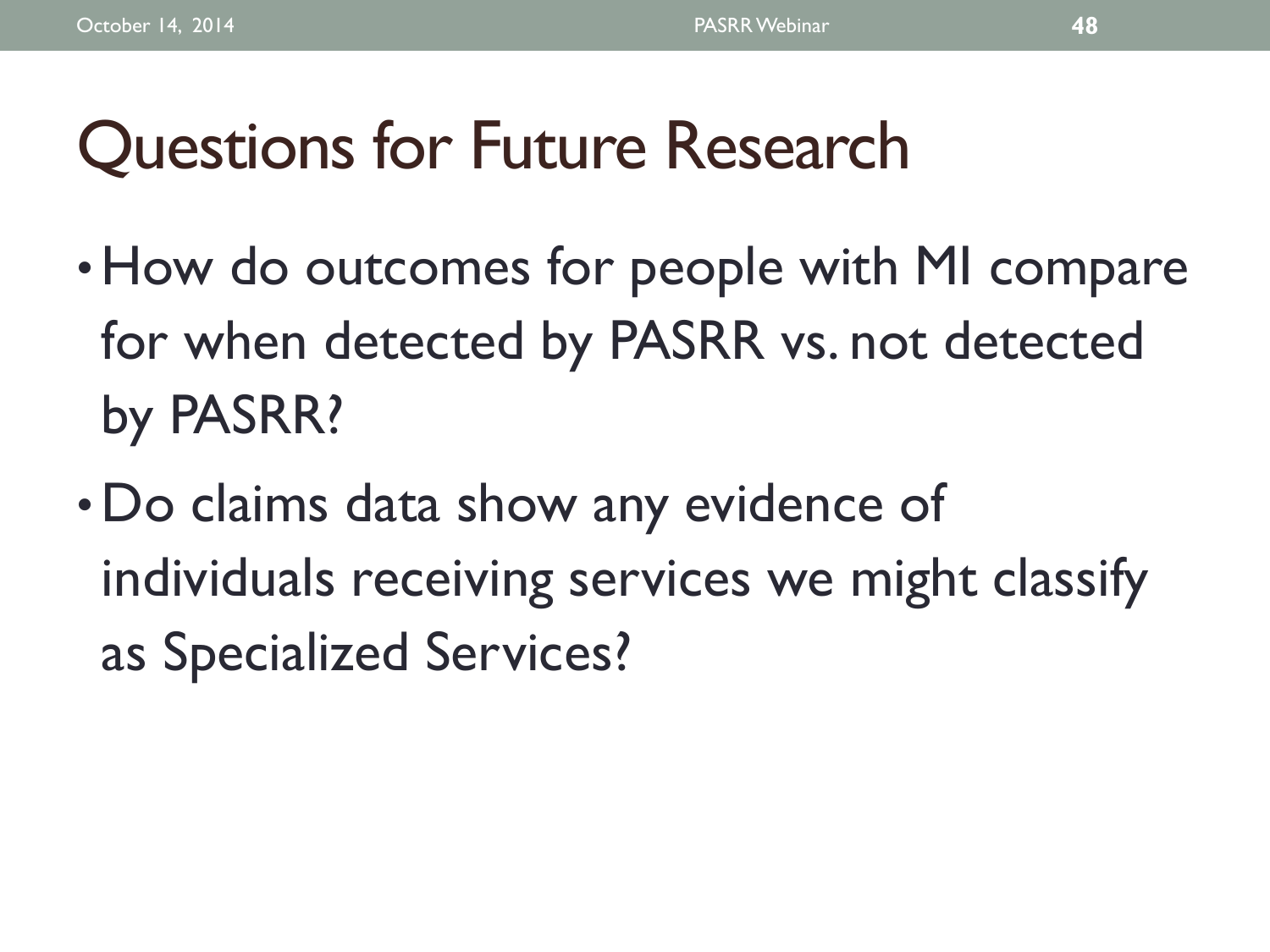# LEVEL I FINDINGS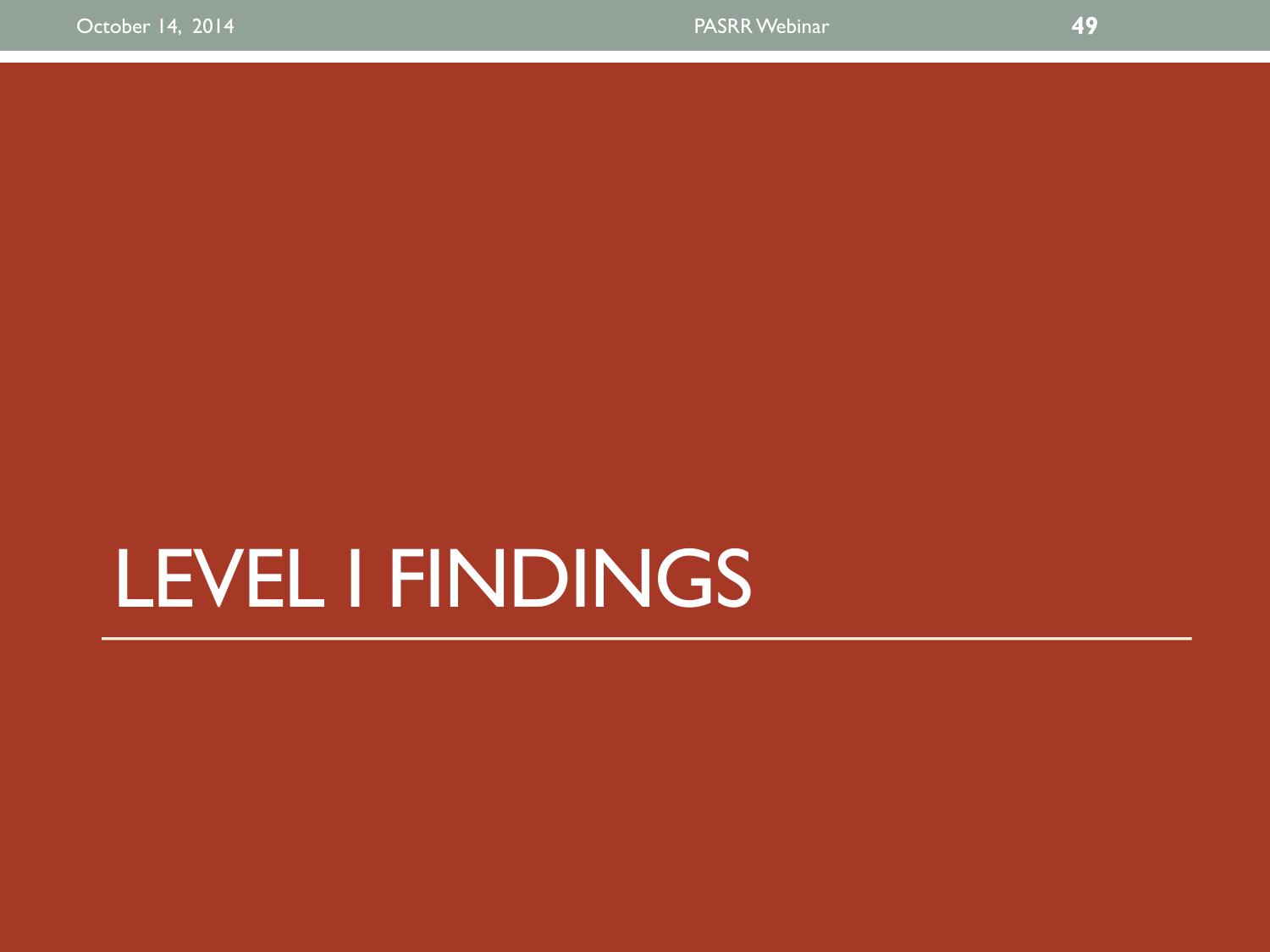# What the CFR Says about Level I

- The Level I process should identify all individuals who are "suspected of having" a PASRR disability, per 42 CFR 483.128(a).
- Level I should not be a quick Level II. It is supposed to be more "open-minded" than Level II.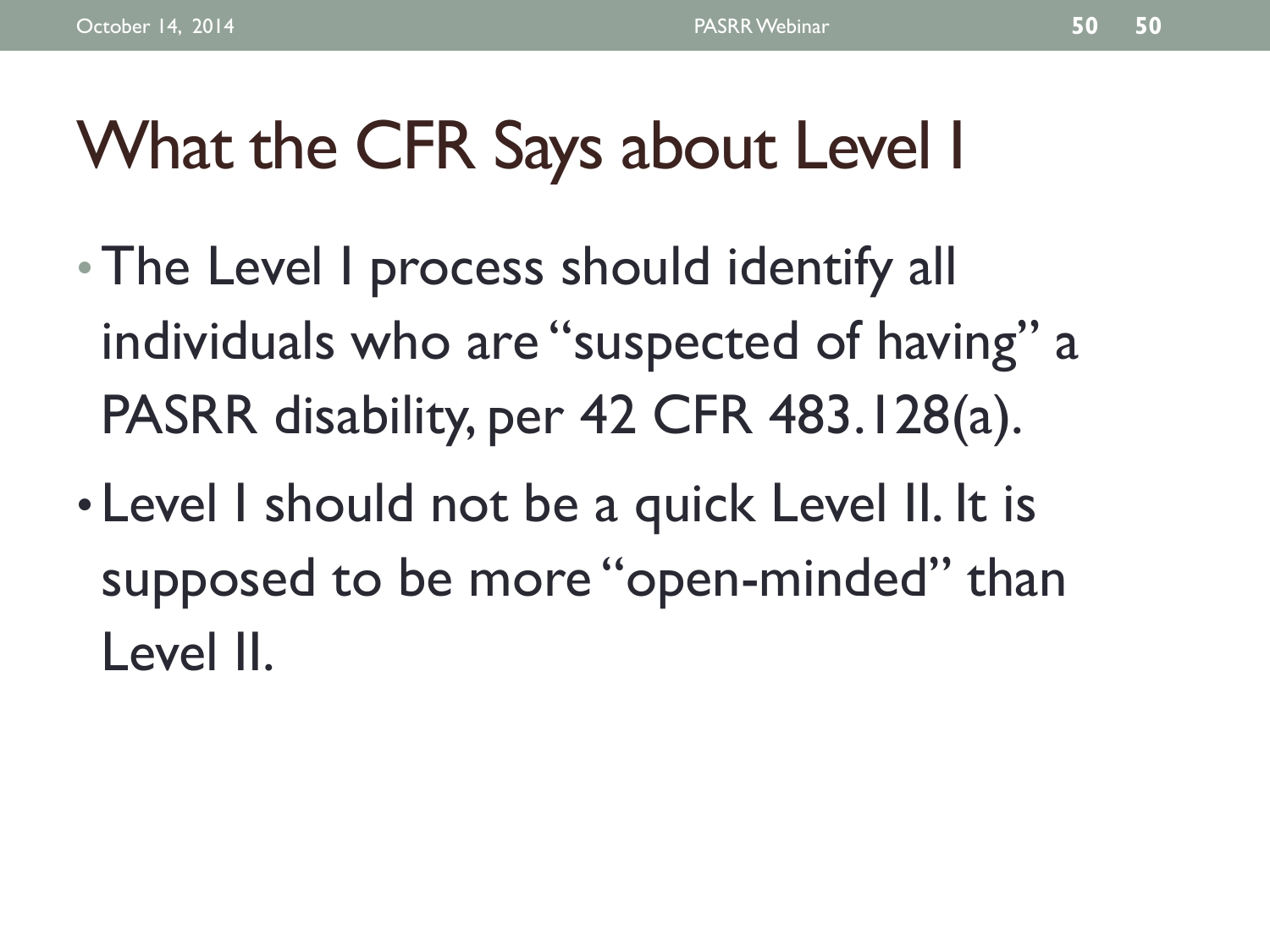# Design Principles for a Level I Screen

- *Sensitivity*: Identifies individuals who *might* have a PASRR disability. Should generate false positives.
- *Specificity*: Screens out individuals with no sign of PASRR disability.
- *Usability*: Usable by screeners without clinical experience.
- *Accuracy*: Gets definitions (e.g., age ranges) right.
- *Informativeness*: Captures information that would inform Level II.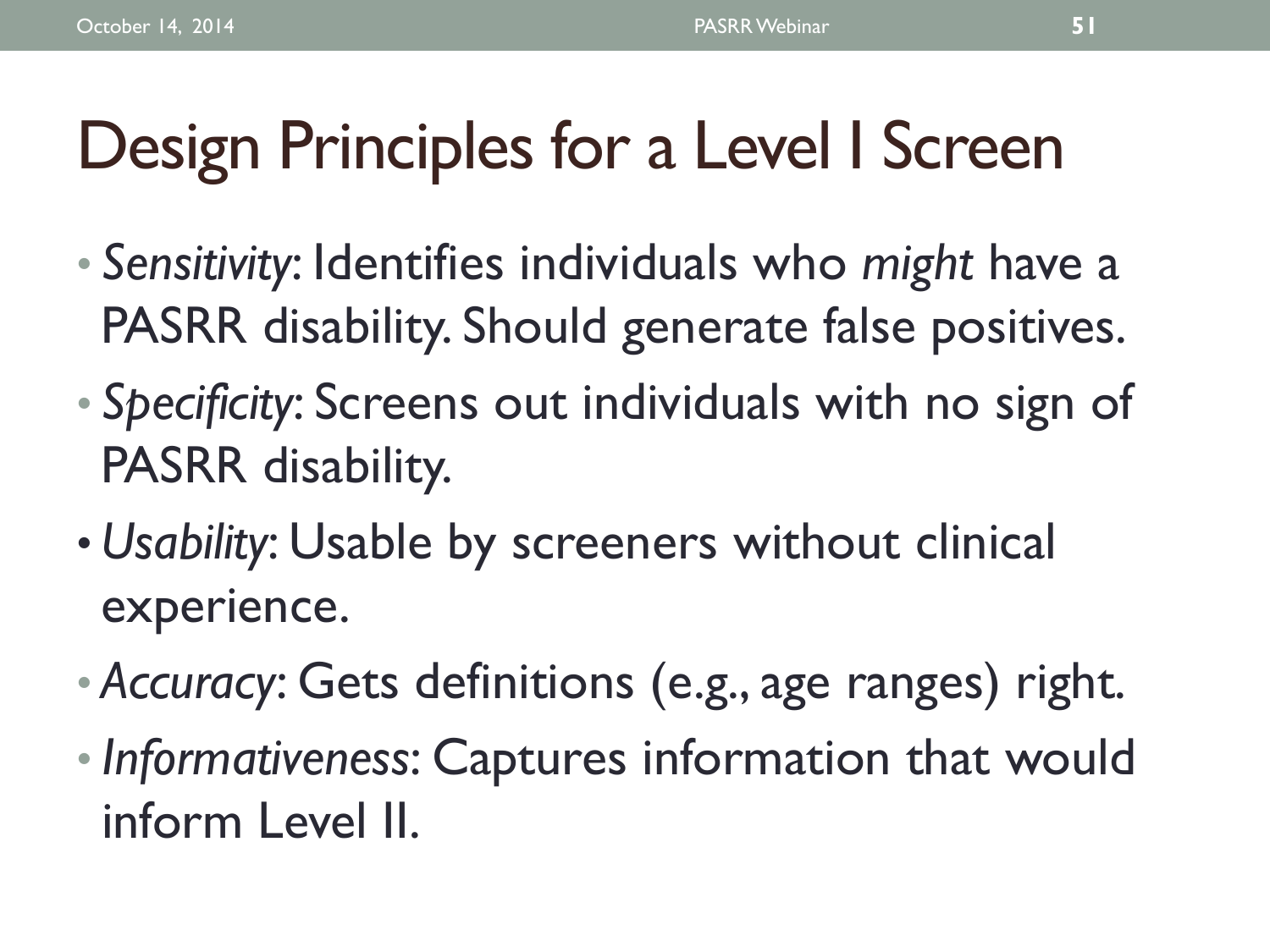# What We Reviewed

- Level I screens (tools)
- Did *not* review polices and procedures or any other programmatic information.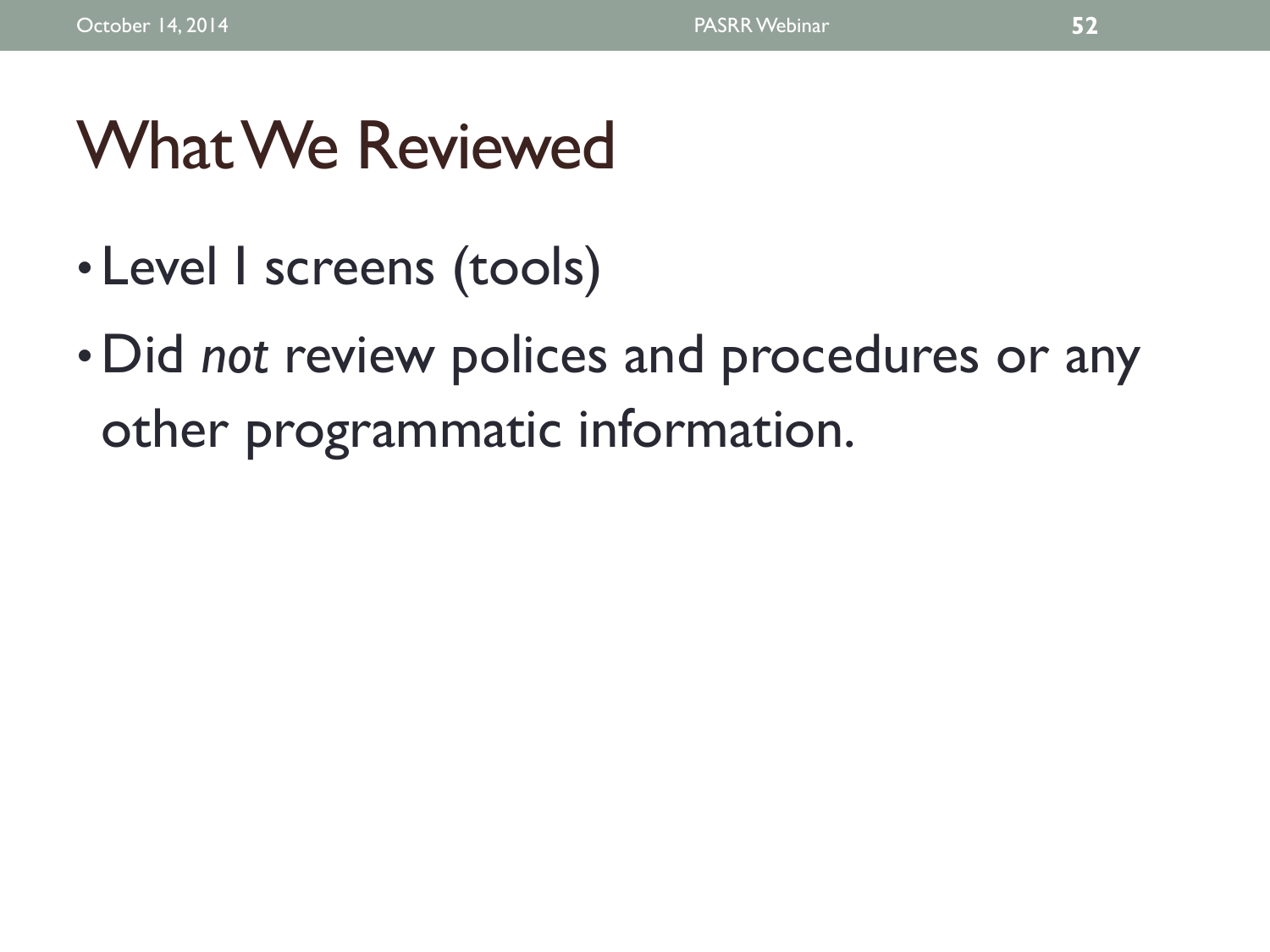## 14 Level I Data Elements

| # on Fact Sheet     | <b>Element</b>                          | <b>Type/Category</b>    |
|---------------------|-----------------------------------------|-------------------------|
| $\vert \cdot \vert$ | MI Dx                                   | M <sub>l</sub>          |
| 1.2                 | Substance abuse                         | MI                      |
| 1.3                 | Interpersonal symptoms                  | MI                      |
| $\overline{1.4}$    | Difficulty completing tasks             | MI                      |
| 1.5                 | Adapting to change                      | MI                      |
| 2.1                 | <b>ID/DD Dx</b>                         | <b>ID/RC</b>            |
| 2.2                 | ID/DD age of onset                      | <b>ID/RC</b>            |
| 2.3                 | Evidence of RC                          | <b>ID/RC</b>            |
| 2.4                 | RC age of onset                         | <b>ID/RC</b>            |
| 2.5                 | Receipt of ID/DD services               | <b>ID/RC</b>            |
| 3.1                 | Evidence of undiagnosed condition       | <b>General Behavior</b> |
| 3.2                 | <b>Functional limitations</b>           | <b>General Behavior</b> |
| 4.1                 | Primary dementia Dx                     | Dementia                |
| 4.2                 | Documented evidence of primary dementia | Dementia                |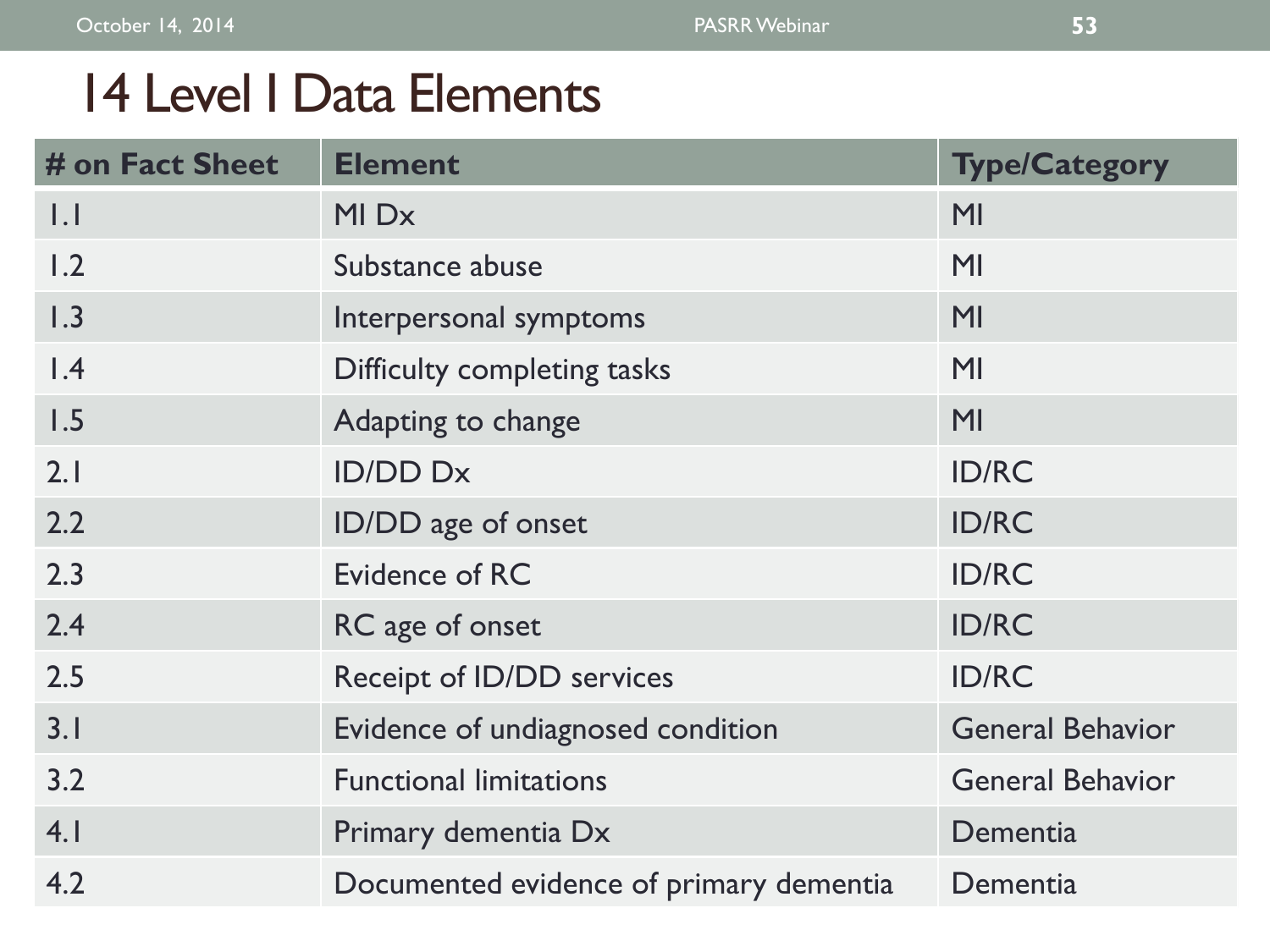# **Scoring**

- •Absent
- Partial
- Comprehensive
- Good inter-coder reliability
- Comprehensiveness score  $=$  # comprehensive items divided by 14.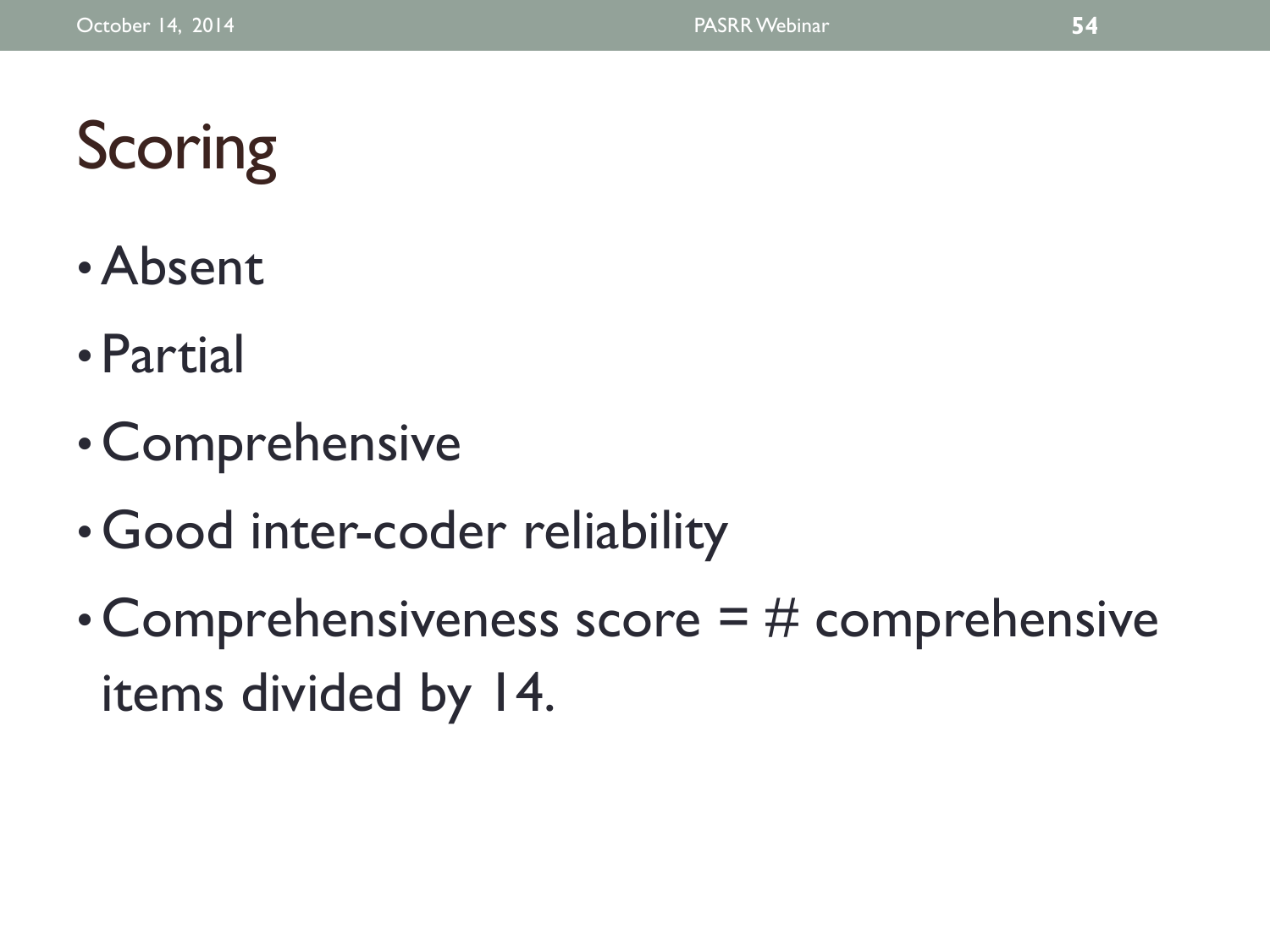## IMPORTANT: What "Comprehensive" Means

- •*Not* a judgment of compliance, because the CFR does not provide details about Level I.
- Rather, a judgment of adherence to design principles that meet the goals of Level II.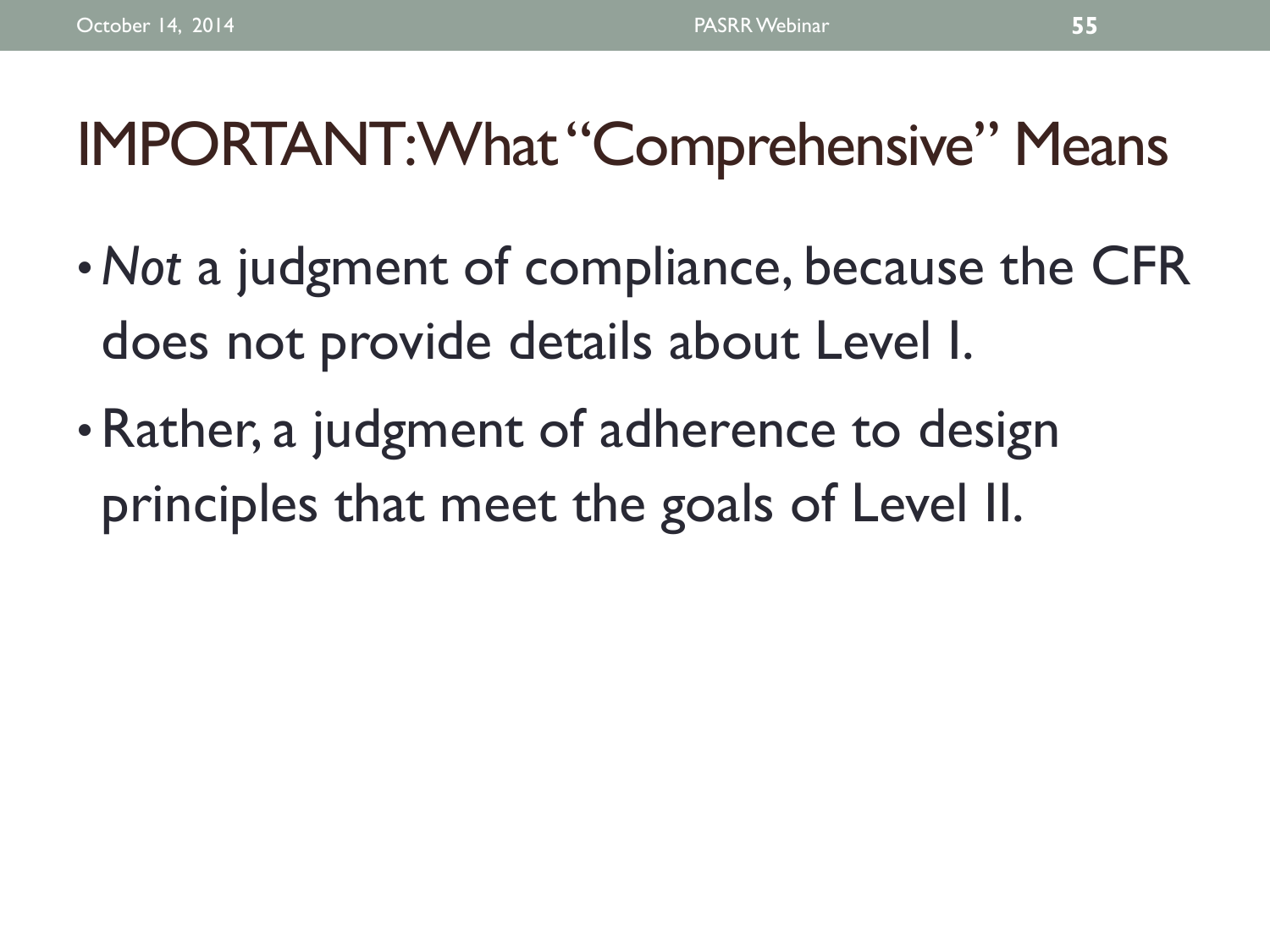# Process

- Draft Fact Sheets distributed to states in mid-August.
- Distributed to staff in PTAC contact database.
- PTAC requested acknowledgement of receipt and (optional) comments within two weeks.
- Followed up with emails and phone calls.
- Changes made where we reviewed the wrong form or it had recently been changed.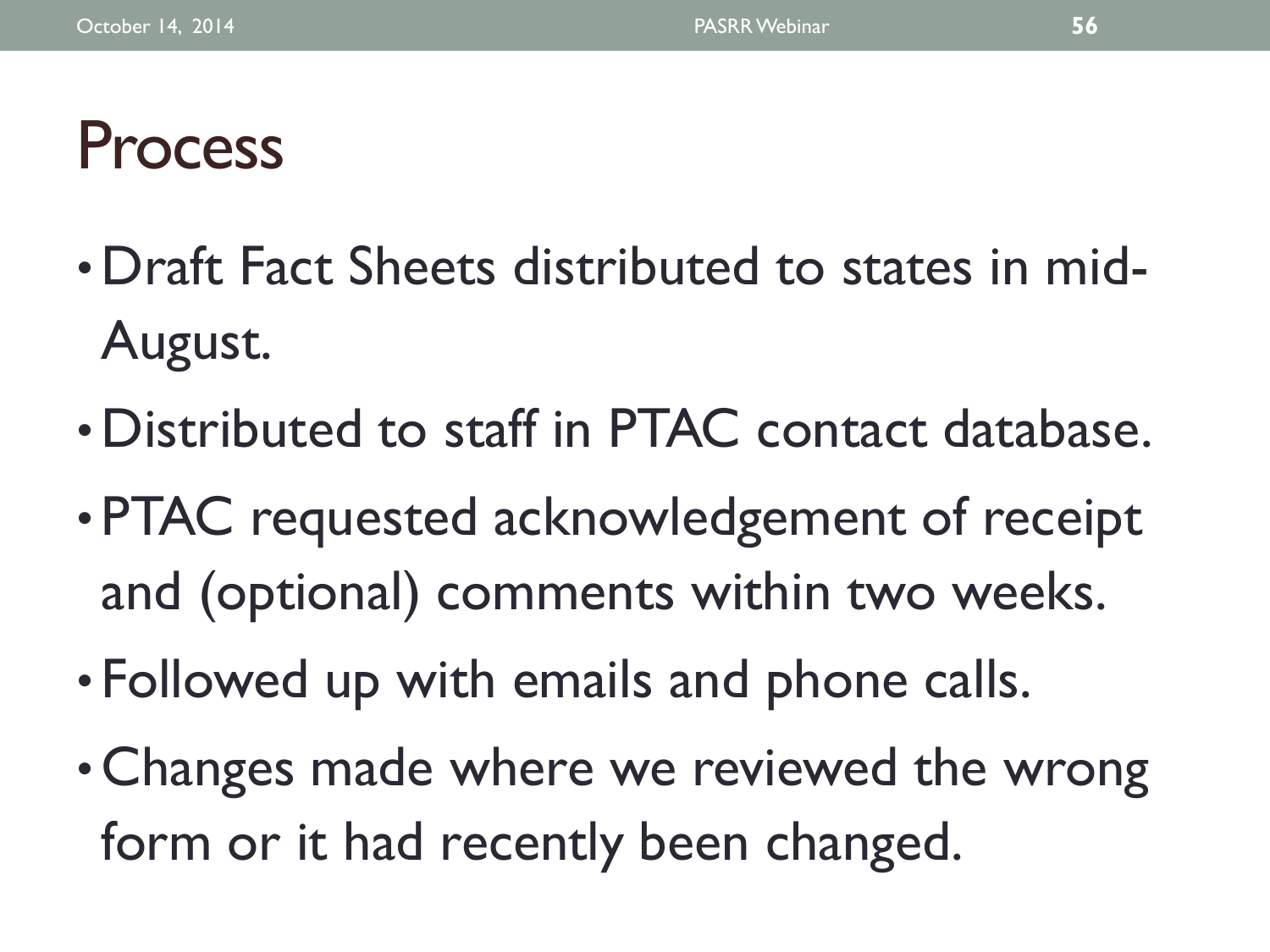# National Results in Quartiles

| <b>Level of</b><br><b>Comprehensiveness</b> | # States     | % States |
|---------------------------------------------|--------------|----------|
| 76%-100%                                    |              | 7.8%     |
| $51\% - 75\%$                               | $\mathbf{1}$ | 21.6%    |
| 26%-50%                                     | 31           | 60.8%    |
| $\leq 25\%$                                 |              | 9.8%     |

Most Level I tools do not reflect the design principles that would help Level I meet the goals of Level II.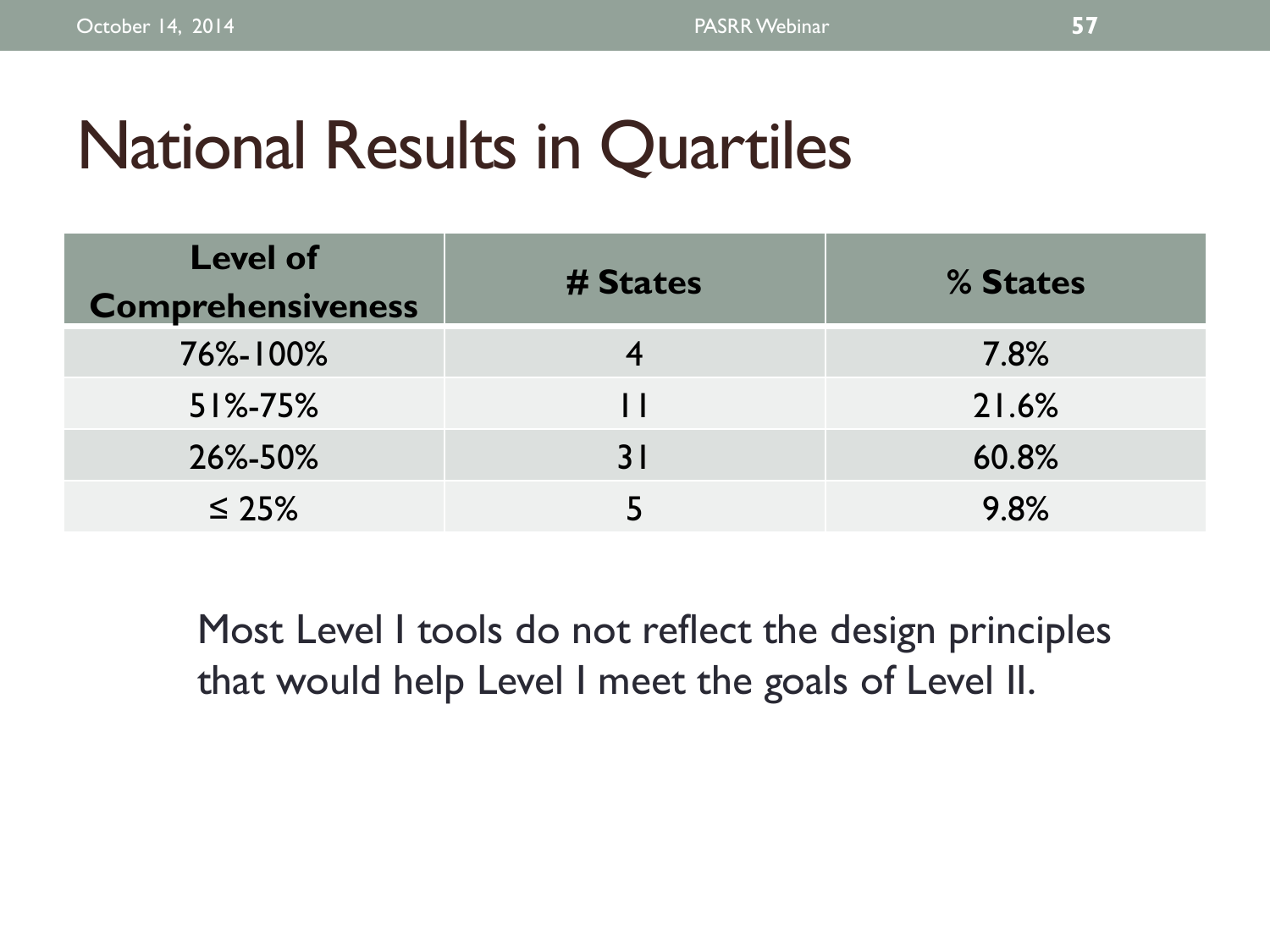# **Example Fact Sheet**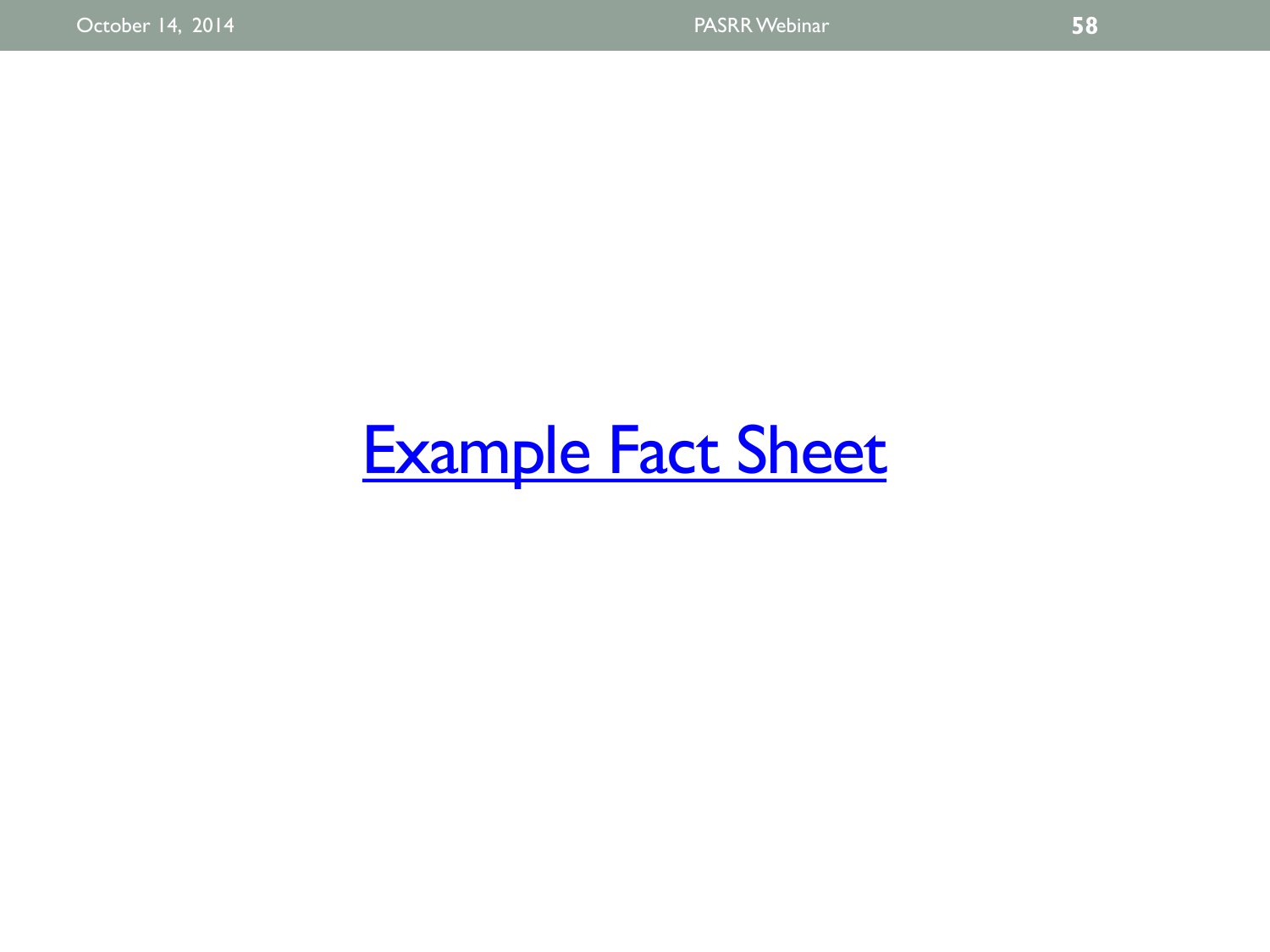# Common Concerns and Responses

| <b>Concern</b>                                                                                                      | <b>Response</b>                                                                                                                                                                                                                          |
|---------------------------------------------------------------------------------------------------------------------|------------------------------------------------------------------------------------------------------------------------------------------------------------------------------------------------------------------------------------------|
| Criteria should come from CFR.                                                                                      | CFR specifies Level II, not Level I.                                                                                                                                                                                                     |
| Substance abuse not MI as described in<br>CFR.                                                                      | True, but often a good indicator of<br>possible MI.                                                                                                                                                                                      |
| Look-back period for impairments or<br>hospitalization should be narrow.<br>Otherwise, # of Level IIs will explode. | Most Fact Sheets use the look-back<br>period for Level II, which is too narrow.<br>Fixed period for look-back may be<br>appropriate, but concern about false<br>positives is misplaced: MDS suggests vastly<br>too many false negatives. |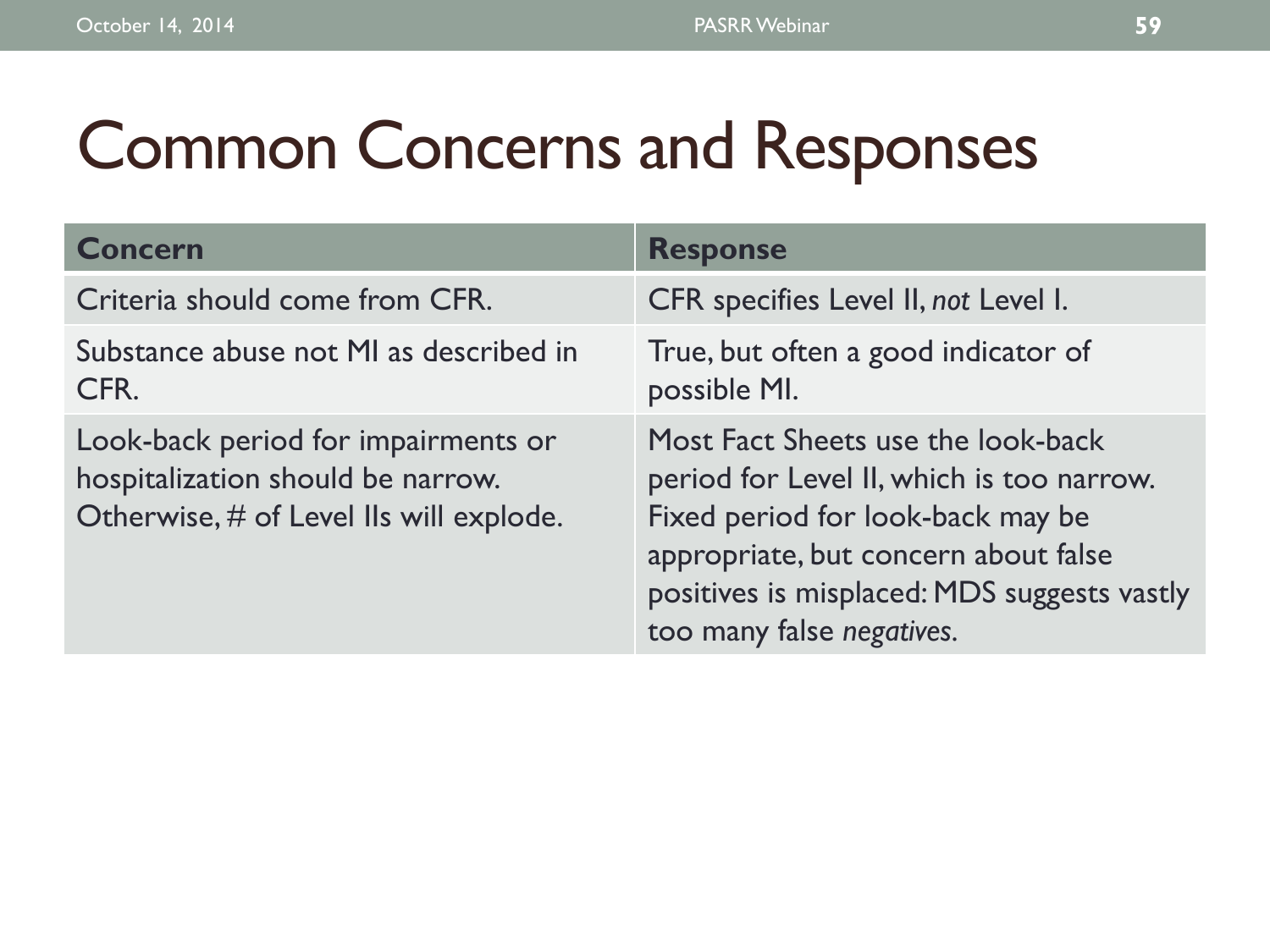# Next Steps for Level I

- PTAC and CMS have considered state feedback.
- PTAC will provide a general response/comment sheet along with Fact Sheets.
- Level I criteria may evolve in coming year; PTAC and CMS will keep states apprised.
- Goal: To identify strong evidence-based practices.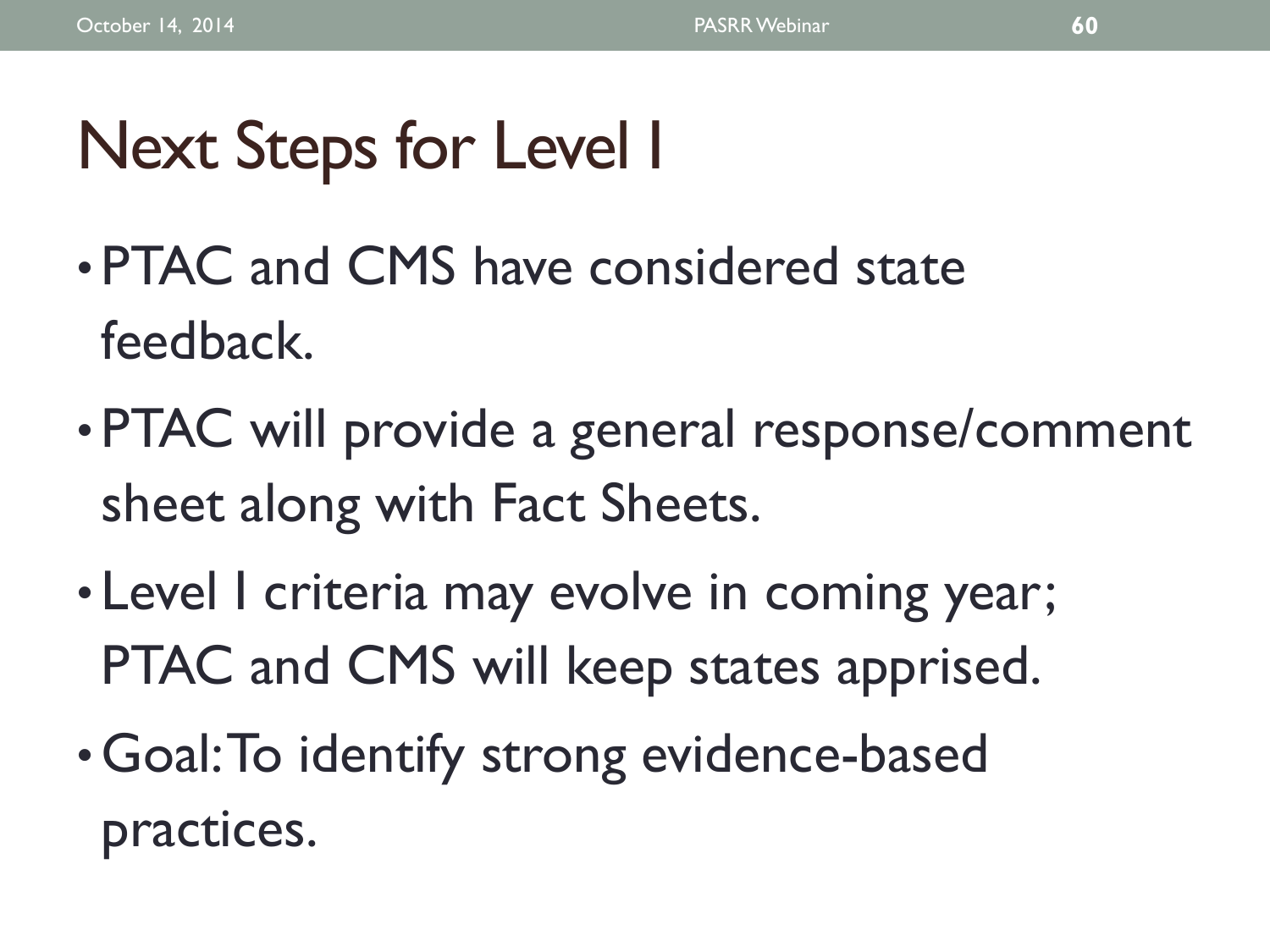# In Conclusion

- •Analysis of MDS and Level I tools together suggest that PASRR often doesn't work.
- •Missing people who ought to have a Level II.
- Individuals with PASRR disabilities are not getting the Specialized Services they need to preserve and improve functioning and be good candidates for transition.
- Ultimately: a violation of *Olmstead*.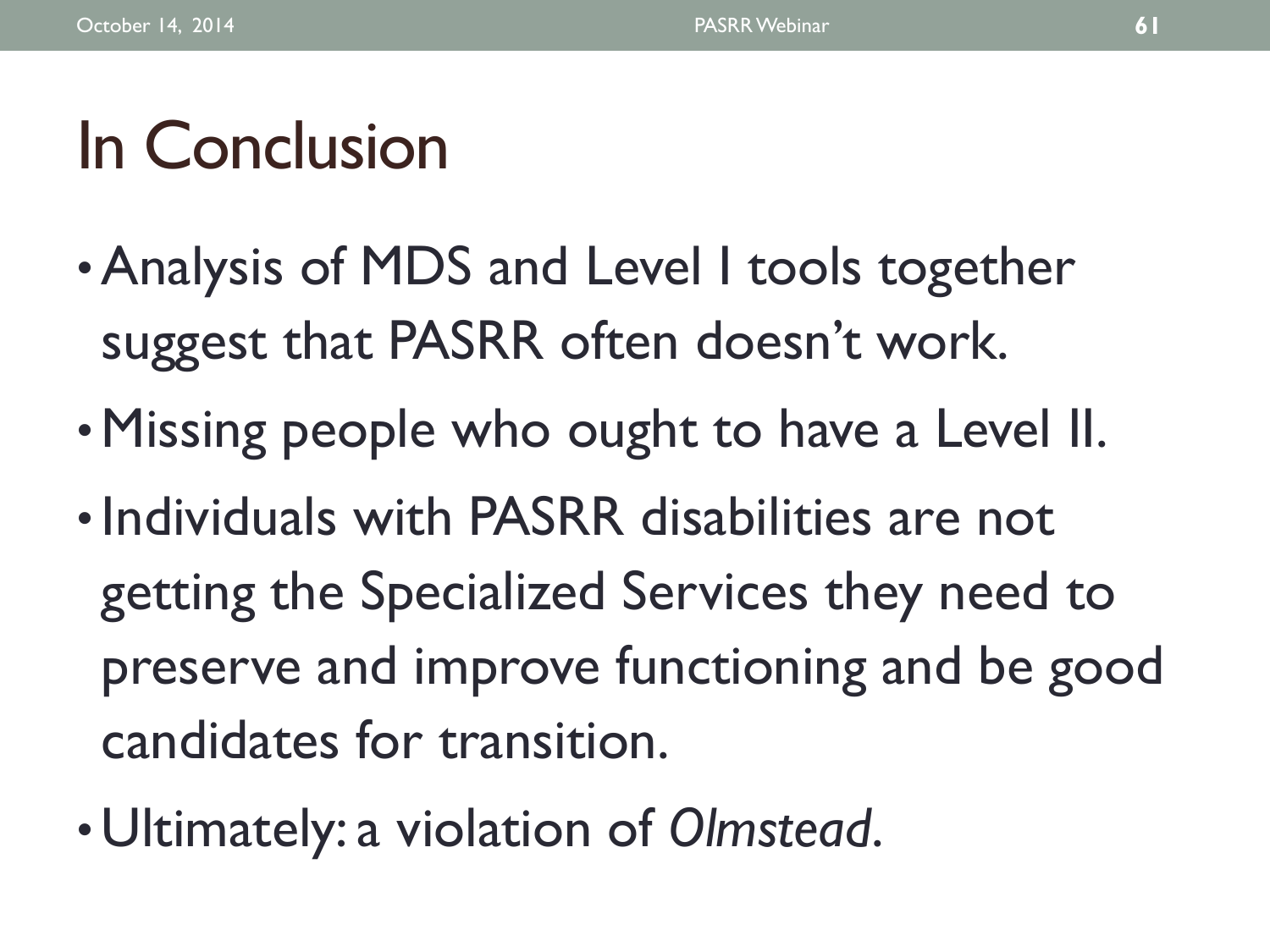# Remember: TA is Available!

- Free TA from PTAC to review tools, procedures, etc.
- PTAC can help states analyze MDS data (within limits).
- Faulty PASRR programs mean people don't get what they need *and states are at risk* of compliance actions or suits.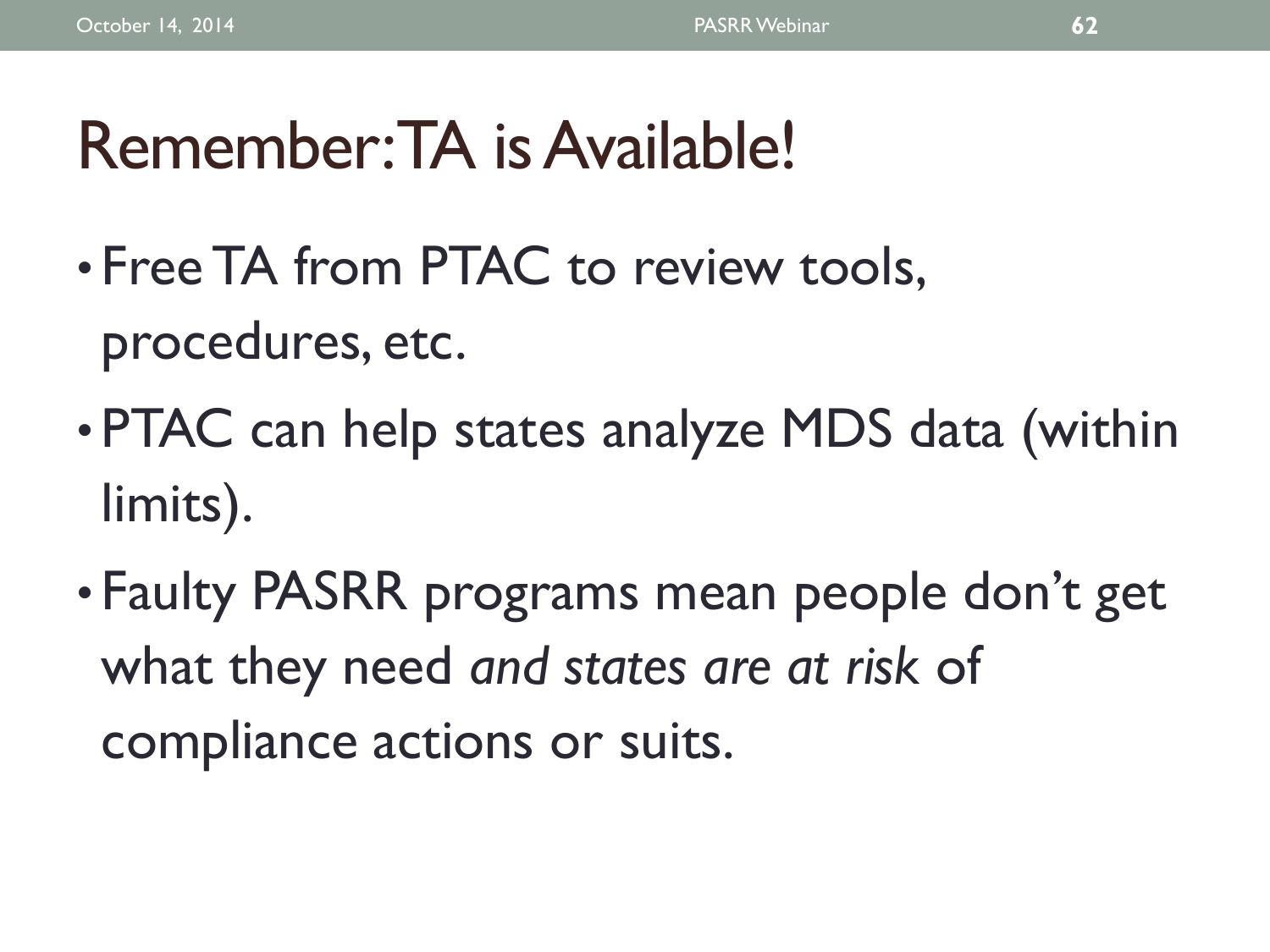# Call or Email Us

- [info@pasrrassist.org](mailto:info@pasrrassist.org)
- [edward.kako@pasrrassist.org](mailto:edward.kako@pasrrassist.org)
- 415-263-9887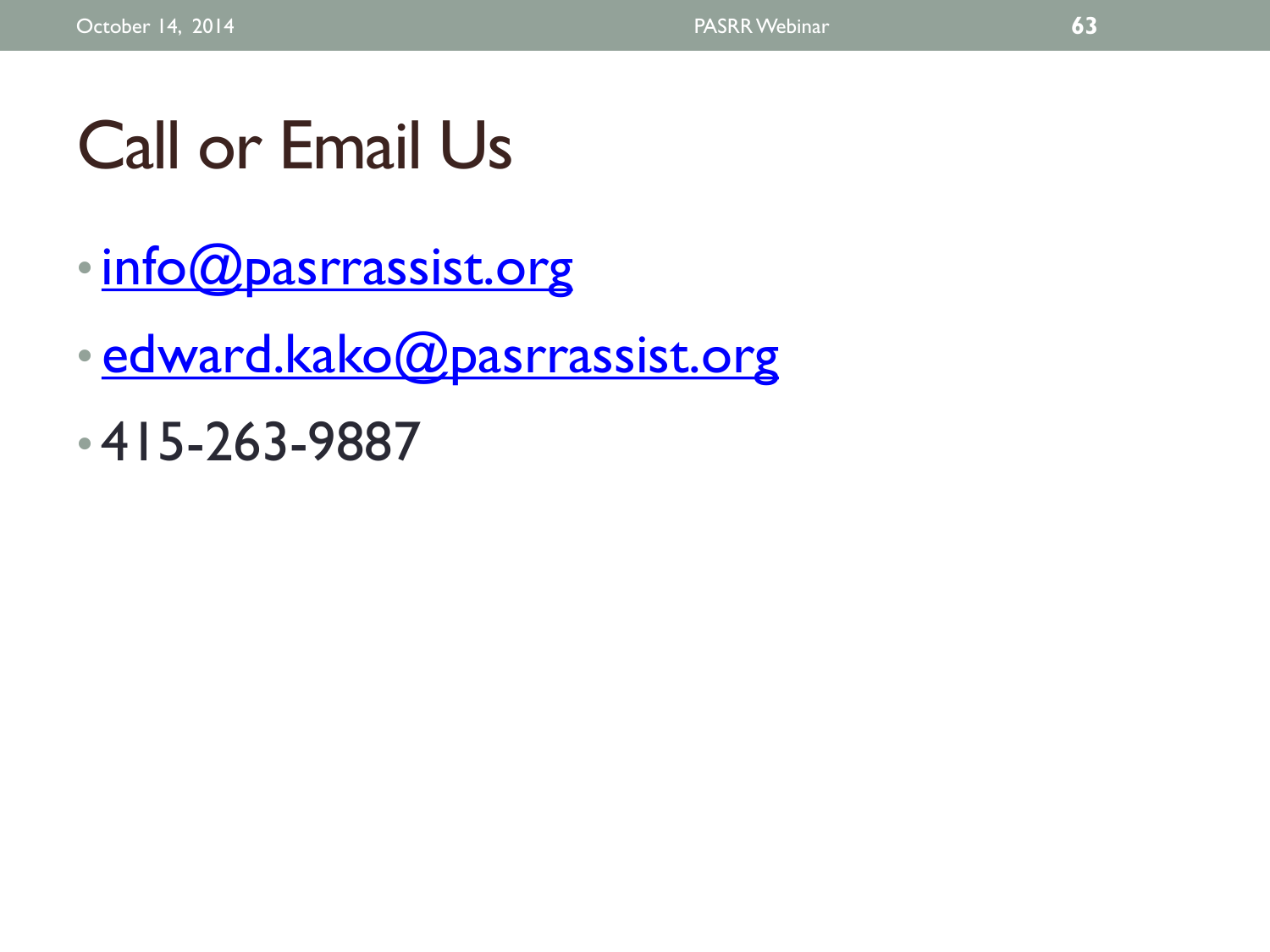